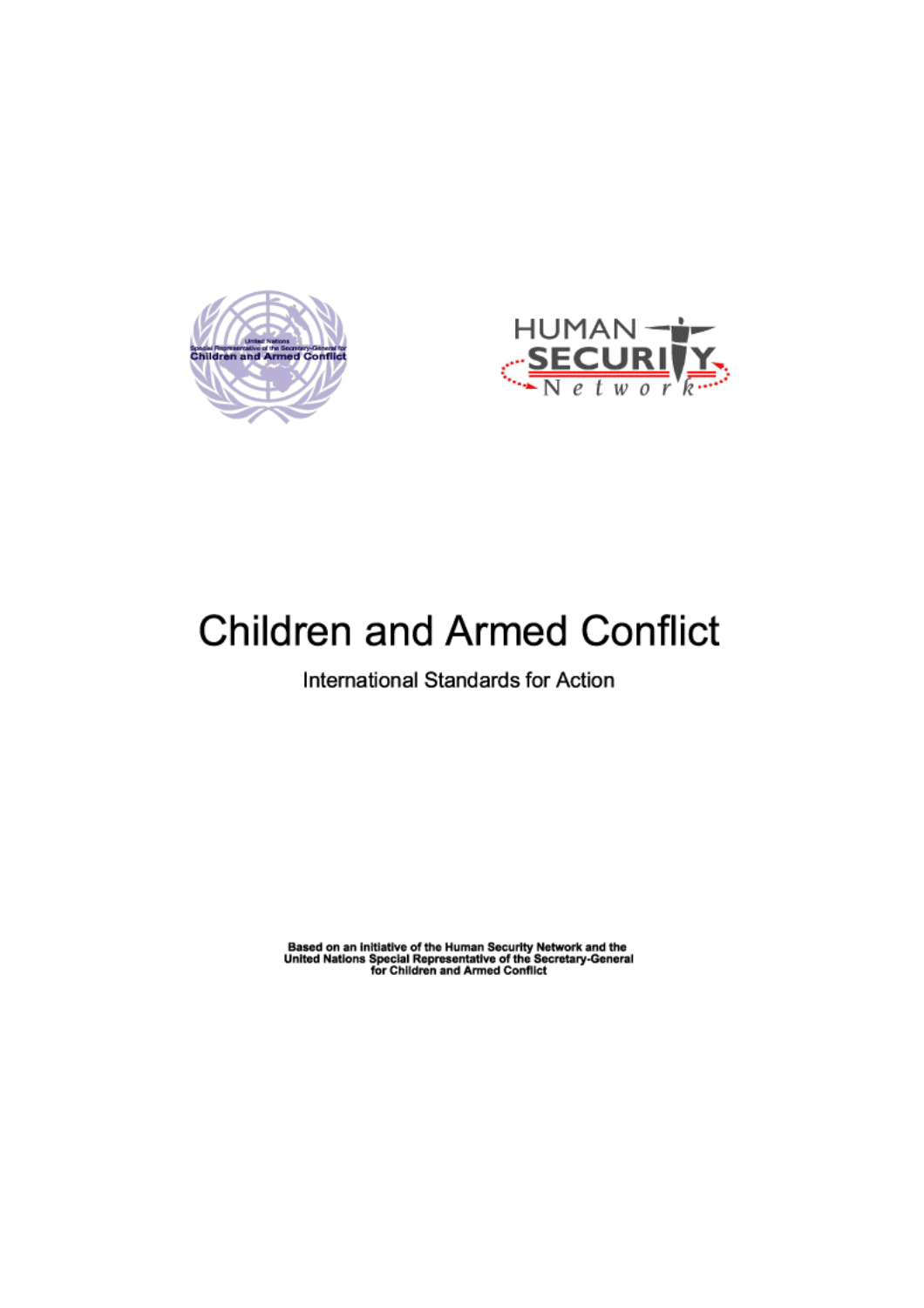# Preface

When adults go to war, it is the children who are affected the most and bear the scars through out their life cycle. To protect children from the impact of armed conflict, the United Nations created the mandate of the Special Representative of the Secretary General in 1996. Since then the protection, rights and well being of children affected by armed conflict have come to occupy an important priority in the political agenda of the international community and a considerable body of international norms and standards has progressively evolved providing a framework for their protection.

The Convention on the Rights of the Child, the Optional Protocol to the Convention on the Rights of the Child on the involvement of children in armed conflict, the Geneva Convention, 1949, and the 1977 Protocols Additional to the Geneva Convention, the International Labour Office (ILO) Convention 182 on the Elimination of the Worst Forms of Child Labour, the Rome Statute of the International Criminal Court, as well as Security Council resolutions 1261(1999), 1314(2000), 1379(2001) and 1460(2003) have today come to provide a strong and significant body of norms and standards for the protection of children from the impact of armed conflict

However, important challenges remain. Secretary-General Kofi Annan, in his most recent Report on Children and Armed Conflict to the Security Council, stated that the most important challenge today is in bringing about an "era of application" of these international norms and standards. Their implementation on the ground is crucial for the success of the international community's efforts in protecting children from the impact of armed conflict. The key to effective implementation is wide dissemination of these norms and standards as well as systematic monitoring and reporting on their compliance by parties to conflict.

This compendium brings together relevant treaties and instruments on the protection of children affected by armed conflict rendering easier dissemination as well as providing the reference point for a more systematic monitoring and reporting. I am pleased with the close collaboration of my Office with the Austrian Foreign Ministry as the Chair of the Human Security Network in producing this compendium. I am confident that it would be a valuable tool for practitioners, policy makers, academics, researchers and all those involved in the protection of children affected by armed conflict.

> Olara A. Otunnu Under Secretary-General Special Representative of the Secretary-General for children and armed conflict

United Nations New York 22 April 2003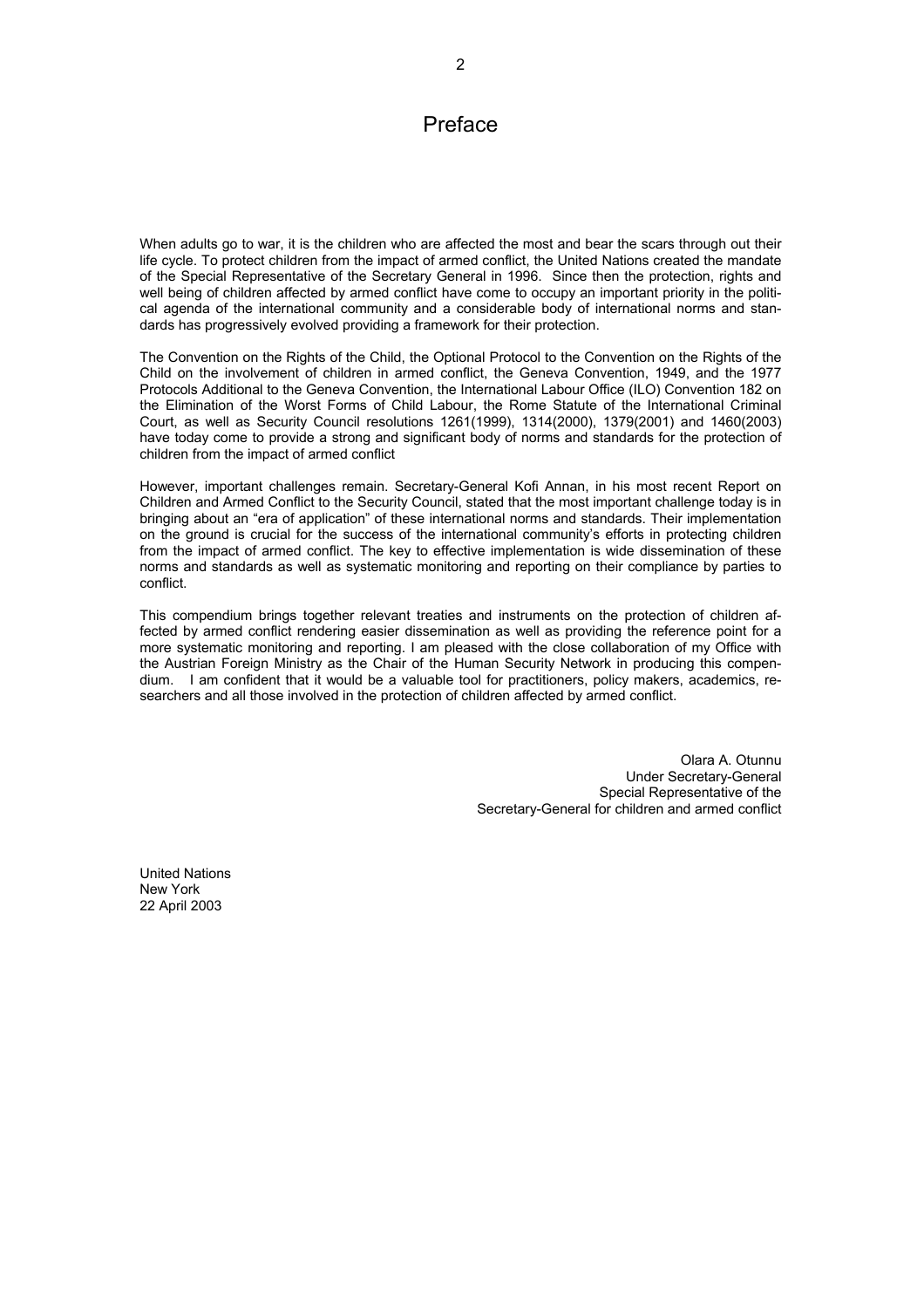# Foreword

As Chair of the Human Security Network I designated Children Affected by Armed Conflict and Human Rights Education as priority themes for the period of 2002/2003.

Human rights of children have become universal standards over the last years. On 12 February 2003 we celebrated the first anniversary of the entry into force of the Optional Protocol to the Convention on the Rights of the Child on the Involvement of Children in Armed Conflict, a cornerstone of international action for the protection of human rights of children. Implementation, though, still needs improvement in many respects.

In order to provide a successful tool for facilitating application I launched the initiative of compiling child rights standards for the use by field personnel in my capacity as Chair of the Human Security Network together with the Special Representative of the Secretary General for Children and Armed Conflict Olara A. Otunnu.

'Bridging the gap' - between commitment and action, between programmatic approach and systematic implementation on the ground - has also been the driving force of the Human Security Network in building a Support Strategy for Children Affected by Armed Conflict and a Child Rights Training Curriculum in preparation of the Human Security Network Ministerial Meeting under my Chair in Graz in May 2003.

Today, putting human rights at the heart of conflict resolution and post conflict rehabilitation is more important than ever. Recent armed conflicts in our world of today remind us of the necessity to apply the internationally accepted standards and instruments. Austria addressed this challenge on behalf of the Human Security Network also before the Security Council.

It must never be the children who have to carry the burden of armed conflict. We have to help where help is most urgently needed. We shall best help the children by safeguarding their rights, particularly in situations of conflict.

> Dr. Benita Ferrero-Waldner Austrian Minister for Foreign Affairs

Vienna 22 April 2003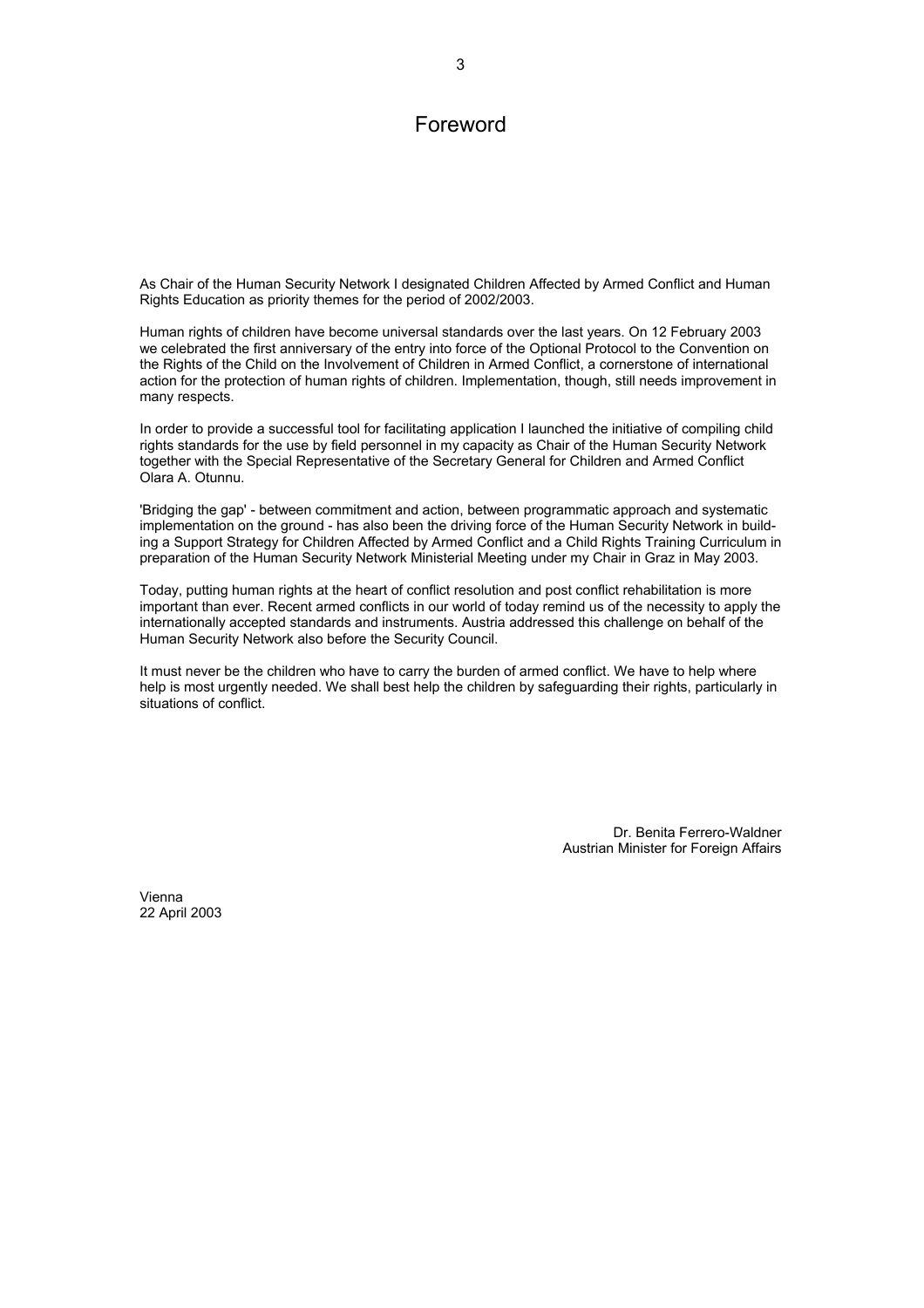# Table of Contents

| Optional Protocol to the Convention on the Rights of the Child on the involvement of                                                                                                   |
|----------------------------------------------------------------------------------------------------------------------------------------------------------------------------------------|
| Optional Protocol to the Convention on the Rights of the Child on the sale of children, child                                                                                          |
|                                                                                                                                                                                        |
| Convention concerning the Prohibition and Immediate Action for the Elimination of the                                                                                                  |
|                                                                                                                                                                                        |
|                                                                                                                                                                                        |
| Geneva Convention relative to the Protection of Civilian Persons in Time of War  30                                                                                                    |
| Protocol Additional to the Geneva Conventions of 12 August 1949, and Relating to the<br>Protection of Victims of International Armed Conflicts (Protocol I) 32                         |
| Protocol Additional to the Geneva Conventions of 12 August 1949, and Relating to the<br>Protection of Victims of Non-International Armed Conflicts (Protocol II)33                     |
|                                                                                                                                                                                        |
|                                                                                                                                                                                        |
|                                                                                                                                                                                        |
|                                                                                                                                                                                        |
| Amended Statute of the International Tribunal for the Prosecution of Persons Responsible<br>for Serious Violations of International Humanitarian Law Committed in the Territory of the |
|                                                                                                                                                                                        |
|                                                                                                                                                                                        |
|                                                                                                                                                                                        |
|                                                                                                                                                                                        |
|                                                                                                                                                                                        |
|                                                                                                                                                                                        |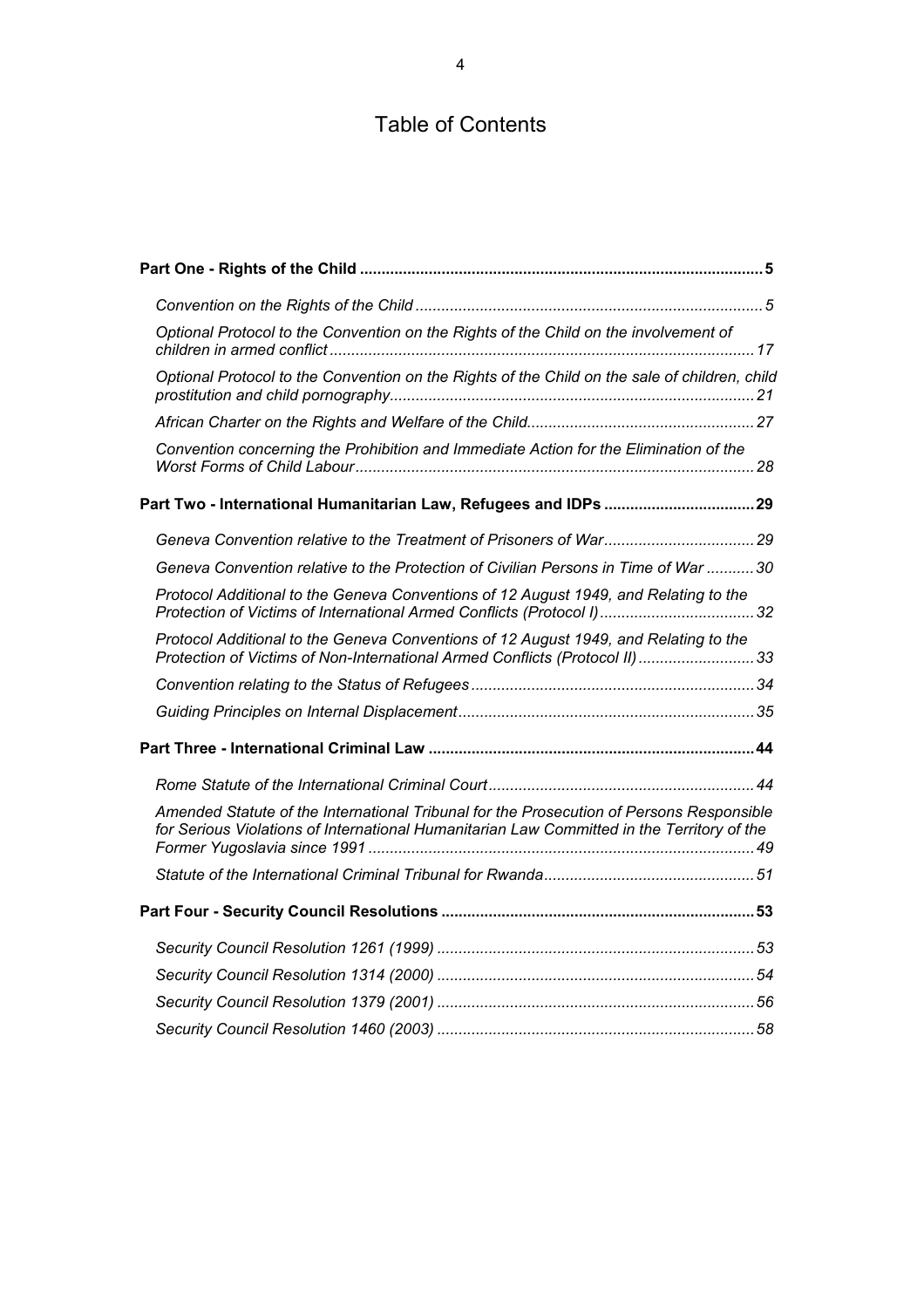# Introductory Note

This pocket edition is a compact compilation of the most frequently used international norms and standards in the field of children affected by armed conflict intended for use in international fora as well as by practitioners on the ground. Apart from the core instruments, this pocket edition contains excerpts of relevant international legal instruments. Other important international standards and guidelines that serve to support the protection of children in armed conflict such as the Mine Ban Treaty or regional instruments are not included in this compilation

Full text versions of norms and standards can be found in www.un.org/ children/conflict

# **Part One - Rights of the Child**

# **Convention on the Rights of the Child**

*General Assembly Resolution 44/25 (1989), Annex Entry into force: 2 September 1990* 

# PREAMBLE

The States Parties to the present Convention,

 Considering that, in accordance with the principles proclaimed in the Charter of the United Nations, recognition of the inherent dignity and of the equal and inalienable rights of all members of the human family is the foundation of freedom, justice and peace in the world,

 Bearing in mind that the peoples of the United Nations have, in the Charter, reaffirmed their faith in fundamental human rights and in the dignity and worth of the human person, and have determined to promote social progress and better standards of life in larger freedom,

 Recognizing that the United Nations has, in the Universal Declaration of Human Rights and in the International Covenants on Human Rights, proclaimed and agreed that everyone is entitled to all the rights and freedoms set forth therein, without distinction of any kind, such as race, colour, sex, language, religion, political or other opinion, national or social origin, property, birth or other status,

 Recalling that, in the Universal Declaration of Human Rights, the United Nations has proclaimed that childhood is entitled to special care and assistance,

 Convinced that the family, as the fundamental group of society and the natural environment for the growth and well-being of all its members and particularly children, should be afforded the necessary protection and assistance so that it can fully assume its responsibilities within the community,

 Recognizing that the child, for the full and harmonious development of his or her personality, should grow up in a family environment, in an atmosphere of happiness, love and understanding,

 Considering that the child should be fully prepared to live an individual life in society, and brought up in the spirit of the ideals proclaimed in the Charter of the United Nations, and in particular in the spirit of peace, dignity, tolerance, freedom, equality and solidarity,

 Bearing in mind that the need to extend particular care to the child has been stated in the Geneva Declaration of the Rights of the Child of 1924 and in the Declaration of the Rights of the Child adopted by the General Assembly on 20 November 1959 and recognized in the Universal Declaration of Human Rights, in the International Covenant on Civil and Political Rights (in particular in articles 23 and 24), in the International Covenant on Economic, Social and Cultural Rights (in particular in article 10) and in the statutes and relevant instruments of specialized agencies and international organizations concerned with the welfare of children, '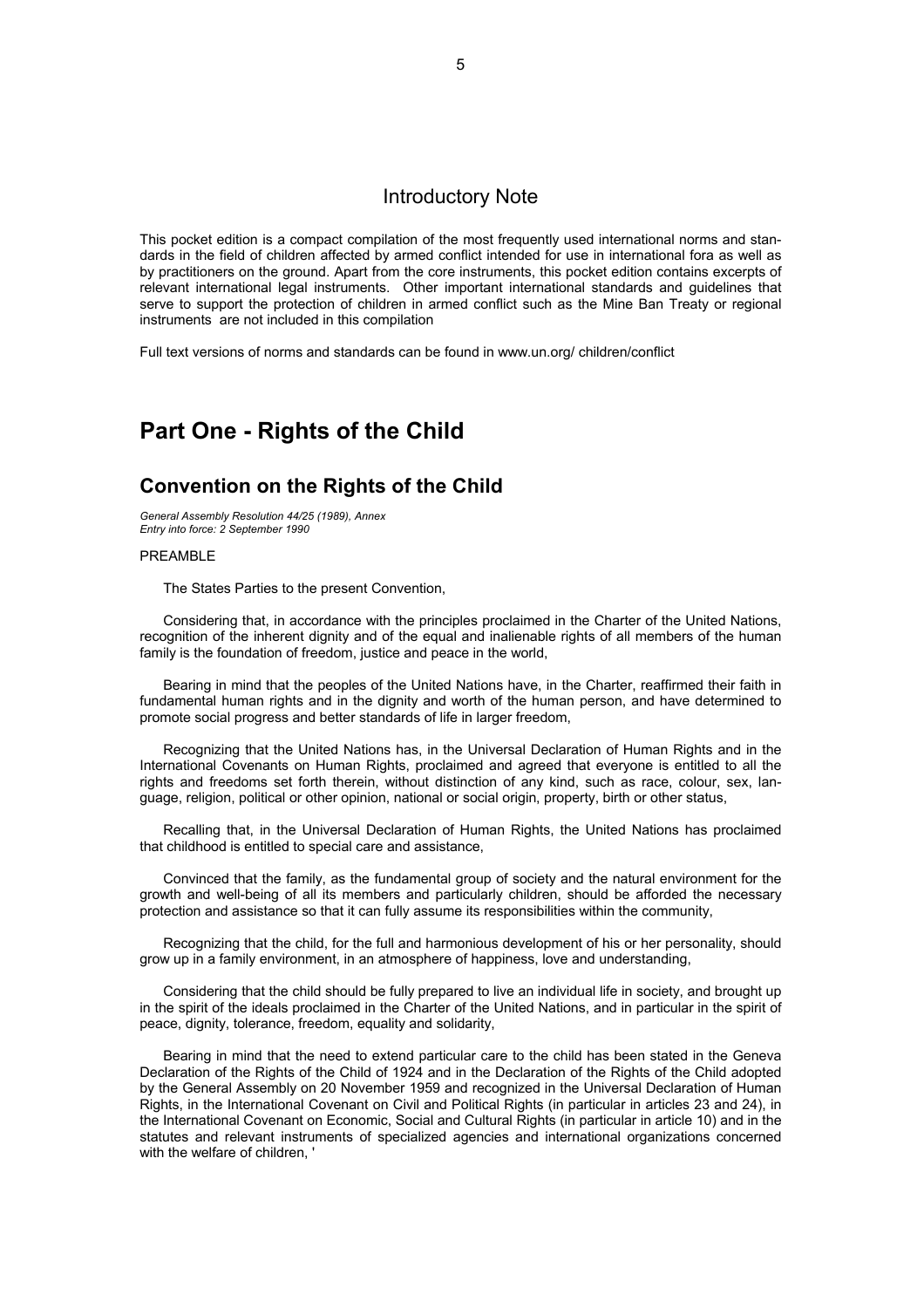Bearing in mind that, as indicated in the Declaration of the Rights of the Child, "the child, by reason of his physical and mental immaturity, needs special safeguards and care, including appropriate legal protection, before as well as after birth",

 Recalling the provisions of the Declaration on Social and Legal Principles relating to the Protection and Welfare of Children, with Special Reference to Foster Placement and Adoption Nationally and Internationally; the United Nations Standard Minimum Rules for the Administration of Juvenile Justice (The Beijing Rules) ; and the Declaration on the Protection of Women and Children in Emergency and Armed Conflict,

 Recognizing that, in all countries in the world, there are children living in exceptionally difficult conditions, and that such children need special consideration,

 Taking due account of the importance of the traditions and cultural values of each people for the protection and harmonious development of the child,

 Recognizing the importance of international co-operation for improving the living conditions of children in every country, in particular in the developing countries,

Have agreed as follows:

### PART I

#### Article 1

For the purposes of the present Convention, a child means every human being below the age of eighteen years unless under the law applicable to the child, majority is attained earlier.

#### Article 2

1. States Parties shall respect and ensure the rights set forth in the present Convention to each child within their jurisdiction without discrimination of any kind, irrespective of the child's or his or her parent's or legal guardian's race, colour, sex, language, religion, political or other opinion, national, ethnic or social origin, property, disability, birth or other status.

2. States Parties shall take all appropriate measures to ensure that the child is protected against all forms of discrimination or punishment on the basis of the status, activities, expressed opinions, or beliefs of the child's parents, legal guardians, or family members.

#### Article 3

1. In all actions concerning children, whether undertaken by public or private social welfare institutions, courts of law, administrative authorities or legislative bodies, the best interests of the child shall be a primary consideration.

2. States Parties undertake to ensure the child such protection and care as is necessary for his or her well-being, taking into account the rights and duties of his or her parents, legal guardians, or other individuals legally responsible for him or her, and, to this end, shall take all appropriate legislative and administrative measures.

3. States Parties shall ensure that the institutions, services and facilities responsible for the care or protection of children shall conform with the standards established by competent authorities, particularly in the areas of safety, health, in the number and suitability of their staff, as well as competent supervision.

### Article 4

States Parties shall undertake all appropriate legislative, administrative, and other measures for the implementation of the rights recognized in the present Convention. With regard to economic, social and cultural rights, States Parties shall undertake such measures to the maximum extent of their available resources and, where needed, within the framework of international co-operation.

# Article 5

States Parties shall respect the responsibilities, rights and duties of parents or, where applicable, the members of the extended family or community as provided for by local custom, legal guardians or other persons legally responsible for the child, to provide, in a manner consistent with the evolving capacities of the child, appropriate direction and guidance in the exercise by the child of the rights recognized in the present Convention.

# Article 6

1. States Parties recognize that every child has the inherent right to life.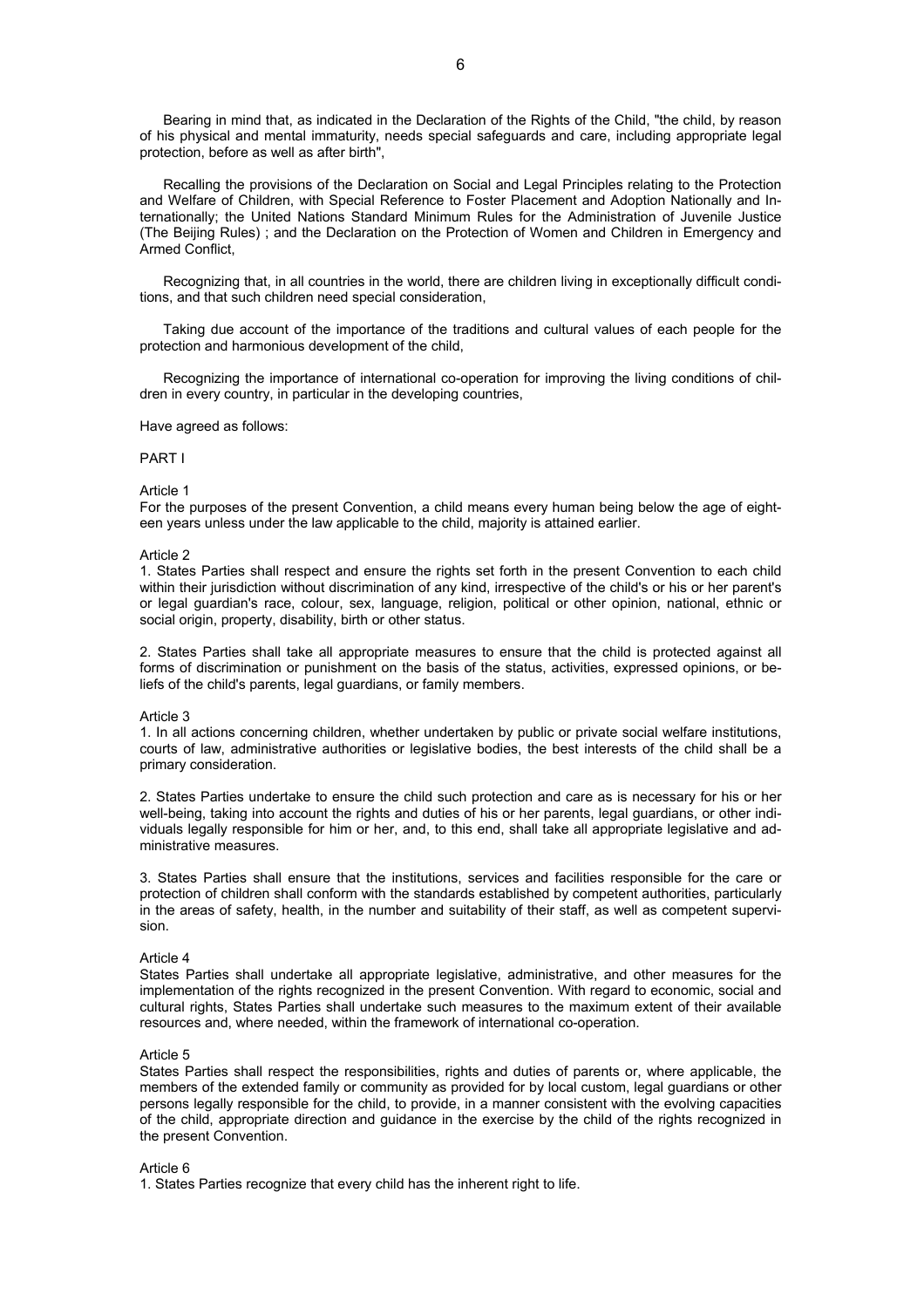2. States Parties shall ensure to the maximum extent possible the survival and development of the child.

#### Article 7

1. The child shall be registered immediately after birth and shall have the right from birth to a name, the right to acquire a nationality and. as far as possible, the right to know and be cared for by his or her parents.

2. States Parties shall ensure the implementation of these rights in accordance with their national law and their obligations under the relevant international instruments in this field, in particular where the child would otherwise be stateless.

# Article 8

1. States Parties undertake to respect the right of the child to preserve his or her identity, including nationality, name and family relations as recognized by law without unlawful interference.

2. Where a child is illegally deprived of some or all of the elements of his or her identity, States Parties shall provide appropriate assistance and protection, with a view to re-establishing speedily his or her identity.

### Article 9

1. States Parties shall ensure that a child shall not be separated from his or her parents against their will, except when competent authorities subject to judicial review determine, in accordance with applicable law and procedures, that such separation is necessary for the best interests of the child. Such determination may be necessary in a particular case such as one involving abuse or neglect of the child by the parents, or one where the parents are living separately and a decision must be made as to the child's place of residence.

2. In any proceedings pursuant to paragraph 1 of the present article, all interested parties shall be given an opportunity to participate in the proceedings and make their views known.

3. States Parties shall respect the right of the child who is separated from one or both parents to maintain personal relations and direct contact with both parents on a regular basis, except if it is contrary to the child's best interests. 4. Where such separation results from any action initiated by a State Party, such as the detention, imprisonment, exile, deportation or death (including death arising from any cause while the person is in the custody of the State) of one or both parents or of the child, that State Party shall, upon request, provide the parents, the child or, if appropriate, another member of the family with the essential information concerning the whereabouts of the absent member(s) of the family unless the provision of the information would be detrimental to the well-being of the child. States Parties shall further ensure that the submission of such a request shall of itself entail no adverse consequences for the person(s) concerned.

#### Article 10

1. In accordance with the obligation of States Parties under article 9, paragraph 1, applications by a child or his or her parents to enter or leave a State Party for the purpose of family reunification shall be dealt with by States Parties in a positive, humane and expeditious manner. States Parties shall further ensure that the submission of such a request shall entail no adverse consequences for the applicants and for the members of their family.

2. A child whose parents reside in different States shall have the right to maintain on a regular basis, save in exceptional circumstances personal relations and direct contacts with both parents. Towards that end and in accordance with the obligation of States Parties under article 9, paragraph 1, States Parties shall respect the right of the child and his or her parents to leave any country, including their own, and to enter their own country. The right to leave any country shall be subject only to such restrictions as are prescribed by law and which are necessary to protect the national security, public order (order public), public health or morals or the rights and freedoms of others and are consistent with the other rights recognized in the present Convention.

#### Article 11

1. States Parties shall take measures to combat the illicit transfer and non-return of children abroad.

2. To this end, States Parties shall promote the conclusion of bilateral or multilateral agreements or accession to existing agreements.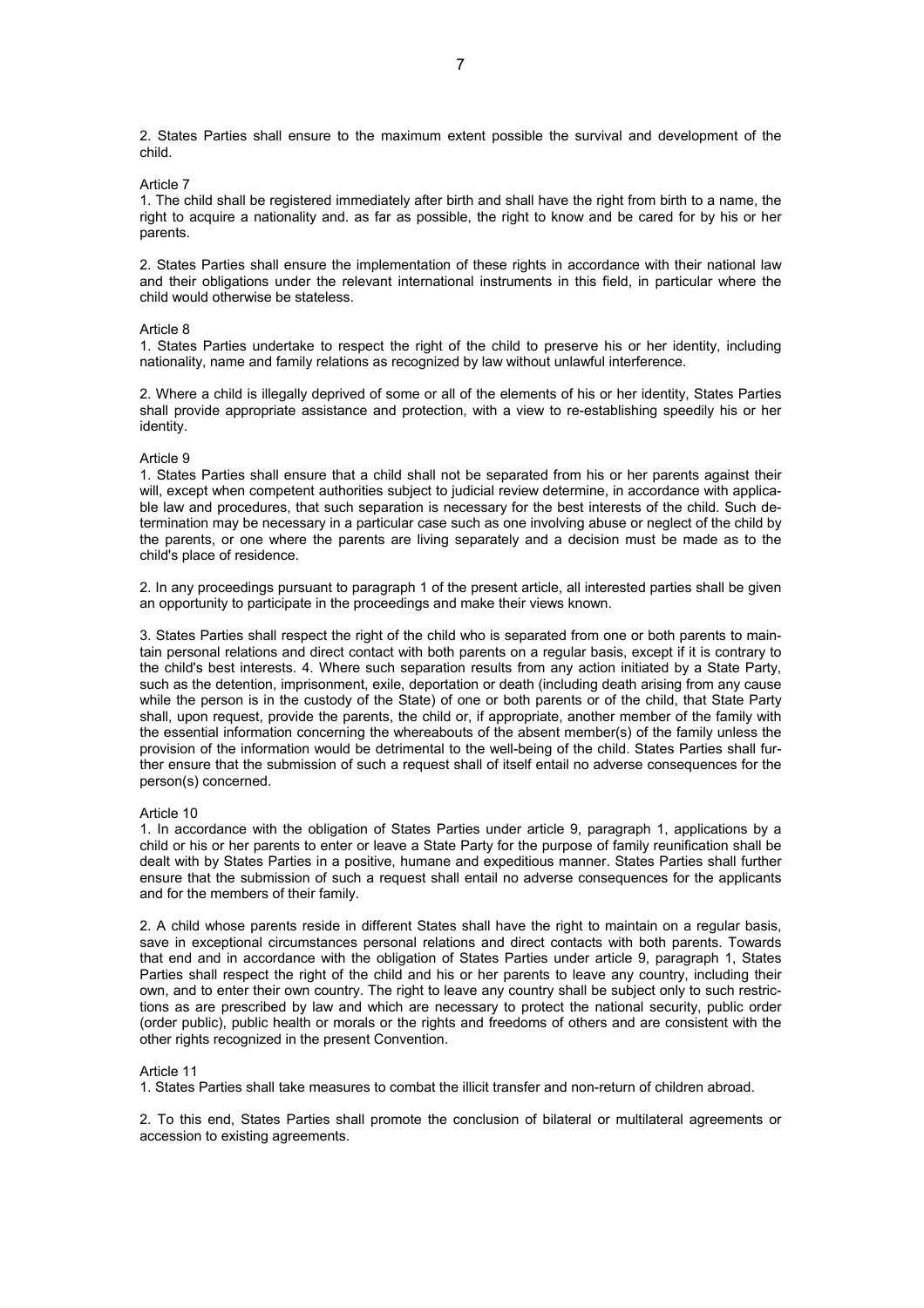# Article 12

1. States Parties shall assure to the child who is capable of forming his or her own views the right to express those views freely in all matters affecting the child, the views of the child being given due weight in accordance with the age and maturity of the child.

2. For this purpose, the child shall in particular be provided the opportunity to be heard in any judicial and administrative proceedings affecting the child, either directly, or through a representative or an appropriate body, in a manner consistent with the procedural rules of national law.

#### Article 13

1. The child shall have the right to freedom of expression; this right shall include freedom to seek, receive and impart information and ideas of all kinds, regardless of frontiers, either orally, in writing or in print, in the form of art, or through any other media of the child's choice.

2. The exercise of this right may be subject to certain restrictions, but these shall only be such as are provided by law and are necessary:

(a) For respect of the rights or reputations of others; or

(b) For the protection of national security or of public order (ordre public), or of public health or morals.

#### Article 14

1. States Parties shall respect the right of the child to freedom of thought, conscience and religion.

2. States Parties shall respect the rights and duties of the parents and, when applicable, legal guardians, to provide direction to the child in the exercise of his or her right in a manner consistent with the evolving capacities of the child.

3. Freedom to manifest one's religion or beliefs may be subject only to such limitations as are prescribed by law and are necessary to protect public safety, order, health or morals, or the fundamental rights and freedoms of others.

#### Article 15

1. States Parties recognize the rights of the child to freedom of association and to freedom of peaceful assembly.

2. No restrictions may be placed on the exercise of these rights other than those imposed in conformity with the law and which are necessary in a democratic society in the interests of national security or public safety, public order (ordre public), the protection of public health or morals or the protection of the rights and freedoms of others.

## Article 16

1. No child shall be subjected to arbitrary or unlawful interference with his or her privacy, family, home or correspondence, nor to unlawful attacks on his or her honour and reputation.

2. The child has the right to the protection of the law against such interference or attacks.

# Article 17

States Parties recognize the important function performed by the mass media and shall ensure that the child has access to information and material from a diversity of national and international sources, especially those aimed at the promotion of his or her social, spiritual and moral well-being and physical and mental health. To this end, States Parties shall:

(a) Encourage the mass media to disseminate information and material of social and cultural benefit to the child and in accordance with the spirit of article 29;

(b) Encourage international co-operation in the production, exchange and dissemination of such information and material from a diversity of cultural, national and international sources;

(c) Encourage the production and dissemination of children's books;

(d) Encourage the mass media to have particular regard to the linguistic needs of the child who belongs to a minority group or who is indigenous;

(e) Encourage the development of appropriate guidelines for the protection of the child from information and material injurious to his or her well-being, bearing in mind the provisions of articles 13 and 18.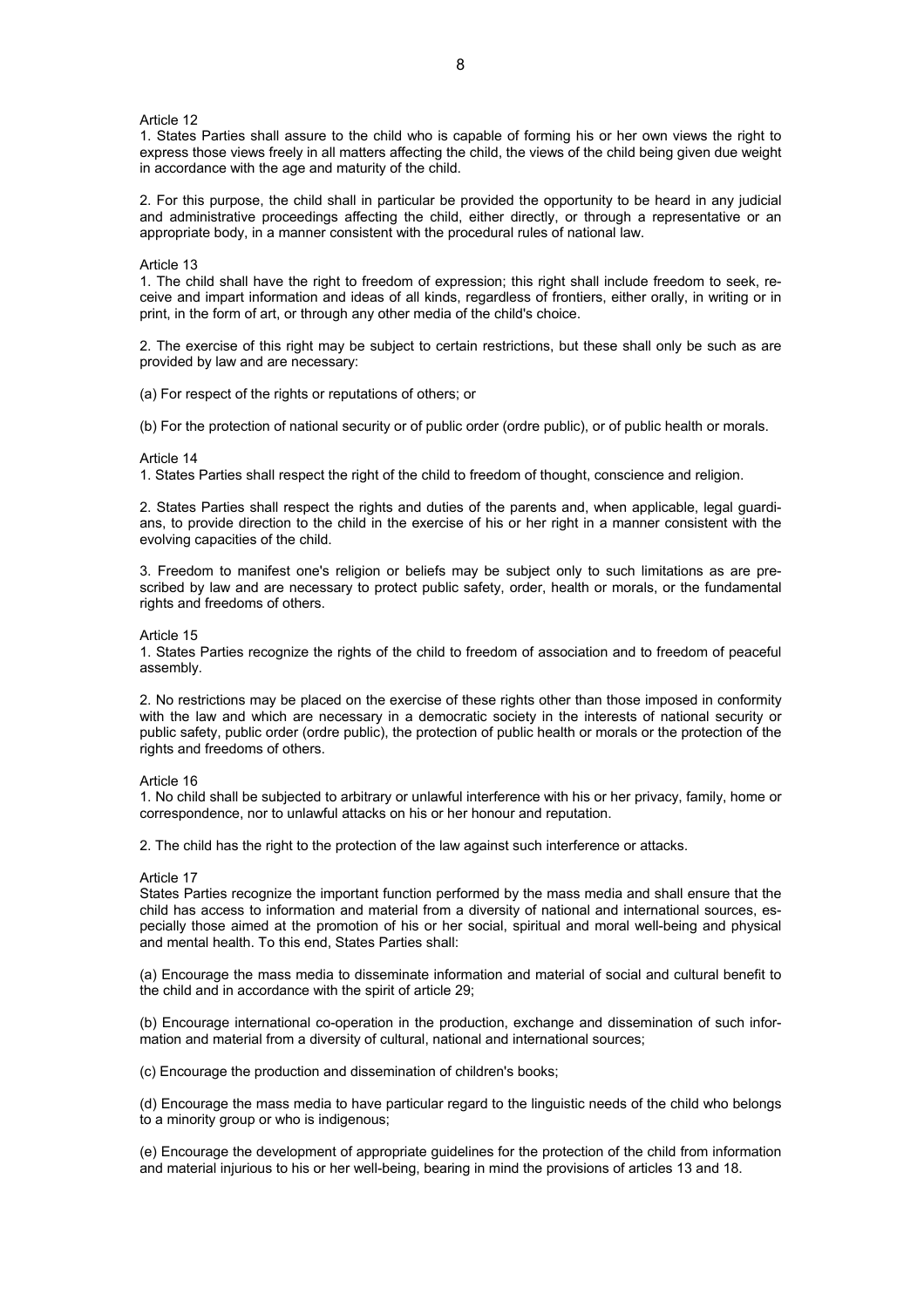# Article 18

1. States Parties shall use their best efforts to ensure recognition of the principle that both parents have common responsibilities for the upbringing and development of the child. Parents or, as the case may be, legal guardians, have the primary responsibility for the upbringing and development of the child. The best interests of the child will be their basic concern.

2. For the purpose of guaranteeing and promoting the rights set forth in the present Convention, States Parties shall render appropriate assistance to parents and legal guardians in the performance of their child-rearing responsibilities and shall ensure the development of institutions, facilities and services for the care of children.

3. States Parties shall take all appropriate measures to ensure that children of working parents have the right to benefit from child-care services and facilities for which they are eligible.

#### Article 19

1. States Parties shall take all appropriate legislative, administrative, social and educational measures to protect the child from all forms of physical or mental violence, injury or abuse, neglect or negligent treatment, maltreatment or exploitation, including sexual abuse, while in the care of parent(s), legal guardian(s) or any other person who has the care of the child.

2. Such protective measures should, as appropriate, include effective procedures for the establishment of social programmes to provide necessary support for the child and for those who have the care of the child, as well as for other forms of prevention and for identification, reporting, referral, investigation, treatment and follow-up of instances of child maltreatment described heretofore, and, as appropriate, for judicial involvement.

#### Article 20

1. A child temporarily or permanently deprived of his or her family environment, or in whose own best interests cannot be allowed to remain in that environment, shall be entitled to special protection and assistance provided by the State.

2. States Parties shall in accordance with their national laws ensure alternative care for such a child.

3. Such care could include, inter alia, foster placement, kafalah of Islamic law, adoption or if necessary placement in suitable institutions for the care of children. When considering solutions, due regard shall be paid to the desirability of continuity in a child's upbringing and to the child's ethnic, religious, cultural and linguistic background.

#### Article 21

States Parties that recognize and/or permit the system of adoption shall ensure that the best interests of the child shall be the paramount consideration and they shall:

(a) Ensure that the adoption of a child is authorized only by competent authorities who determine, in accordance with applicable law and procedures and on the basis of all pertinent and reliable information, that the adoption is permissible in view of the child's status concerning parents, relatives and legal guardians and that, if required, the persons concerned have given their informed consent to the adoption on the basis of such counselling as may be necessary;

(b) Recognize that inter-country adoption may be considered as an alternative means of child's care, if the child cannot be placed in a foster or an adoptive family or cannot in any suitable manner be cared for in the child's country of origin; (c) Ensure that the child concerned by inter-country adoption enjoys safeguards and standards equivalent to those existing in the case of national adoption;

(d) Take all appropriate measures to ensure that, in inter-country adoption, the placement does not result in improper financial gain for those involved in it;

(e) Promote, where appropriate, the objectives of the present article by concluding bilateral or multilateral arrangements or agreements, and endeavour, within this framework, to ensure that the placement of the child in another country is carried out by competent authorities or organs.

#### Article 22

1. States Parties shall take appropriate measures to ensure that a child who is seeking refugee status or who is considered a refugee in accordance with applicable international or domestic law and procedures shall, whether unaccompanied or accompanied by his or her parents or by any other person, receive appropriate protection and humanitarian assistance in the enjoyment of applicable rights set forth in the present Convention and in other international human rights or humanitarian instruments to which the said States are Parties.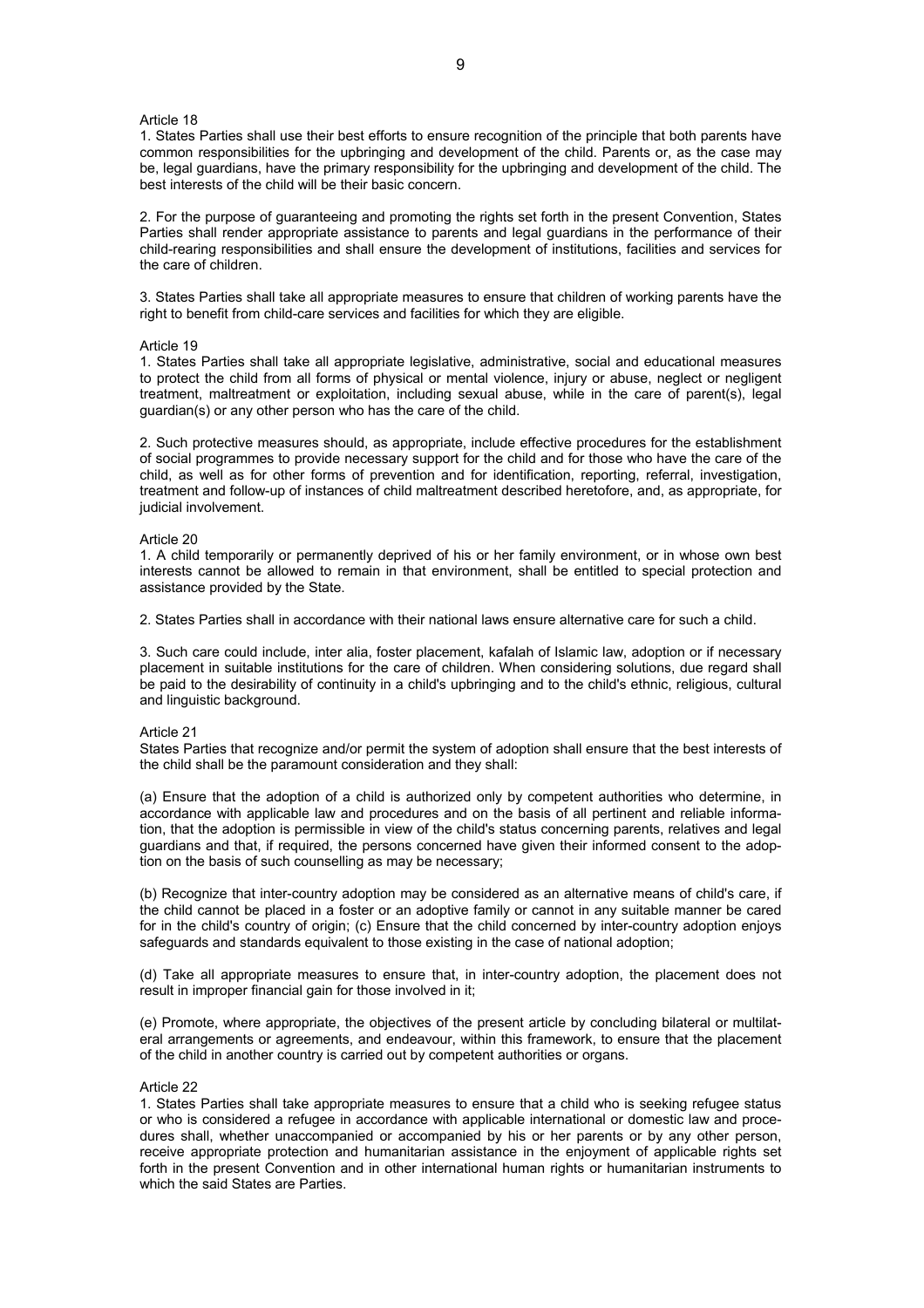2. For this purpose, States Parties shall provide, as they consider appropriate, co-operation in any efforts by the United Nations and other competent intergovernmental organizations or non-governmental organizations co-operating with the United Nations to protect and assist such a child and to trace the parents or other members of the family of any refugee child in order to obtain information necessary for reunification with his or her family. In cases where no parents or other members of the family can be found, the child shall be accorded the same protection as any other child permanently or temporarily deprived of his or her family environment for any reason , as set forth in the present Convention.

# Article 23

1. States Parties recognize that a mentally or physically disabled child should enjoy a full and decent life, in conditions which ensure dignity, promote self-reliance and facilitate the child's active participation in the community.

2. States Parties recognize the right of the disabled child to special care and shall encourage and ensure the extension, subject to available resources, to the eligible child and those responsible for his or her care, of assistance for which application is made and which is appropriate to the child's condition and to the circumstances of the parents or others caring for the child. 3. Recognizing the special needs of a disabled child, assistance extended in accordance with paragraph 2 of the present article shall be provided free of charge, whenever possible, taking into account the financial resources of the parents or others caring for the child, and shall be designed to ensure that the disabled child has effective access to and receives education, training, health care services, rehabilitation services, preparation for employment and recreation opportunities in a manner conducive to the child's achieving the fullest possible social integration and individual development, including his or her cultural and spiritual development

4. States Parties shall promote, in the spirit of international cooperation, the exchange of appropriate information in the field of preventive health care and of medical, psychological and functional treatment of disabled children, including dissemination of and access to information concerning methods of rehabilitation, education and vocational services, with the aim of enabling States Parties to improve their capabilities and skills and to widen their experience in these areas. In this regard, particular account shall be taken of the needs of developing countries.

#### Article 24

1. States Parties recognize the right of the child to the enjoyment of the highest attainable standard of health and to facilities for the treatment of illness and rehabilitation of health. States Parties shall strive to ensure that no child is deprived of his or her right of access to such health care services.

2. States Parties shall pursue full implementation of this right and, in particular, shall take appropriate measures:

(a) To diminish infant and child mortality;

(b) To ensure the provision of necessary medical assistance and health care to all children with emphasis on the development of primary health care;

(c) To combat disease and malnutrition, including within the framework of primary health care, through, inter alia, the application of readily available technology and through the provision of adequate nutritious foods and clean drinking-water, taking into consideration the dangers and risks of environmental pollution;

(d) To ensure appropriate pre-natal and post-natal health care for mothers;

(e) To ensure that all segments of society, in particular parents and children, are informed, have access to education and are supported in the use of basic knowledge of child health and nutrition, the advantages of breastfeeding, hygiene and environmental sanitation and the prevention of accidents;

(f) To develop preventive health care, guidance for parents and family planning education and services.

3. States Parties shall take all effective and appropriate measures with a view to abolishing traditional practices prejudicial to the health of children.

4. States Parties undertake to promote and encourage international co-operation with a view to achieving progressively the full realization of the right recognized in the present article. In this regard, particular account shall be taken of the needs of developing countries.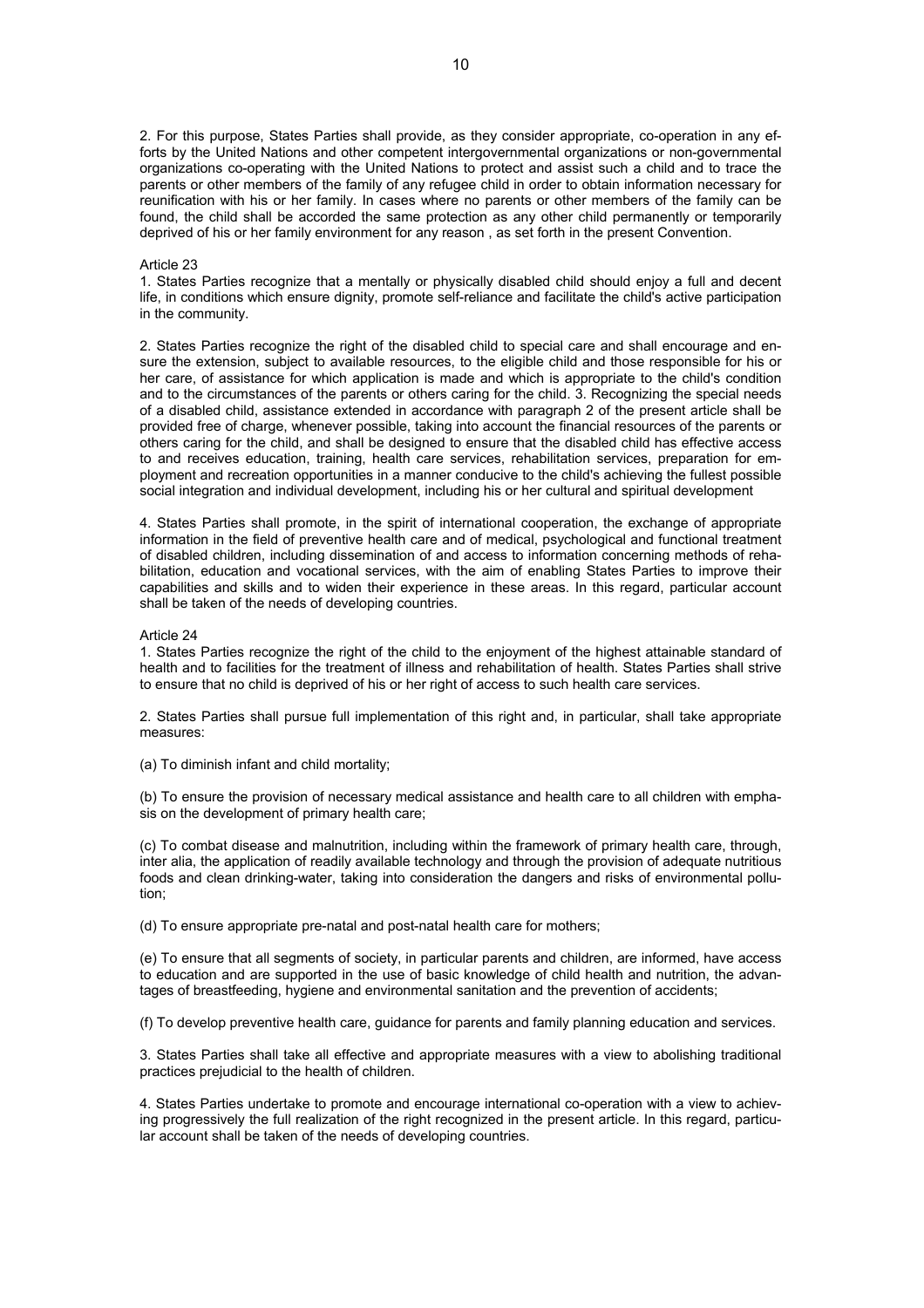# Article 25

States Parties recognize the right of a child who has been placed by the competent authorities for the purposes of care, protection or treatment of his or her physical or mental health, to a periodic review of the treatment provided to the child and all other circumstances relevant to his or her placement.

# Article 26

1. States Parties shall recognize for every child the right to benefit from social security, including social insurance, and shall take the necessary measures to achieve the full realization of this right in accordance with their national law.

2. The benefits should, where appropriate, be granted, taking into account the resources and the circumstances of the child and persons having responsibility for the maintenance of the child, as well as any other consideration relevant to an application for benefits made by or on behalf of the child.

#### Article 27

1. States Parties recognize the right of every child to a standard of living adequate for the child's physical, mental, spiritual, moral and social development.

2. The parent(s) or others responsible for the child have the primary responsibility to secure, within their abilities and financial capacities, the conditions of living necessary for the child's development.

3. States Parties, in accordance with national conditions and within their means, shall take appropriate measures to assist parents and others responsible for the child to implement this right and shall in case of need provide material assistance and support programmes, particularly with regard to nutrition, clothing and housing.

4. States Parties shall take all appropriate measures to secure the recovery of maintenance for the child from the parents or other persons having financial responsibility for the child, both within the State Party and from abroad. In particular, where the person having financial responsibility for the child lives in a State different from that of the child, States Parties shall promote the accession to international agreements or the conclusion of such agreements, as well as the making of other appropriate arrangements.

### Article 28

1. States Parties recognize the right of the child to education, and with a view to achieving this right progressively and on the basis of equal opportunity, they shall, in particular:

(a) Make primary education compulsory and available free to all;

(b) Encourage the development of different forms of secondary education, including general and vocational education, make them available and accessible to every child, and take appropriate measures such as the introduction of free education and offering financial assistance in case of need;

(c) Make higher education accessible to all on the basis of capacity by every appropriate means;

(d) Make educational and vocational information and guidance available and accessible to all children;

(e) Take measures to encourage regular attendance at schools and the reduction of drop-out rates.

2. States Parties shall take all appropriate measures to ensure that school discipline is administered in a manner consistent with the child's human dignity and in conformity with the present Convention.

3. States Parties shall promote and encourage international cooperation in matters relating to education, in particular with a view to contributing to the elimination of ignorance and illiteracy throughout the world and facilitating access to scientific and technical knowledge and modern teaching methods. In this regard, particular account shall be taken of the needs of developing countries.

# Article 29

1. States Parties agree that the education of the child shall be directed to:

(a) The development of the child's personality, talents and mental and physical abilities to their fullest potential;

(b) The development of respect for human rights and fundamental freedoms, and for the principles enshrined in the Charter of the United Nations;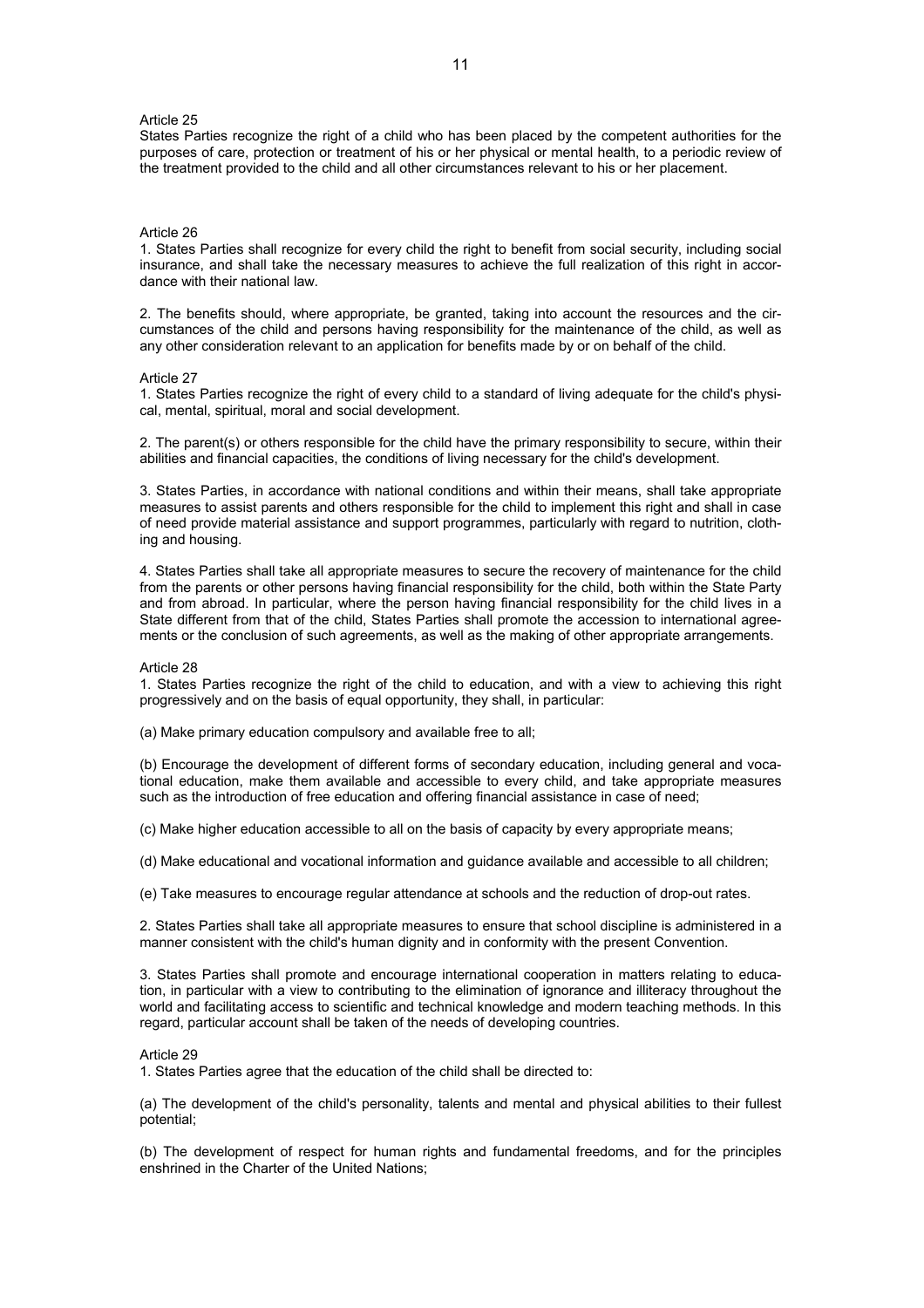(c) The development of respect for the child's parents, his or her own cultural identity, language and values, for the national values of the country in which the child is living, the country from which he or she may originate, and for civilizations different from his or her own;

(d) The preparation of the child for responsible life in a free society, in the spirit of understanding, peace, tolerance, equality of sexes, and friendship among all peoples, ethnic, national and religious groups and persons of indigenous origin;

(e) The development of respect for the natural environment.

2. No part of the present article or article 28 shall be construed so as to interfere with the liberty of individuals and bodies to establish and direct educational institutions, subject always to the observance of the principle set forth in paragraph 1 of the present article and to the requirements that the education given in such institutions shall conform to such minimum standards as may be laid down by the State.

#### Article 30

In those States in which ethnic, religious or linguistic minorities or persons of indigenous origin exist, a child belonging to such a minority or who is indigenous shall not be denied the right, in community with other members of his or her group, to enjoy his or her own culture, to profess and practise his or her own religion, or to use his or her own language.

#### Article 31

1. States Parties recognize the right of the child to rest and leisure, to engage in play and recreational activities appropriate to the age of the child and to participate freely in cultural life and the arts.

2. States Parties shall respect and promote the right of the child to participate fully in cultural and artistic life and shall encourage the provision of appropriate and equal opportunities for cultural, artistic, recreational and leisure activity.

#### Article 32

1. States Parties recognize the right of the child to be protected from economic exploitation and from performing any work that is likely to be hazardous or to interfere with the child's education, or to be harmful to the child's health or physical, mental, spiritual, moral or social development.

2. States Parties shall take legislative, administrative, social and educational measures to ensure the implementation of the present article. To this end, and having regard to the relevant provisions of other international instruments, States Parties shall in particular: (a) Provide for a minimum age or minimum ages for admission to employment;

(b) Provide for appropriate regulation of the hours and conditions of employment;

(c) Provide for appropriate penalties or other sanctions to ensure the effective enforcement of the present article.

#### Article 33

States Parties shall take all appropriate measures, including legislative, administrative, social and educational measures, to protect children from the illicit use of narcotic drugs and psychotropic substances as defined in the relevant international treaties, and to prevent the use of children in the illicit production and trafficking of such substances.

#### Article 34

States Parties undertake to protect the child from all forms of sexual exploitation and sexual abuse. For these purposes, States Parties shall in particular take all appropriate national, bilateral and multilateral measures to prevent:

(a) The inducement or coercion of a child to engage in any unlawful sexual activity;

(b) The exploitative use of children in prostitution or other unlawful sexual practices;

(c) The exploitative use of children in pornographic performances and materials.

#### Article 35

States Parties shall take all appropriate national, bilateral and multilateral measures to prevent the abduction of, the sale of or traffic in children for any purpose or in any form.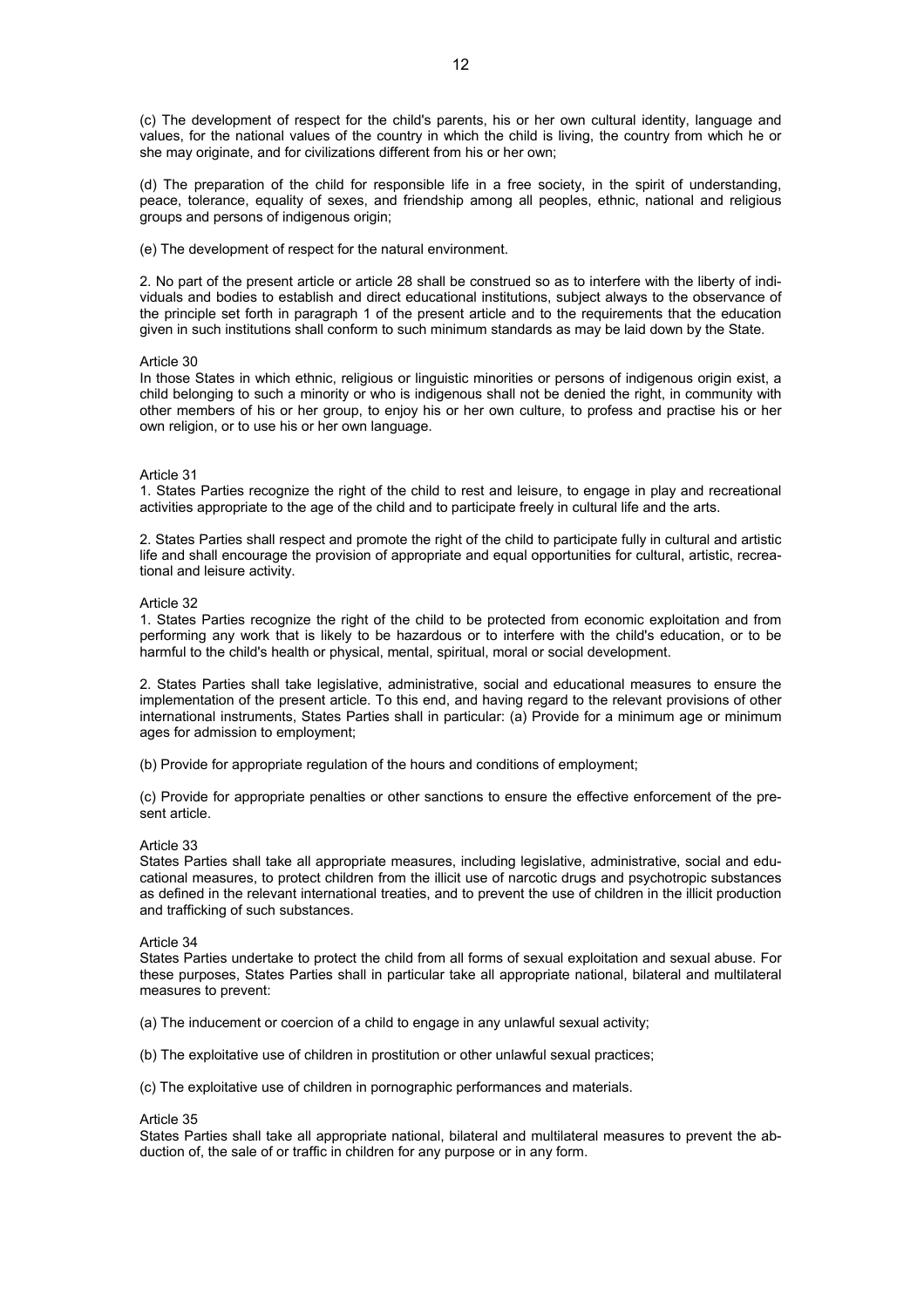#### Article 36

States Parties shall protect the child against all other forms of exploitation prejudicial to any aspects of the child's welfare.

#### Article 37 States Parties shall ensure that:

(a) No child shall be subjected to torture or other cruel, inhuman or degrading treatment or punishment. Neither capital punishment nor life imprisonment without possibility of release shall be imposed for offences committed by persons below eighteen years of age;

(b) No child shall be deprived of his or her liberty unlawfully or arbitrarily. The arrest, detention or imprisonment of a child shall be in conformity with the law and shall be used only as a measure of last resort and for the shortest appropriate period of time;

(c) Every child deprived of liberty shall be treated with humanity and respect for the inherent dignity of the human person, and in a manner which takes into account the needs of persons of his or her age. In particular, every child deprived of liberty shall be separated from adults unless it is considered in the child's best interest not to do so and shall have the right to maintain contact with his or her family through correspondence and visits, save in exceptional circumstances;

(d) Every child deprived of his or her liberty shall have the right to prompt access to legal and other appropriate assistance, as well as the right to challenge the legality of the deprivation of his or her liberty before a court or other competent, independent and impartial authority, and to a prompt decision on any such action.

#### Article 38

1. States Parties undertake to respect and to ensure respect for rules of international humanitarian law applicable to them in armed conflicts which are relevant to the child.

2. States Parties shall take all feasible measures to ensure that persons who have not attained the age of fifteen years do not take a direct part in hostilities.

3. States Parties shall refrain from recruiting any person who has not attained the age of fifteen years into their armed forces. In recruiting among those persons who have attained the age of fifteen years but who have not attained the age of eighteen years, States Parties shall endeavour to give priority to those who are oldest.

4. In accordance with their obligations under international humanitarian law to protect the civilian population in armed conflicts, States Parties shall take all feasible measures to ensure protection and care of children who are affected by an armed conflict.

#### Article 39

States Parties shall take all appropriate measures to promote physical and psychological recovery and social reintegration of a child victim of: any form of neglect, exploitation, or abuse; torture or any other form of cruel, inhuman or degrading treatment or punishment; or armed conflicts. Such recovery and reintegration shall take place in an environment which fosters the health, self-respect and dignity of the child.

### Article 40

1. States Parties recognize the right of every child alleged as, accused of, or recognized as having infringed the penal law to be treated in a manner consistent with the promotion of the child's sense of dignity and worth, which reinforces the child's respect for the human rights and fundamental freedoms of others and which takes into account the child's age and the desirability of promoting the child's reintegration and the child's assuming a constructive role in society.

2. To this end, and having regard to the relevant provisions of international instruments, States Parties shall, in particular, ensure that:

(a) No child shall be alleged as, be accused of, or recognized as having infringed the penal law by reason of acts or omissions that were not prohibited by national or international law at the time they were committed;

(b) Every child alleged as or accused of having infringed the penal law has at least the following guarantees:

(i) To be presumed innocent until proven guilty according to law;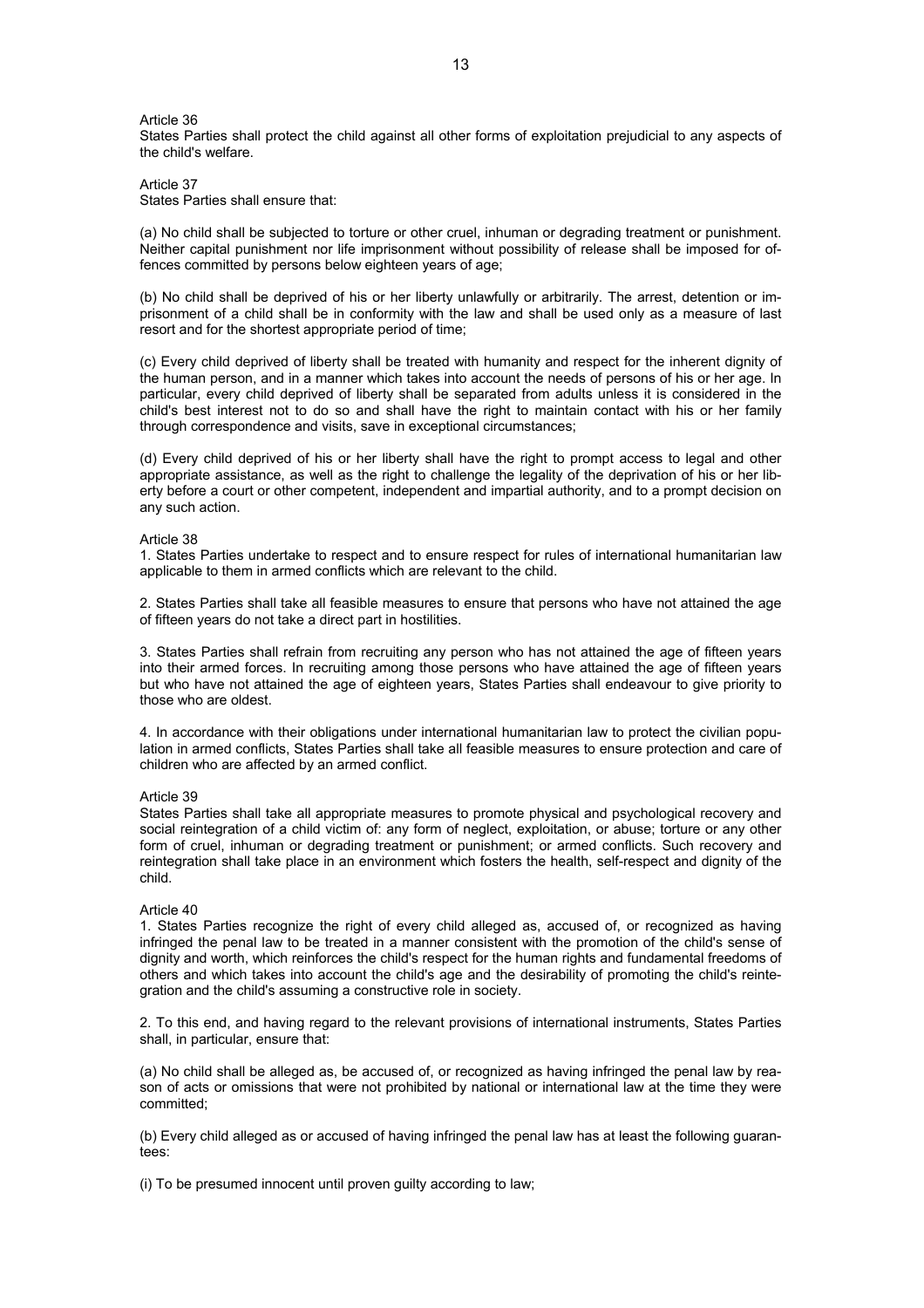(ii) To be informed promptly and directly of the charges against him or her, and, if appropriate, through his or her parents or legal guardians, and to have legal or other appropriate assistance in the preparation and presentation of his or her defence;

(iii) To have the matter determined without delay by a competent, independent and impartial authority or judicial body in a fair hearing according to law, in the presence of legal or other appropriate assistance and, unless it is considered not to be in the best interest of the child, in particular, taking into account his or her age or situation, his or her parents or legal guardians;

(iv) Not to be compelled to give testimony or to confess guilt; to examine or have examined adverse witnesses and to obtain the participation and examination of witnesses on his or her behalf under conditions of equality;

(v) If considered to have infringed the penal law, to have this decision and any measures imposed in consequence thereof reviewed by a higher competent, independent and impartial authority or judicial body according to law;

(vi) To have the free assistance of an interpreter if the child cannot understand or speak the language used;

(vii) To have his or her privacy fully respected at all stages of the proceedings. 3. States Parties shall seek to promote the establishment of laws, procedures, authorities and institutions specifically applicable to children alleged as, accused of, or recognized as having infringed the penal law, and, in particular:

(a) The establishment of a minimum age below which children shall be presumed not to have the capacity to infringe the penal law;

(b) Whenever appropriate and desirable, measures for dealing with such children without resorting to judicial proceedings, providing that human rights and legal safeguards are fully respected.

4. A variety of dispositions, such as care, guidance and supervision orders; counselling; probation; foster care; education and vocational training programmes and other alternatives to institutional care shall be available to ensure that children are dealt with in a manner appropriate to their well-being and proportionate both to their circumstances and the offence.

# Article 41

Nothing in the present Convention shall affect any provisions which are more conducive to the realization of the rights of the child and which may be contained in:

(a) The law of a State party; or

(b) International law in force for that State.

# PART II

# Article 42

States Parties undertake to make the principles and provisions of the Convention widely known, by appropriate and active means, to adults and children alike.

#### Article 43

1. For the purpose of examining the progress made by States Parties in achieving the realization of the obligations undertaken in the present Convention, there shall be established a Committee on the Rights of the Child, which shall carry out the functions hereinafter provided.

2. The Committee shall consist of ten experts of high moral standing and recognized competence in the field covered by this Convention. The members of the Committee shall be elected by States Parties from among their nationals and shall serve in their personal capacity, consideration being given to equitable geographical distribution, as well as to the principal legal systems.

3. The members of the Committee shall be elected by secret ballot from a list of persons nominated by States Parties. Each State Party may nominate one person from among its own nationals.

4. The initial election to the Committee shall be held no later than six months after the date of the entry into force of the present Convention and thereafter every second year. At least four months before the date of each election, the Secretary-General of the United Nations shall address a letter to States Par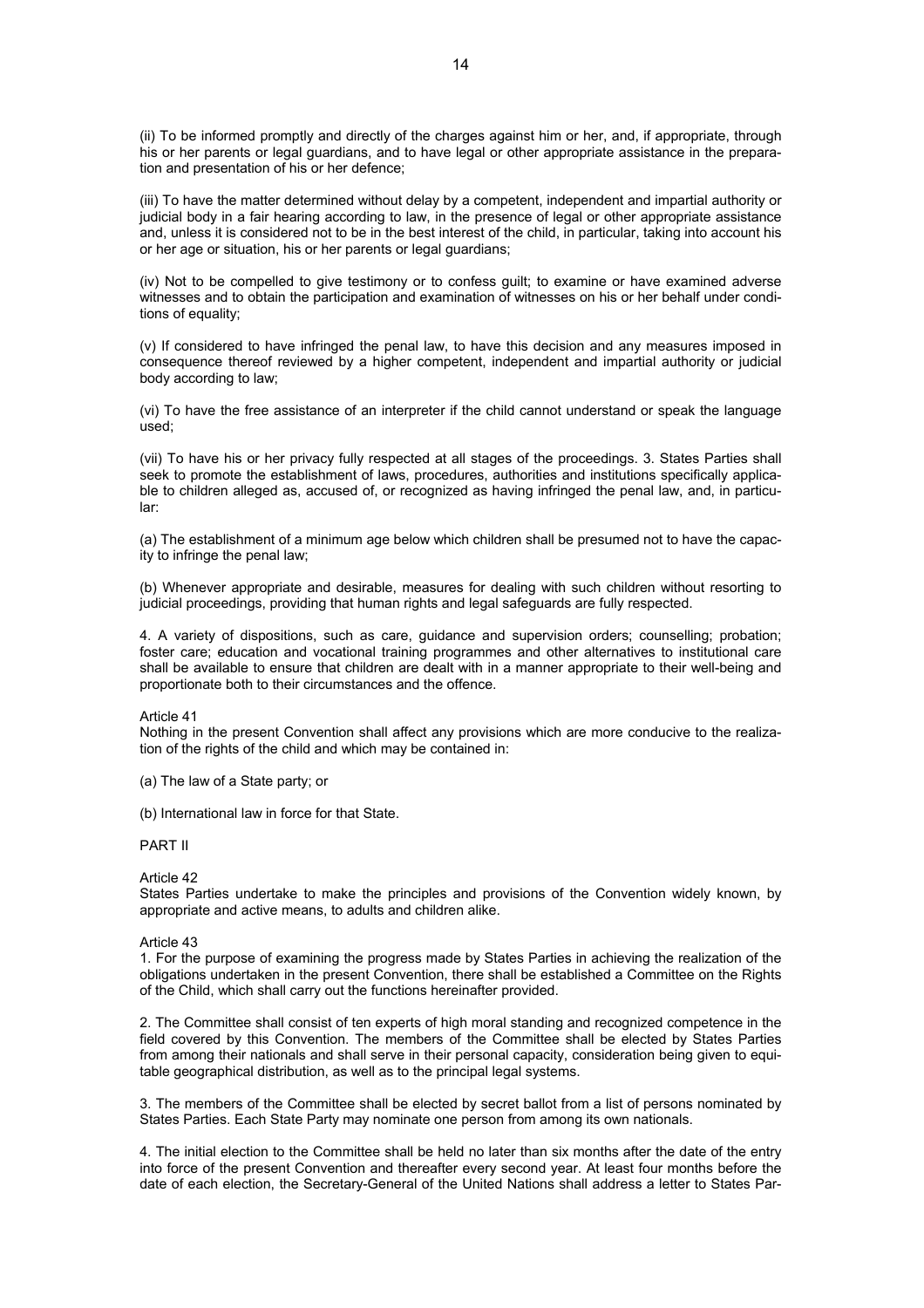ties inviting them to submit their nominations within two months. The Secretary-General shall subsequently prepare a list in alphabetical order of all persons thus nominated, indicating States Parties which have nominated them, and shall submit it to the States Parties to the present Convention.

5. The elections shall be held at meetings of States Parties convened by the Secretary-General at United Nations Headquarters. At those meetings, for which two thirds of States Parties shall constitute a quorum, the persons elected to the Committee shall be those who obtain the largest number of votes and an absolute majority of the votes of the representatives of States Parties present and voting.

6. The members of the Committee shall be elected for a term of four years. They shall be eligible for reelection if renominated. The term of five of the members elected at the first election shall expire at the end of two years; immediately after the first election, the names of these five members shall be chosen by lot by the Chairman of the meeting.

7. If a member of the Committee dies or resigns or declares that for any other cause he or she can no longer perform the duties of the Committee, the State Party which nominated the member shall appoint another expert from among its nationals to serve for the remainder of the term, subject to the approval of the Committee.

8. The Committee shall establish its own rules of procedure.

9. The Committee shall elect its officers for a period of two years.

10. The meetings of the Committee shall normally be held at United Nations Headquarters or at any other convenient place as determined by the Committee. The Committee shall normally meet annually. The duration of the meetings of the Committee shall be determined, and reviewed, if necessary, by a meeting of the States Parties to the present Convention, subject to the approval of the General Assembly.

11. The Secretary-General of the United Nations shall provide the necessary staff and facilities for the effective performance of the functions of the Committee under the present Convention.

12. With the approval of the General Assembly, the members of the Committee established under the present Convention shall receive emoluments from United Nations resources on such terms and conditions as the Assembly may decide.

#### Article 44

1. States Parties undertake to submit to the Committee, through the Secretary-General of the United Nations, reports on the measures they have adopted which give effect to the rights recognized herein and on the progress made on the enjoyment of those rights:

(a) Within two years of the entry into force of the Convention for the State Party concerned;

(b) Thereafter every five years.

2. Reports made under the present article shall indicate factors and difficulties, if any, affecting the degree of fulfilment of the obligations under the present Convention. Reports shall also contain sufficient information to provide the Committee with a comprehensive understanding of the implementation of the Convention in the country concerned.

3. A State Party which has submitted a comprehensive initial report to the Committee need not, in its subsequent reports submitted in accordance with paragraph 1 (b) of the present article, repeat basic information previously provided.

4. The Committee may request from States Parties further information relevant to the implementation of the Convention.

5. The Committee shall submit to the General Assembly, through the Economic and Social Council, every two years, reports on its activities.

6. States Parties shall make their reports widely available to the public in their own countries.

# Article 45

In order to foster the effective implementation of the Convention and to encourage international cooperation in the field covered by the Convention:

(a) The specialized agencies, the United Nations Children's Fund, and other United Nations organs shall be entitled to be represented at the consideration of the implementation of such provisions of the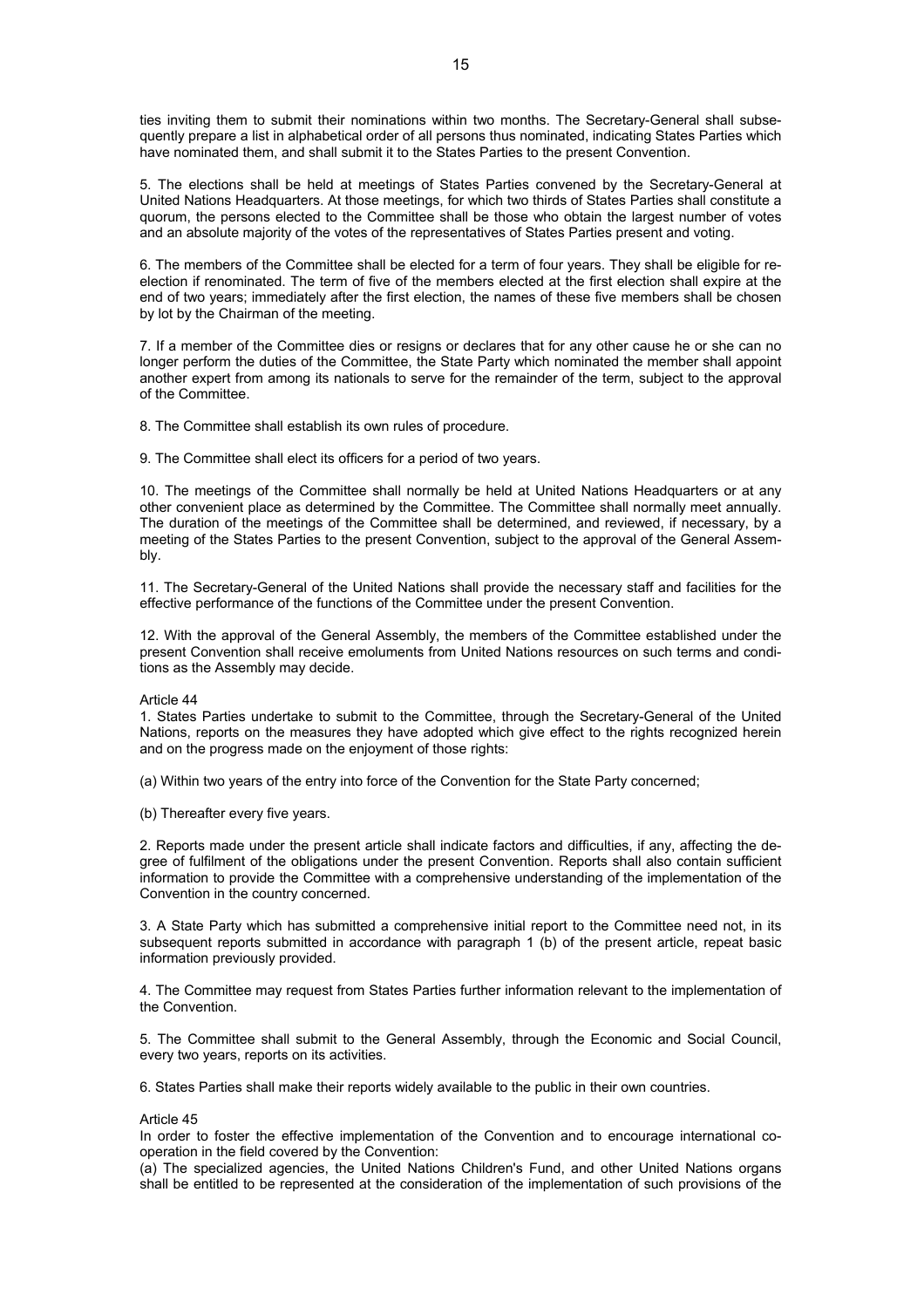present Convention as fall within the scope of their mandate. The Committee may invite the specialized agencies, the United Nations Children's Fund and other competent bodies as it may consider appropriate to provide expert advice on the implementation of the Convention in areas falling within the scope of their respective mandates. The Committee may invite the specialized agencies, the United Nations Children's Fund, and other United Nations organs to submit reports on the implementation of the Convention in areas falling within the scope of their activities;

(b) The Committee shall transmit, as it may consider appropriate, to the specialized agencies, the United Nations Children's Fund and other competent bodies, any reports from States Parties that contain a request, or indicate a need, for technical advice or assistance, along with the Committee's observations and suggestions, if any, on these requests or indications;

(c) The Committee may recommend to the General Assembly to request the Secretary-General to undertake on its behalf studies on specific issues relating to the rights of the child;

(d) The Committee may make suggestions and general recommendations based on information received pursuant to articles 44 and 45 of the present Convention. Such suggestions and general recommendations shall be transmitted to any State Party concerned and reported to the General Assembly, together with comments, if any, from States Parties.

# PART III

# Article 46

The present Convention shall be open for signature by all States.

#### Article 47

The present Convention is subject to ratification. Instruments of ratification shall be deposited with the Secretary-General of the United Nations.

#### Article 48

The present Convention shall remain open for accession by any State. The instruments of accession shall be deposited with the Secretary-General of the United Nations.

#### Article 49

1. The present Convention shall enter into force on the thirtieth day following the date of deposit with the Secretary-General of the United Nations of the twentieth instrument of ratification or accession.

2. For each State ratifying or acceding to the Convention after the deposit of the twentieth instrument of ratification or accession, the Convention shall enter into force on the thirtieth day after the deposit by such State of its instrument of ratification or accession.

## Article 50

1. Any State Party may propose an amendment and file it with the Secretary-General of the United Nations. The Secretary-General shall thereupon communicate the proposed amendment to States Parties, with a request that they indicate whether they favour a conference of States Parties for the purpose of considering and voting upon the proposals. In the event that, within four months from the date of such communication, at least one third of the States Parties favour such a conference, the Secretary-General shall convene the conference under the auspices of the United Nations. Any amendment adopted by a majority of States Parties present and voting at the conference shall be submitted to the General Assembly for approval.

2. An amendment adopted in accordance with paragraph 1 of the present article shall enter into force when it has been approved by the General Assembly of the United Nations and accepted by a twothirds majority of States Parties.

3. When an amendment enters into force, it shall be binding on those States Parties which have accepted it, other States Parties still being bound by the provisions of the present Convention and any earlier amendments which they have accepted.

#### Article 51

1. The Secretary-General of the United Nations shall receive and circulate to all States the text of reservations made by States at the time of ratification or accession.

2. A reservation incompatible with the object and purpose of the present Convention shall not be permitted.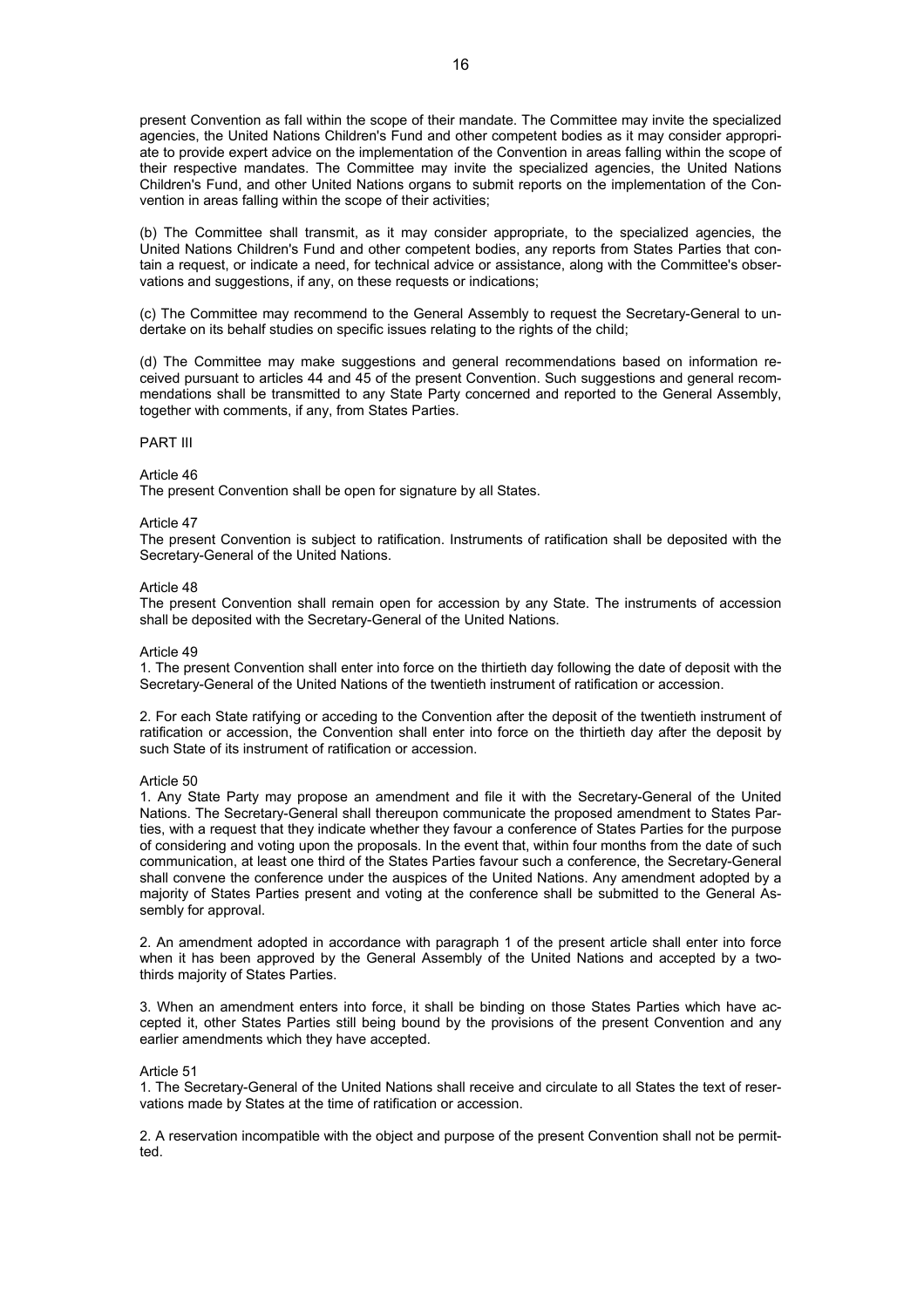3. Reservations may be withdrawn at any time by notification to that effect addressed to the Secretary-General of the United Nations, who shall then inform all States. Such notification shall take effect on the date on which it is received by the Secretary-General

#### Article 52

A State Party may denounce the present Convention by written notification to the Secretary-General of the United Nations. Denunciation becomes effective one year after the date of receipt of the notification by the Secretary-General.

#### Article 53

The Secretary-General of the United Nations is designated as the depositary of the present Convention.

#### Article 54

The original of the present Convention, of which the Arabic, Chinese, English, French, Russian and Spanish texts are equally authentic, shall be deposited with the Secretary-General of the United Nations.

In witness there of the undersigned plenipotentiaries, being duly authorized thereto by their respective governments, have signed the present Convention.

# **Optional Protocol to the Convention on the Rights of the Child on the involvement of children in armed conflict**

*General Assembly Resolution 54/263 (2000), Annex I Entry into force: 12 February 2002* 

# The General Assembly,

Recalling all its previous resolutions on the rights of the child topic, and in particular its resolution 54/149 of 17 December 1999, in which it strongly supported the work of the open-ended inter-sessional working groups and urged them to finalize their work before the tenth anniversary of the entry into force of the Convention on the Rights of the Child,

Expressing its appreciation to the Commission on Human Rights for having finalized the texts of the two optional protocols to the Convention on the Rights of the Child, on the involvement of children in armed conflict and on the sale of children, child prostitution and child pornography,

Conscious of the tenth anniversaries, in the year 2000, of the World Summit for Children and the entry into force of the Convention on the Rights of the Child and of the symbolic and practical importance of the adoption of the two optional protocols to the Convention on the Rights of the Child before the special session of the General Assembly for the follow-up to the World Summit for Children, to be convened in 2001,

Adhering to the principle that the best interests of the child are to be a primary consideration in all actions concerning children,

Reaffirming its commitment to strive for the promotion and protection of the rights of the child in all avenues of life,

Recognizing that the adoption and implementation of the two optional protocols will make a substantial contribution to the promotion and protection of the rights of the child,

1. Adopts and opens for signature, ratification and accession the two optional protocols to the Convention on the Rights of the Child,1 on the involvement of children in armed conflict and on the sale of children, child prostitution and child pornography, the texts of which are annexed to the present resolution;

2. Invites all States that have signed, ratified or acceded to the Convention on the Rights of the Child to sign and ratify or accede to the annexed optional protocols as soon as possible in order to facilitate their early entry into force;

3. Decides that the two optional protocols to the Convention on the Rights of the Child will be opened for signature at the special session of the General Assembly, entitled "Women 2000: gender equality, development and peace for the twenty-first century", to be convened from 5 to 9 June 2000 in New York, and thereafter at United Nations Headquarters, at the special session of the General Assembly, entitled "World Summit for Social Development and beyond: achieving social development for all in a globalizing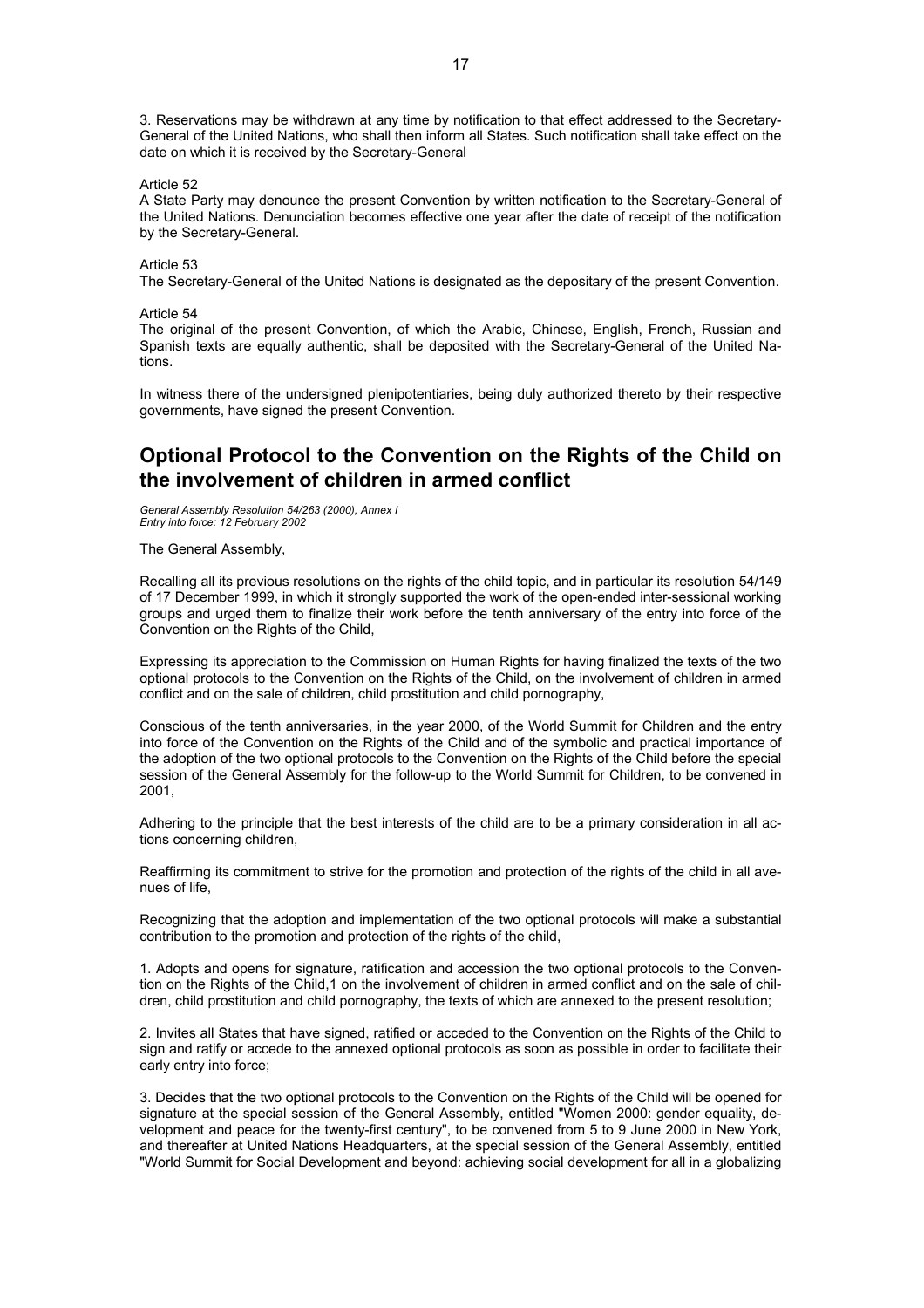world", to be convened from 26 to 30 June 2000 in Geneva, and at the Millennium Summit of the United Nations, to be convened from 6 to 8 September 2000 in New York;

4. Requests the Secretary-General to include information on the status of the two optional protocols in his regular report to the General Assembly on the status of the Convention on the Rights of the Child.

# Annex I

Optional Protocol to the Convention on the Rights of the Child on the involvement of children in armed conflict

The States Parties to the present Protocol,

Encouraged by the overwhelming support for the Convention on the Rights of the Child, demonstrating the widespread commitment that exists to strive for the promotion and protection of the rights of the child,

Reaffirming that the rights of children require special protection, and calling for continuous improvement of the situation of children without distinction, as well as for their development and education in conditions of peace and security,

Disturbed by the harmful and widespread impact of armed conflict on children and the long-term consequences this has for durable peace, security and development,

Condemning the targeting of children in situations of armed conflict and direct attacks on objects protected under international law, including places generally having a significant presence of children, such as schools and hospitals,

Noting the adoption of the Statute of the International Criminal Court, in particular, its inclusion as a war crime of conscripting or enlisting children under the age of 15 years or using them to participate actively in hostilities in both international and non-international armed conflicts,

Considering, therefore, that to strengthen further the implementation of rights recognized in the Convention on the Rights of the Child there is a need to increase the protection of children from involvement in armed conflict,

Noting that article 1 of the Convention on the Rights of the Child specifies that, for the purposes of that Convention, a child means every human being below the age of 18 years unless, under the law applicable to the child, majority is attained earlier,

Convinced that an optional protocol to the Convention raising the age of possible recruitment of persons into armed forces and their participation in hostilities will contribute effectively to the implementation of the principle that the best interests of the child are to be a primary consideration in all actions concerning children,

Noting that the twenty-sixth international Conference of the Red Cross and Red Crescent in December 1995 recommended, inter alia, that parties to conflict take every feasible step to ensure that children under the age of 18 years do not take part in hostilities,

Welcoming the unanimous adoption, in June 1999, of International Labour Organization Convention No. 182 on the Prohibition and Immediate Action for the Elimination of the Worst Forms of Child Labour, which prohibits, inter alia, forced or compulsory recruitment of children for use in armed conflict,

Condemning with the gravest concern the recruitment, training and use within and across national borders of children in hostilities by armed groups distinct from the armed forces of a State, and recognizing the responsibility of those who recruit, train and use children in this regard,

Recalling the obligation of each party to an armed conflict to abide by the provisions of international humanitarian law,

Stressing that this Protocol is without prejudice to the purposes and principles contained in the Charter of the United Nations, including Article 51, and relevant norms of humanitarian law,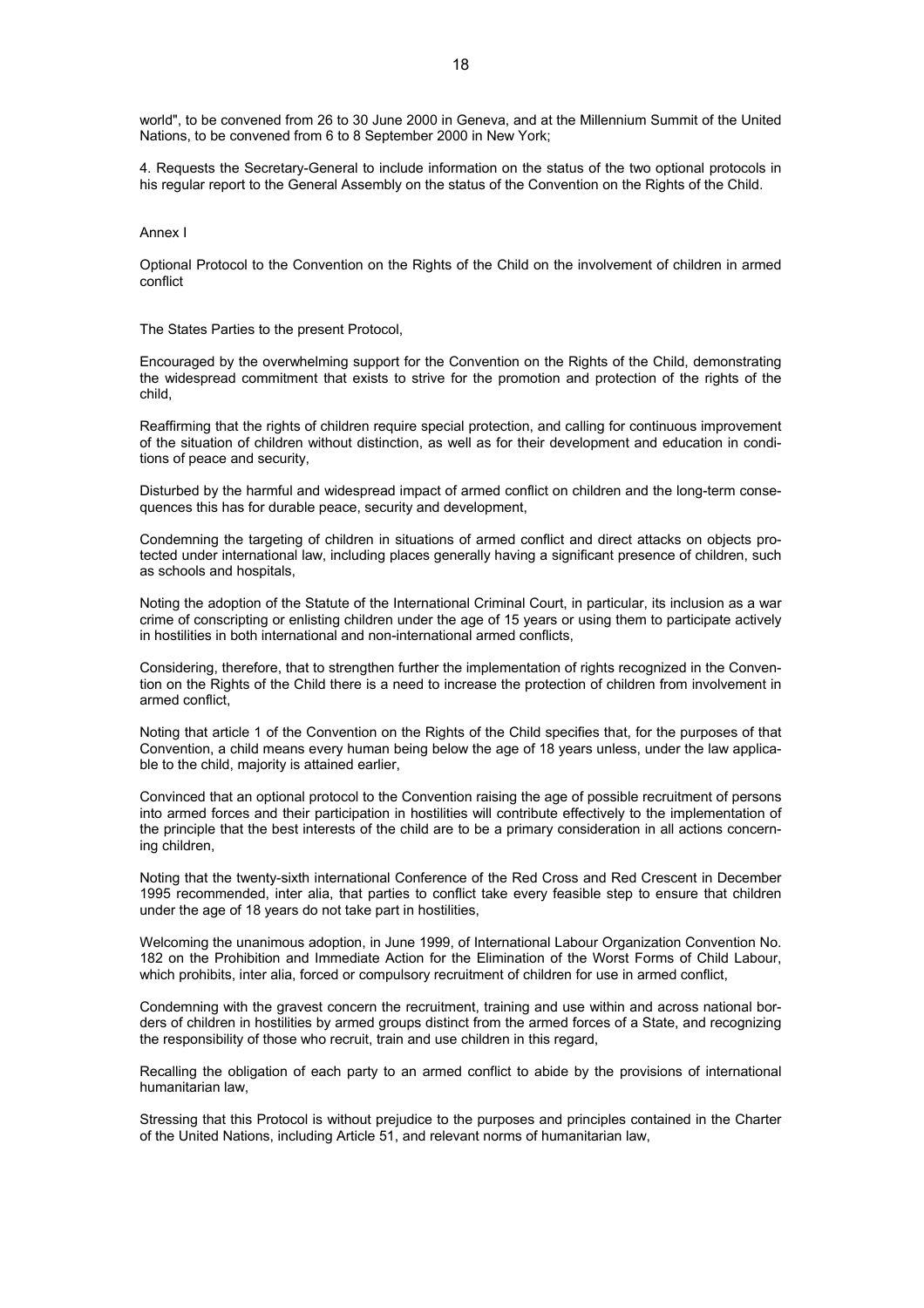Bearing in mind that conditions of peace and security based on full respect of the purposes and principles contained in the Charter and observance of applicable human rights instruments are indispensable for the full protection of children, in particular during armed conflicts and foreign occupation,

Recognizing the special needs of those children who are particularly vulnerable to recruitment or use in hostilities contrary to this Protocol owing to their economic or social status or gender,

Mindful of the necessity of taking into consideration the economic, social and political root causes of the involvement of children in armed conflicts,

Convinced of the need to strengthen international cooperation in the implementation of this Protocol, as well as the physical and psychosocial rehabilitation and social reintegration of children who are victims of armed conflict,

Encouraging the participation of the community and, in particular, children and child victims in the dissemination of informational and educational programmes concerning the implementation of the Protocol,

Have agreed as follows:

#### **Article 1**

States Parties shall take all feasible measures to ensure that members of their armed forces who have not attained the age of 18 years do not take a direct part in hostilities.

# **Article 2**

States Parties shall ensure that persons who have not attained the age of 18 years are not compulsorily recruited into their armed forces.

# **Article 3**

1. States Parties shall raise the minimum age for the voluntary recruitment of persons into their national armed forces from that set out in article 38, paragraph 3, of the Convention on the Rights of the Child, taking account of the principles contained in that article and recognizing that under the Convention persons under 18 are entitled to special protection.

2. Each State Party shall deposit a binding declaration upon ratification of or accession to this Protocol that sets forth the minimum age at which it will permit voluntary recruitment into its national armed forces and a description of the safeguards that it has adopted to ensure that such recruitment is not forced or coerced.

3. States Parties that permit voluntary recruitment into their national armed forces under the age of 18 shall maintain safeguards to ensure, as a minimum, that:

(a) Such recruitment is genuinely voluntary;

(b) Such recruitment is done with the informed consent of the person's parents or legal guardians;

(c) Such persons are fully informed of the duties involved in such military service;

(d) Such persons provide reliable proof of age prior to acceptance into national military service.

4. Each State Party may strengthen its declaration at any time by notification to that effect addressed to the Secretary-General of the United Nations, who shall inform all States Parties. Such notification shall take effect on the date on which it is received by the Secretary-General.

5. The requirement to raise the age in paragraph 1 of the present article does not apply to schools operated by or under the control of the armed forces of the States Parties, in keeping with articles 28 and 29 of the Convention on the Rights of the Child.

# **Article 4**

1. Armed groups that are distinct from the armed forces of a State should not, under any circumstances, recruit or use in hostilities persons under the age of 18 years.

2. States Parties shall take all feasible measures to prevent such recruitment and use, including the adoption of legal measures necessary to prohibit and criminalize such practices.

3. The application of the present article under this Protocol shall not affect the legal status of any party to an armed conflict.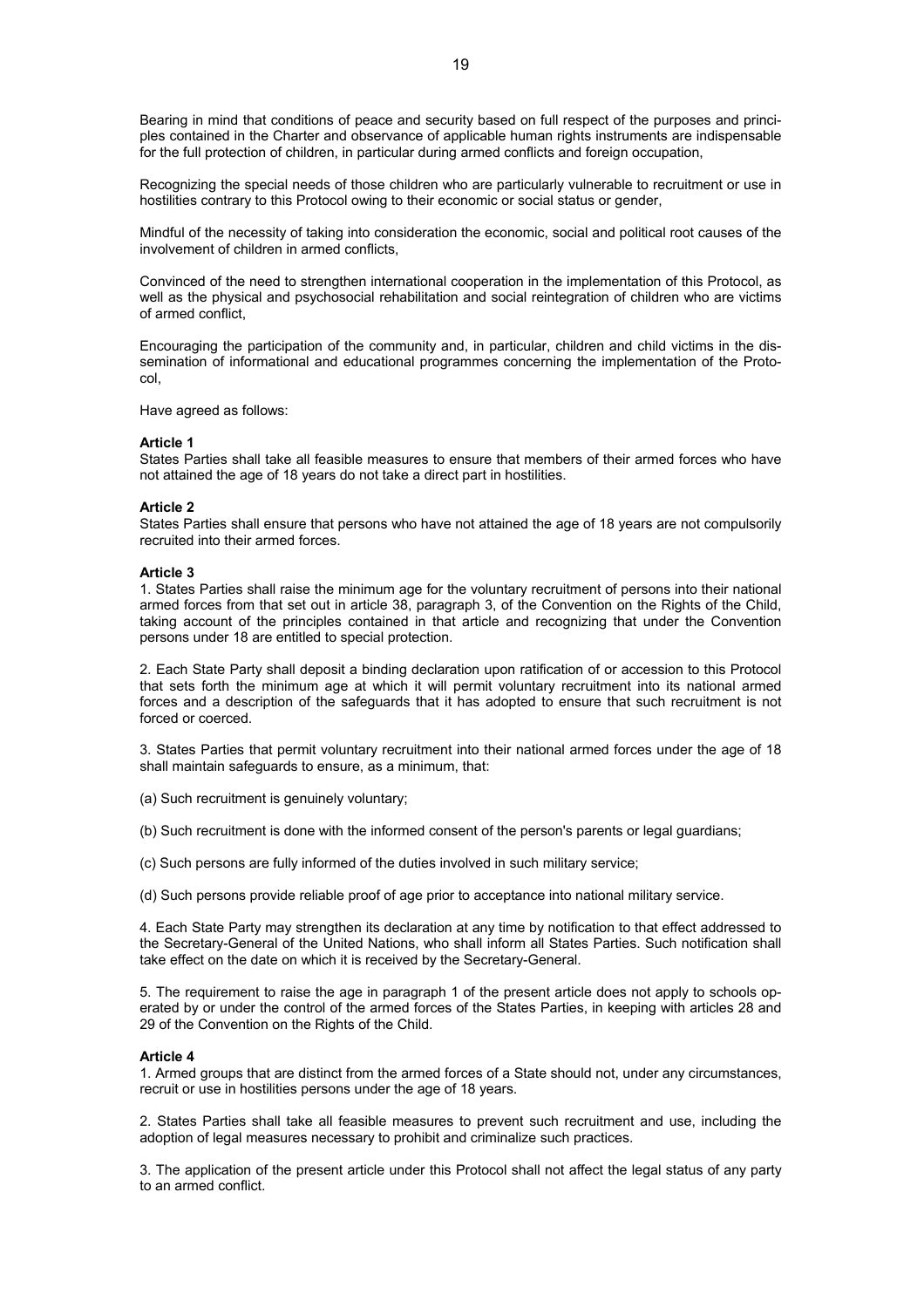# **Article 5**

Nothing in the present Protocol shall be construed as precluding provisions in the law of a State Party or in international instruments and international humanitarian law that are more conducive to the realization of the rights of the child.

### **Article 6**

1. Each State Party shall take all necessary legal, administrative and other measures to ensure the effective implementation and enforcement of the provisions of this Protocol within its jurisdiction.

2. States Parties undertake to make the principles and provisions of the present Protocol widely known and promoted by appropriate means, to adults and children alike.

3. States Parties shall take all feasible measures to ensure that persons within their jurisdiction recruited or used in hostilities contrary to this Protocol are demobilized or otherwise released from service. States Parties shall, when necessary, accord to these persons all appropriate assistance for their physical and psychological recovery and their social reintegration.

# **Article 7**

1. States Parties shall cooperate in the implementation of the present Protocol, including in the prevention of any activity contrary to the Protocol and in the rehabilitation and social reintegration of persons who are victims of acts contrary to this Protocol, including through technical cooperation and financial assistance. Such assistance and cooperation will be undertaken in consultation with concerned States Parties and relevant international organizations.

2. States Parties in a position to do so shall provide such assistance through existing multilateral, bilateral or other programmes, or, inter alia, through a voluntary fund established in accordance with the rules of the General Assembly.

# **Article 8**

1. Each State Party shall submit, within two years following the entry into force of the Protocol for that State Party, a report to the Committee on the Rights of the Child providing comprehensive information on the measures it has taken to implement the provisions of the Protocol, including the measures taken to implement the provisions on participation and recruitment.

2. Following the submission of the comprehensive report, each State Party shall include in the reports they submit to the Committee on the Rights of the Child, in accordance with article 44 of the Convention, any further information with respect to the implementation of the Protocol. Other States Parties to the Protocol shall submit a report every five years.

3. The Committee on the Rights of the Child may request from States Parties further information relevant to the implementation of this Protocol.

#### **Article 9**

1. The present Protocol is open for signature by any State that is a party to the Convention or has signed it.

2. The present Protocol is subject to ratification and is open to accession by any State. Instruments of ratification or accession shall be deposited with the Secretary-General of the United Nations.

3. The Secretary-General, in his capacity as depositary of the Convention and the Protocol, shall inform all States Parties to the Convention and all States that have signed the Convention of each instrument of declaration pursuant to article 13.

#### **Article 10**

1. The present Protocol shall enter into force three months after the deposit of the tenth instrument of ratification or accession.

2. For each State ratifying the present Protocol or acceding to it after its entry into force, the present Protocol shall enter into force one month after the date of the deposit of its own instrument of ratification or accession.

#### **Article 11**

1. Any State Party may denounce the present Protocol at any time by written notification to the Secretary-General of the United Nations, who shall thereafter inform the other States Parties to the Conven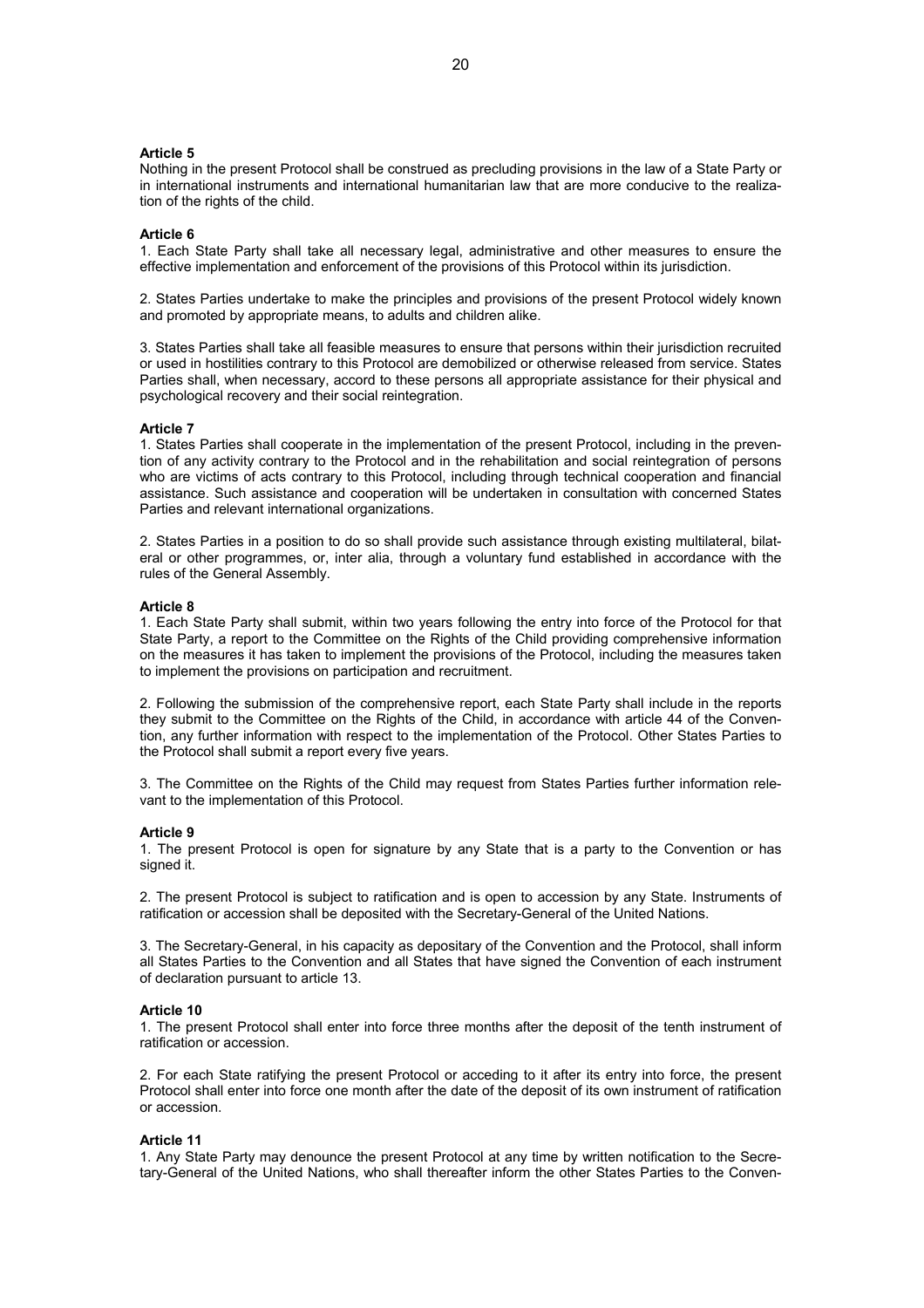tion and all States that have signed the Convention. The denunciation shall take effect one year after the date of receipt of the notification by the Secretary-General. If, however, on the expiry of that year the denouncing State Party is engaged in armed conflict, the denunciation shall not take effect before the end of the armed conflict.

2. Such a denunciation shall not have the effect of releasing the State Party from its obligations under the present Protocol in regard to any act that occurs prior to the date on which the denunciation becomes effective. Nor shall such a denunciation prejudice in any way the continued consideration of any matter that is already under consideration by the Committee prior to the date on which the denunciation becomes effective.

# **Article 12**

1. Any State Party may propose an amendment and file it with the Secretary-General of the United Nations. The Secretary-General shall thereupon communicate the proposed amendment to States Parties, with a request that they indicate whether they favour a conference of States Parties for the purpose of considering and voting upon the proposals. In the event that, within four months from the date of such communication, at least one third of the States Parties favour such a conference, the Secretary-General shall convene the conference under the auspices of the United Nations. Any amendment adopted by a majority of States Parties present and voting at the conference shall be submitted to the General Assembly for approval.

2. An amendment adopted in accordance with paragraph 1 of the present article shall enter into force when it has been approved by the General Assembly of the United Nations and accepted by a twothirds majority of States Parties.

3. When an amendment enters into force, it shall be binding on those States Parties that have accepted it, other States Parties still being bound by the provisions of the present Protocol and any earlier amendments that they have accepted.

### **Article 13**

1. The present Protocol, of which the Arabic, Chinese, English, French, Russian and Spanish texts are equally authentic, shall be deposited in the archives of the United Nations.

2. The Secretary-General of the United Nations shall transmit certified copies of the present Protocol to all States Parties to the Convention and all States that have signed the Convention.

# **Optional Protocol to the Convention on the Rights of the Child on the sale of children, child prostitution and child pornography**

*General Assembly Resolution 54/263 (2000), Annex II entry into force: 18 January 2002* 

…

### Annex II

Optional Protocol to the Convention on the Rights of the Child on the sale of children, child prostitution and child pornography

The States Parties to the present Protocol,

Considering that, in order further to achieve the purposes of the Convention on the Rights of the Child and the implementation of its provisions, especially articles 1, 11, 21, 32, 33, 34, 35 and 36, it would be appropriate to extend the measures that States Parties should undertake in order to guarantee the protection of the child from the sale of children, child prostitution and child pornography,

Considering also that the Convention on the Rights of the Child recognizes the right of the child to be protected from economic exploitation and from performing any work that is likely to be hazardous or to interfere with the child's education, or to be harmful to the child's health or physical, mental, spiritual, moral or social development,

Gravely concerned at the significant and increasing international traffic of children for the purpose of the sale of children, child prostitution and child pornography,

Deeply concerned at the widespread and continuing practice of sex tourism, to which children are especially vulnerable, as it directly promotes the sale of children, child prostitution and child pornography,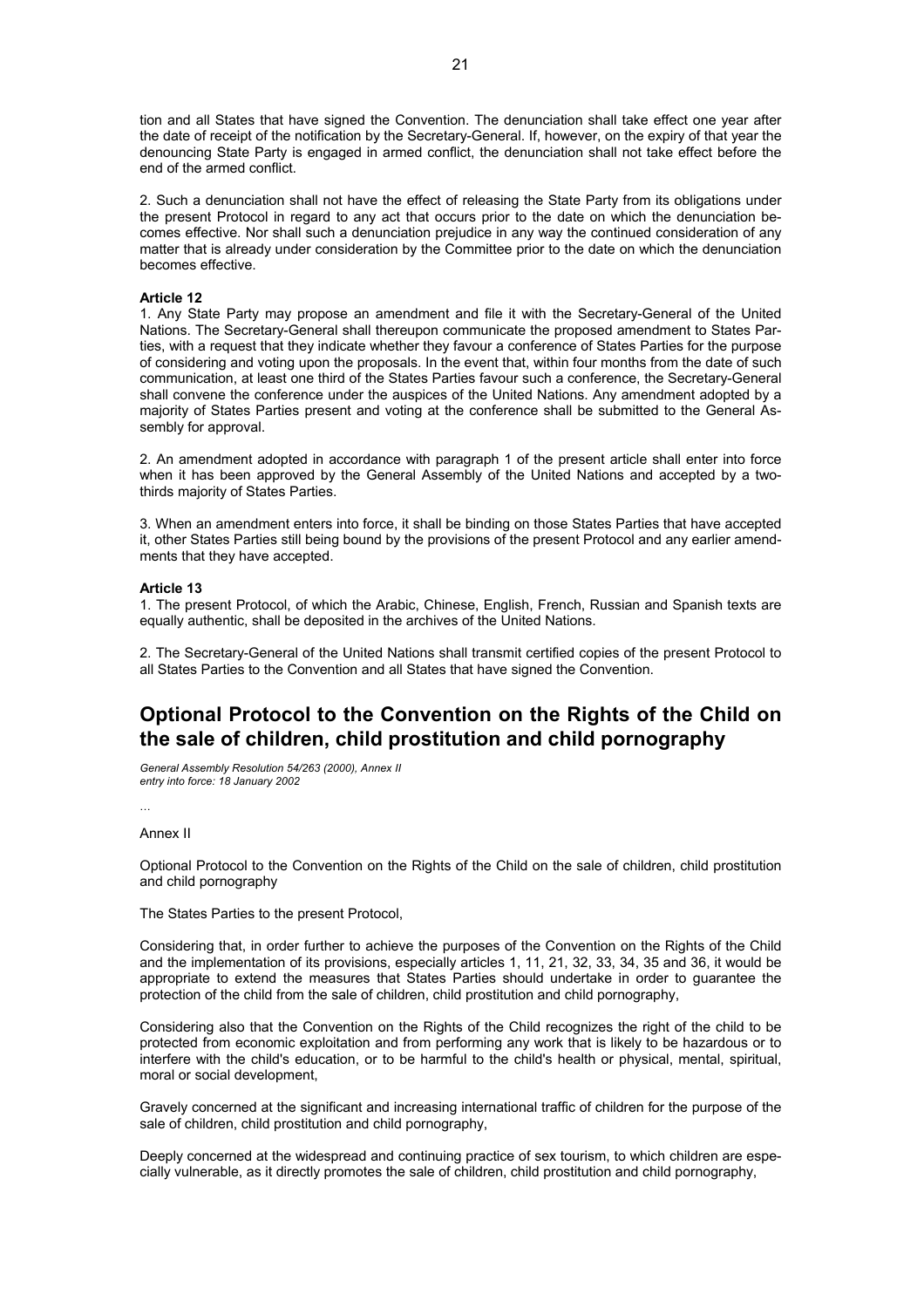Recognizing that a number of particularly vulnerable groups, including girl children, are at greater risk of sexual exploitation, and that girl children are disproportionately represented among the sexually exploited,

Concerned about the growing availability of child pornography on the Internet and other evolving technologies, and recalling the International Conference on Combating Child Pornography on the Internet (Vienna, 1999) and, in particular, its conclusion calling for the worldwide criminalization of the production, distribution, exportation, transmission, importation, intentional possession and advertising of child pornography, and stressing the importance of closer cooperation and partnership between Governments and the Internet industry,

Believing that the elimination of the sale of children, child prostitution and child pornography will be facilitated by adopting a holistic approach, addressing the contributing factors, including underdevelopment, poverty, economic disparities, inequitable socio-economic structure, dysfunctioning families, lack of education, urban-rural migration, gender discrimination, irresponsible adult sexual behaviour, harmful traditional practices, armed conflicts and trafficking of children,

Believing that efforts to raise public awareness are needed to reduce consumer demand for the sale of children, child prostitution and child pornography, and also believing in the importance of strengthening global partnership among all actors and of improving law enforcement at the national level,

Noting the provisions of international legal instruments relevant to the protection of children, including the Hague Convention on the Protection of Children and Cooperation with Respect to Inter-Country Adoption, the Hague Convention on the Civil Aspects of International Child Abduction, the Hague Convention on Jurisdiction, Applicable Law, Recognition, Enforcement and Cooperation in Respect of Parental Responsibility and Measures for the Protection of Children, and International Labour Organization Convention No. 182 on the Prohibition and Immediate Action for the Elimination of the Worst Forms of Child Labour,

Encouraged by the overwhelming support for the Convention on the Rights of the Child, demonstrating the widespread commitment that exists for the promotion and protection of the rights of the child,

Recognizing the importance of the implementation of the provisions of the Programme of Action for the Prevention of the Sale of Children, Child Prostitution and Child Pornography and the Declaration and Agenda for Action adopted at the World Congress against Commercial Sexual Exploitation of Children, held at Stockholm from 27 to 31 August 1996,4 and the other relevant decisions and recommendations of pertinent international bodies,

Taking due account of the importance of the traditions and cultural values of each people for the protection and harmonious development of the child,

Have agreed as follows:

#### **Article 1**

States Parties shall prohibit the sale of children, child prostitution and child pornography as provided for by the present Protocol.

# **Article 2**

For the purpose of the present Protocol:

(a) Sale of children means any act or transaction whereby a child is transferred by any person or group of persons to another for remuneration or any other consideration;

(b) Child prostitution means the use of a child in sexual activities for remuneration or any other form of consideration;

(c) Child pornography means any representation, by whatever means, of a child engaged in real or simulated explicit sexual activities or any representation of the sexual parts of a child for primarily sexual purposes.

#### **Article 3**

1. Each State Party shall ensure that, as a minimum, the following acts and activities are fully covered under its criminal or penal law, whether these offences are committed domestically or transnationally or on an individual or organized basis:

(a) In the context of sale of children as defined in article 2: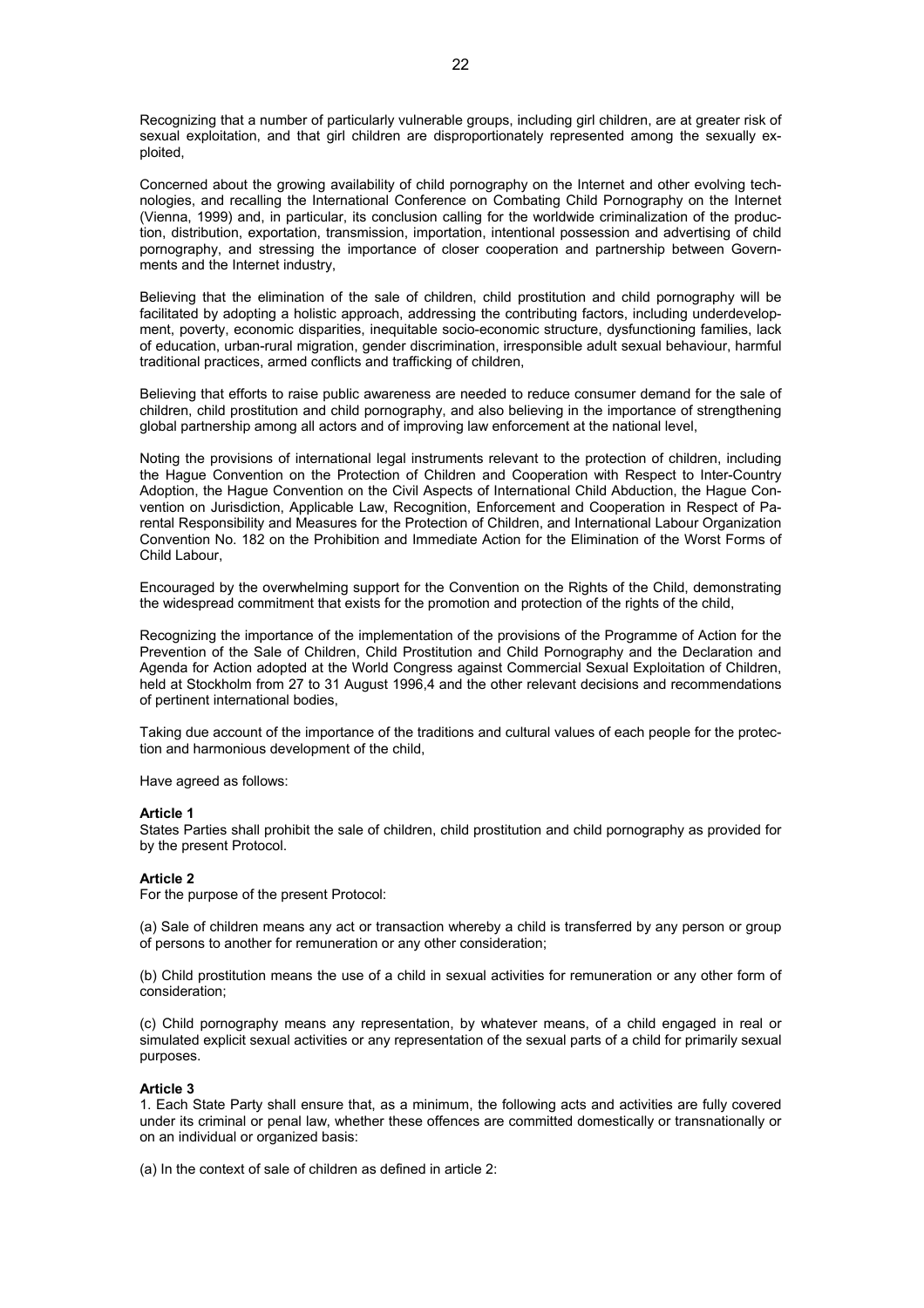(i) The offering, delivering or accepting, by whatever means, a child for the purpose of:

- a. Sexual exploitation of the child;
- b. Transfer of organs of the child for profit;

c. Engagement of the child in forced labour;

(ii) Improperly inducing consent, as an intermediary, for the adoption of a child in violation of applicable international legal instruments on adoption;

(b) Offering, obtaining, procuring or providing a child for child prostitution, as defined in article 2;

(c) Producing, distributing, disseminating, importing, exporting, offering, selling or possessing for the above purposes child pornography as defined in article 2.

2. Subject to the provisions of a State Party's national law, the same shall apply to an attempt to commit any of these acts and to complicity or participation in any of these acts.

3. Each State Party shall make these offences punishable by appropriate penalties that take into account their grave nature.

4. Subject to the provisions of its national law, each State Party shall take measures, where appropriate, to establish the liability of legal persons for offences established in paragraph 1 of the present article. Subject to the legal principles of the State Party, this liability of legal persons may be criminal, civil or administrative.

5. States Parties shall take all appropriate legal and administrative measures to ensure that all persons involved in the adoption of a child act in conformity with applicable international legal instruments.

### **Article 4**

1. Each State Party shall take such measures as may be necessary to establish its jurisdiction over the offences referred to in article 3, paragraph 1, when the offences are commited in its territory or on board a ship or aircraft registered in that State.

2. Each State Party may take such measures as may be necessary to establish its jurisdiction over the offences referred to in article 3, paragraph 1, in the following cases:

(a) When the alleged offender is a national of that State or a person who has his habitual residence in its territory;

(b) When the victim is a national of that State.

3. Each State Party shall also take such measures as may be necessary to establish its jurisdiction over the above-mentioned offences when the alleged offender is present in its territory and it does not extradite him or her to another State Party on the ground that the offence has been committed by one of its nationals.

4. This Protocol does not exclude any criminal jurisdiction exercised in accordance with internal law.

### **Article 5**

1. The offences referred to in article 3, paragraph 1, shall be deemed to be included as extraditable offences in any extradition treaty existing between States Parties and shall be included as extraditable offences in every extradition treaty subsequently concluded between them, in accordance with the conditions set forth in those treaties.

2. If a State Party that makes extradition conditional on the existence of a treaty receives a request for extradition from another State Party with which it has no extradition treaty, it may consider this Protocol as a legal basis for extradition in respect of such offences. Extradition shall be subject to the conditions provided by the law of the requested State.

3. States Parties that do not make extradition conditional on the existence of a treaty shall recognize such offences as extraditable offences between themselves subject to the conditions provided by the law of the requested State.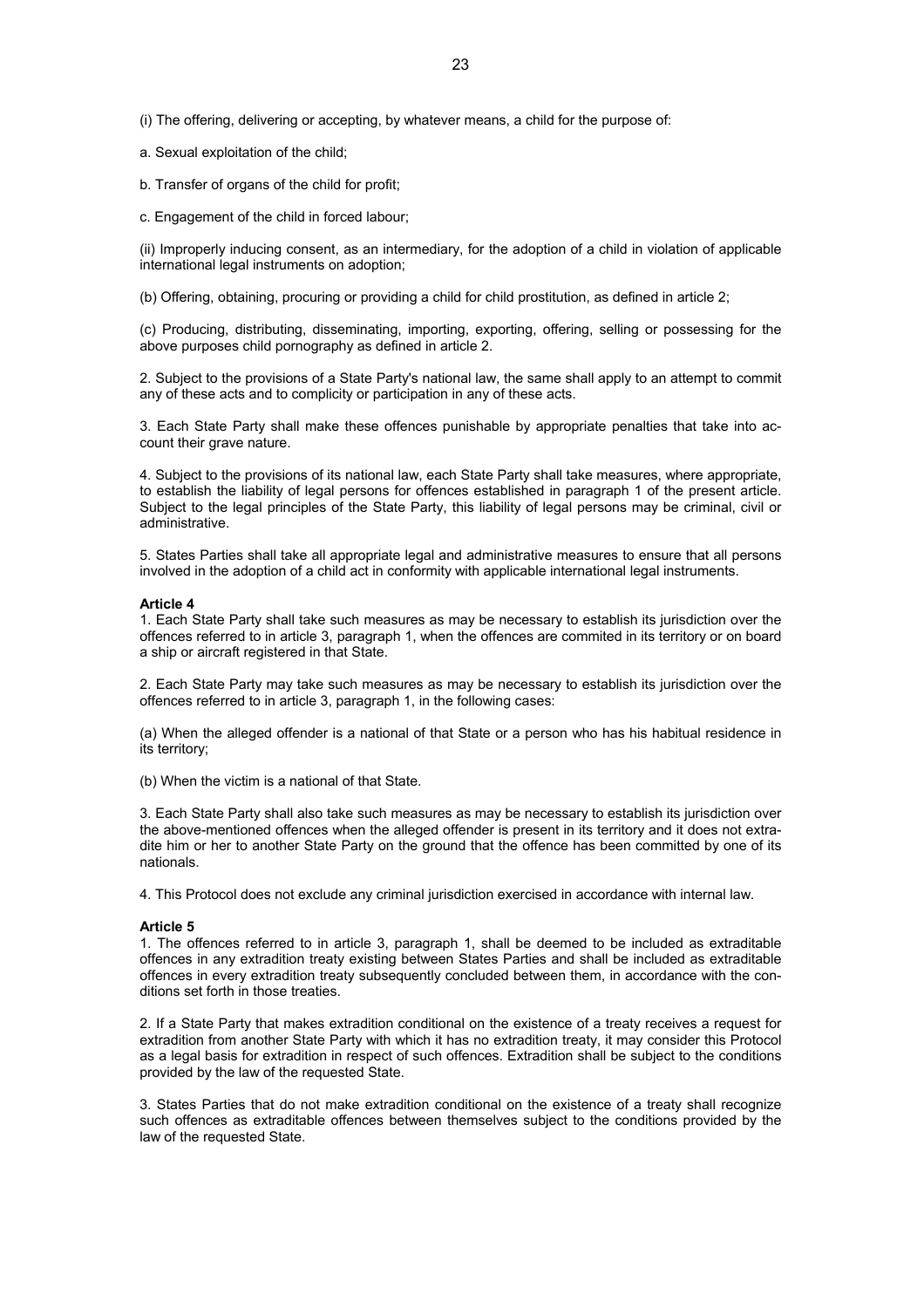4. Such offences shall be treated, for the purpose of extradition between States Parties, as if they had been committed not only in the place in which they occurred but also in the territories of the States required to establish their jurisdiction in accordance with article 4.

5. If an extradition request is made with respect to an offence described in article 3, paragraph 1, and if the requested State Party does not or will not extradite on the basis of the nationality of the offender, that State shall take suitable measures to submit the case to its competent authorities for the purpose of prosecution.

# **Article 6**

1. States Parties shall afford one another the greatest measure of assistance in connection with investigations or criminal or extradition proceedings brought in respect of the offences set forth in article 3, paragraph 1, including assistance in obtaining evidence at their disposal necessary for the proceedings.

2. States Parties shall carry out their obligations under paragraph 1 of the present article in conformity with any treaties or other arrangements on mutual legal assistance that may exist between them. In the absence of such treaties or arrangements, States Parties shall afford one another assistance in accordance with their domestic law.

#### **Article 7**

States Parties shall, subject to the provisions of their national law:

(a) Take measures to provide for the seizure and confiscation, as appropriate, of:

(i) Goods such as materials, assets and other instrumentalities used to commit or facilitate offences under the present protocol;

(ii) Proceeds derived from such offences;

(b) Execute requests from another State Party for seizure or confiscation of goods or proceeds referred to in subparagraph (a) (i);

(c) Take measures aimed at closing, on a temporary or definitive basis, premises used to commit such offences.

#### **Article 8**

1. States Parties shall adopt appropriate measures to protect the rights and interests of child victims of the practices prohibited under the present Protocol at all stages of the criminal justice process, in particular by:

(a) Recognizing the vulnerability of child victims and adapting procedures to recognize their special needs, including their special needs as witnesses;

(b) Informing child victims of their rights, their role and the scope, timing and progress of the proceedings and of the disposition of their cases;

(c) Allowing the views, needs and concerns of child victims to be presented and considered in proceedings where their personal interests are affected, in a manner consistent with the procedural rules of national law;

(d) Providing appropriate support services to child victims throughout the legal process;

(e) Protecting, as appropriate, the privacy and identity of child victims and taking measures in accordance with national law to avoid the inappropriate dissemination of information that could lead to the identification of child victims;

(f) Providing, in appropriate cases, for the safety of child victims, as well as that of their families and witnesses on their behalf, from intimidation and retaliation;

(g) Avoiding unnecessary delay in the disposition of cases and the execution of orders or decrees granting compensation to child victims.

2. States Parties shall ensure that uncertainty as to the actual age of the victim shall not prevent the initiation of criminal investigations, including investigations aimed at establishing the age of the victim.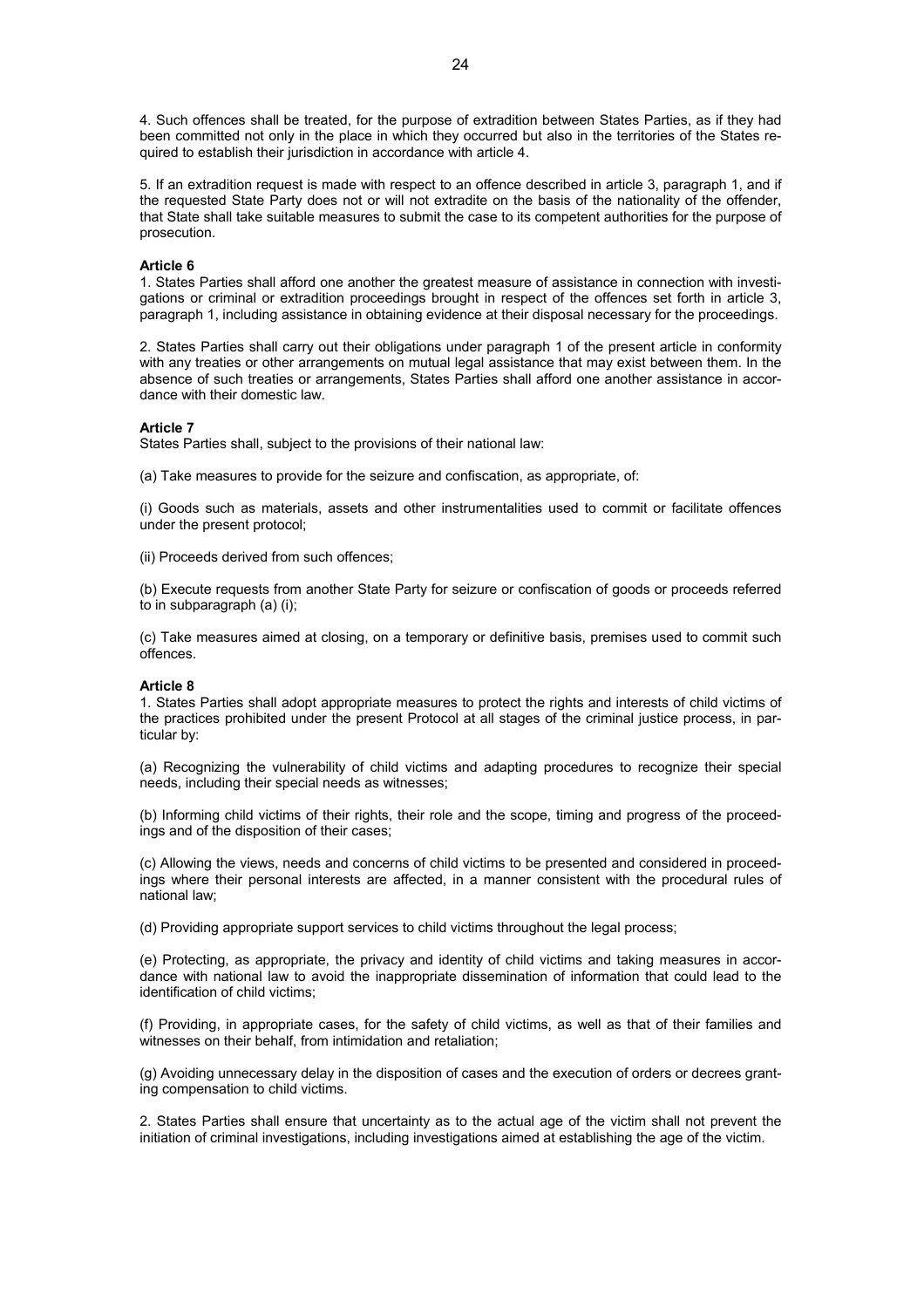3. States Parties shall ensure that, in the treatment by the criminal justice system of children who are victims of the offences described in the present Protocol, the best interest of the child shall be a primary consideration.

4. States Parties shall take measures to ensure appropriate training, in particular legal and psychological training, for the persons who work with victims of the offences prohibited under the present Protocol.

5. States Parties shall, in appropriate cases, adopt measures in order to protect the safety and integrity of those persons and/or organizations involved in the prevention and/or protection and rehabilitation of victims of such offences.

6. Nothing in the present article shall be construed as prejudicial to or inconsistent with the rights of the accused to a fair and impartial trial.

# **Article 9**

1. States Parties shall adopt or strengthen, implement and disseminate laws, administrative measures, social policies and programmes to prevent the offences referred to in the present Protocol. Particular attention shall be given to protect children who are especially vulnerable to these practices.

2. States Parties shall promote awareness in the public at large, including children, through information by all appropriate means, education and training, about the preventive measures and harmful effects of the offences referred to in the present Protocol. In fulfilling their obligations under this article, States Parties shall encourage the participation of the community and, in particular, children and child victims, in such information and education and training programmes, including at the international level.

3. States Parties shall take all feasible measures with the aim of ensuring all appropriate assistance to victims of such offences, including their full social reintegration and their full physical and psychological recovery.

4. States Parties shall ensure that all child victims of the offences described in the present Protocol have access to adequate procedures to seek, without discrimination, compensation for damages from those legally responsible.

5. States Parties shall take appropriate measures aimed at effectively prohibiting the production and dissemination of material advertising the offences described in the present Protocol.

#### **Article 10**

1. States Parties shall take all necessary steps to strengthen international cooperation by multilateral, regional and bilateral arrangements for the prevention, detection, investigation, prosecution and punishment of those responsible for acts involving the sale of children, child prostitution, child pornography and child sex tourism. States Parties shall also promote international cooperation and coordination between their authorities, national and international non-governmental organizations and international organizations.

2. States Parties shall promote international cooperation to assist child victims in their physical and psychological recovery, social reintegration and repatriation.

3. States Parties shall promote the strengthening of international cooperation in order to address the root causes, such as poverty and underdevelopment, contributing to the vulnerability of children to the sale of children, child prostitution, child pornography and child sex tourism.

4. States Parties in a position to do so shall provide financial, technical or other assistance through existing multilateral, regional, bilateral or other programmes.

# **Article 11**

Nothing in the present Protocol shall affect any provisions that are more conducive to the realization of the rights of the child and that may be contained in:

(a) The law of a State Party;

(b) International law in force for that State.

# **Article 12**

1. Each State Party shall submit, within two years following the entry into force of the Protocol for that State Party, a report to the Committee on the Rights of the Child providing comprehensive information on the measures it has taken to implement the provisions of the Protocol.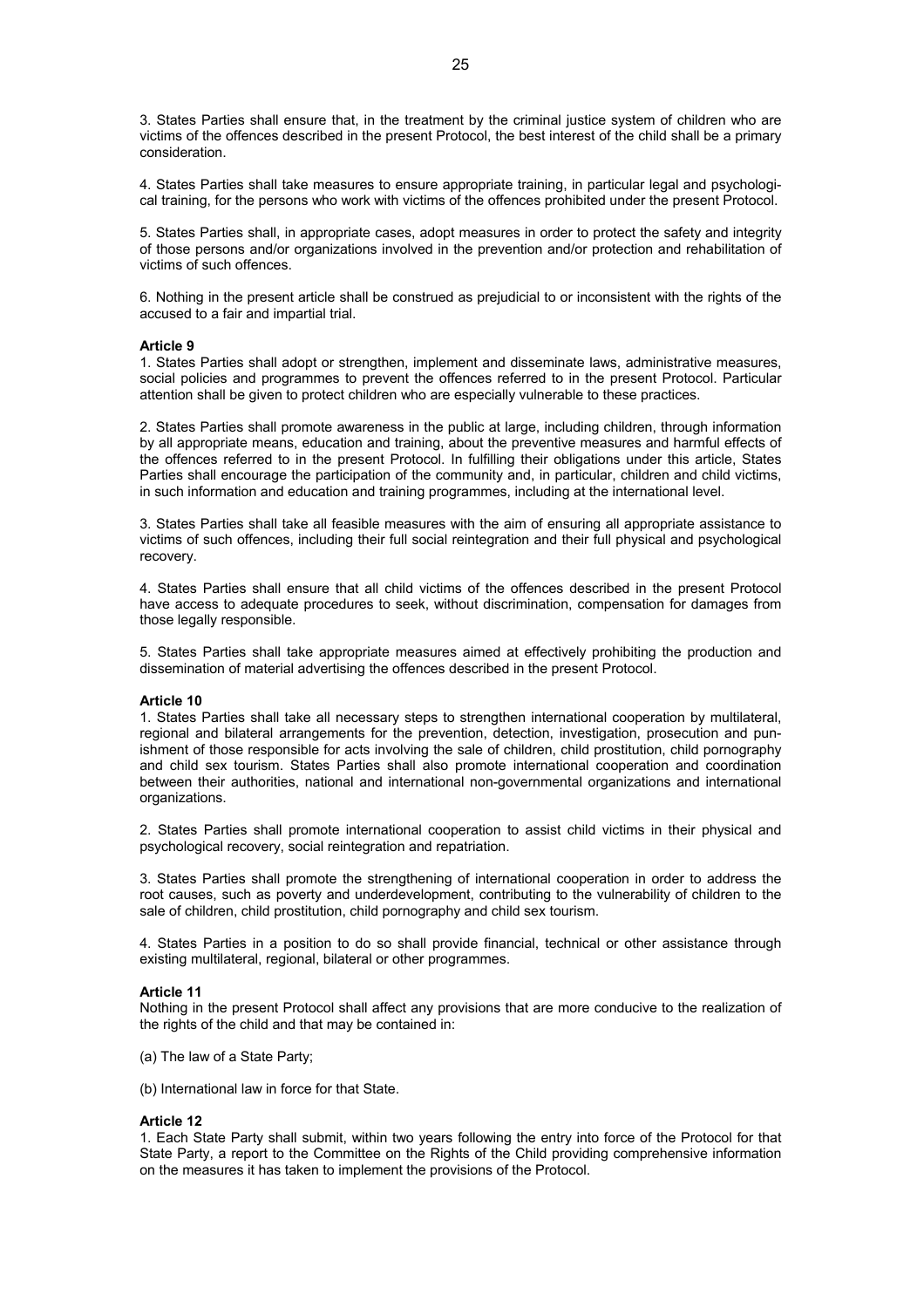2. Following the submission of the comprehensive report, each State Party shall include in the reports they submit to the Committee on the Rights of the Child, in accordance with article 44 of the Convention, any further information with respect to the implementation of the Protocol. Other States Parties to the Protocol shall submit a report every five years.

3. The Committee on the Rights of the Child may request from States Parties further information relevant to the implementation of this Protocol.

#### **Article 13**

1. The present Protocol is open for signature by any State that is a party to the Convention or has signed it.

2. The present Protocol is subject to ratification and is open to accession by any State that is a party to the Convention or has signed it. Instruments of ratification or accession shall be deposited with the Secretary-General of the United Nations.

#### **Article 14**

1. The present Protocol shall enter into force three months after the deposit of the tenth instrument of ratification or accession.

2. For each State ratifying the present Protocol or acceding to it after its entry into force, the present Protocol shall enter into force one month after the date of the deposit of its own instrument of ratification or accession.

#### **Article 15**

1. Any State Party may denounce the present Protocol at any time by written notification to the Secretary-General of the United Nations, who shall thereafter inform the other States Parties to the Convention and all States that have signed the Convention. The denunciation shall take effect one year after the date of receipt of the notification by the Secretary-General of the United Nations.

2. Such a denunciation shall not have the effect of releasing the State Party from its obligations under this Protocol in regard to any offence that occurs prior to the date on which the denunciation becomes effective. Nor shall such a denunciation prejudice in any way the continued consideration of any matter that is already under consideration by the Committee prior to the date on which the denunciation becomes effective.

## **Article 16**

1. Any State Party may propose an amendment and file it with the Secretary-General of the United Nations. The Secretary-General shall thereupon communicate the proposed amendment to States Parties, with a request that they indicate whether they favour a conference of States Parties for the purpose of considering and voting upon the proposals. In the event that, within four months from the date of such communication, at least one third of the States Parties favour such a conference, the Secretary-General shall convene the conference under the auspices of the United Nations. Any amendment adopted by a majority of States Parties present and voting at the conference shall be submitted to the General Assembly for approval.

2. An amendment adopted in accordance with paragraph 1 of the present article shall enter into force when it has been approved by the General Assembly of the United Nations and accepted by a twothirds majority of States Parties.

3. When an amendment enters into force, it shall be binding on those States Parties that have accepted it, other States Parties still being bound by the provisions of the present Protocol and any earlier amendments that they have accepted.

#### **Article 17**

1. The present Protocol, of which the Arabic, Chinese, English, French, Russian and Spanish texts are equally authentic, shall be deposited in the archives of the United Nations.

2. The Secretary-General of the United Nations shall transmit certified copies of the present Protocol to all States Parties to the Convention and all States that have signed the Convention.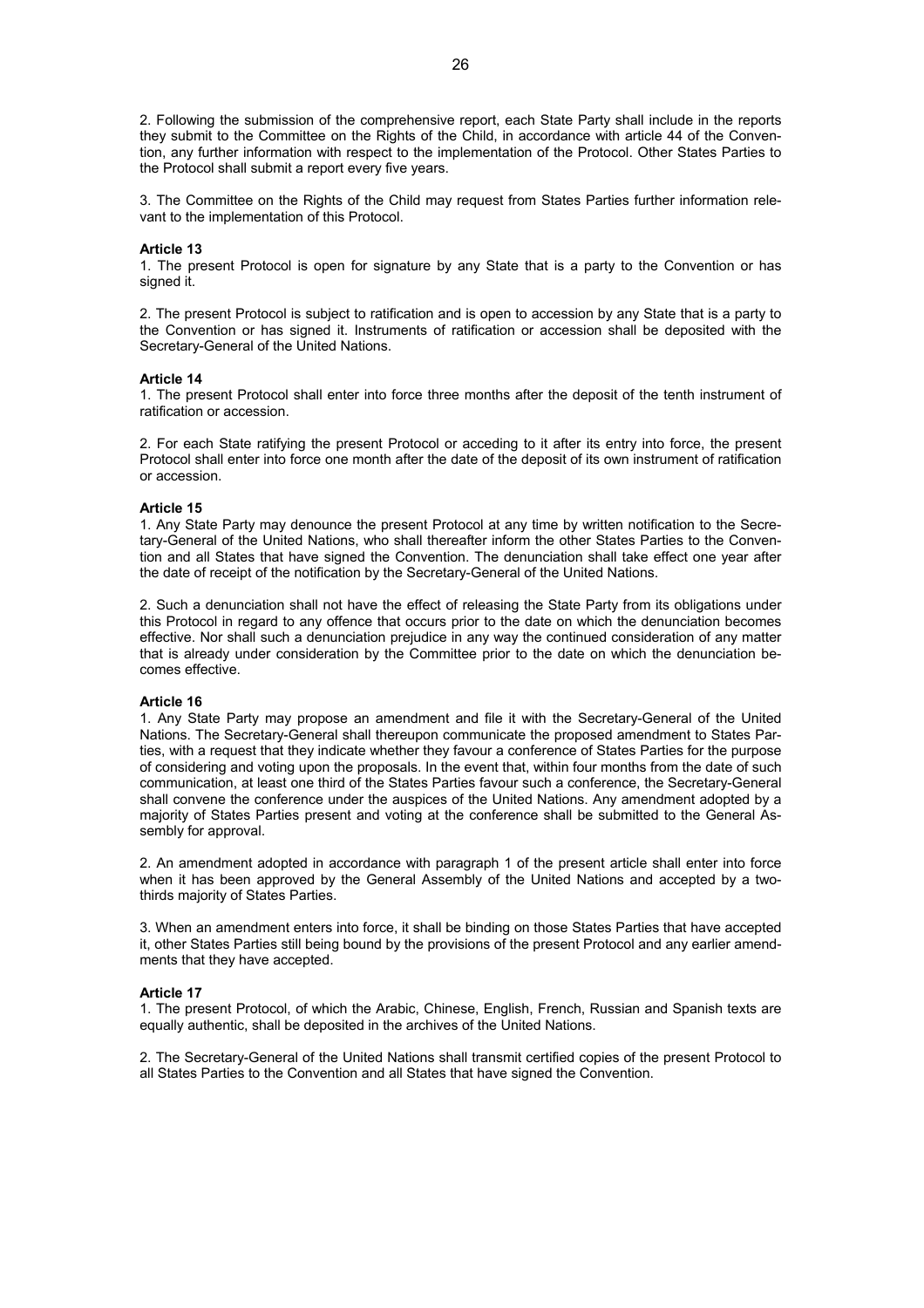# **African Charter on the Rights and Welfare of the Child**

The Charter prohibits the recruitment or direct participation in hostilities or internatl strife of anyone under the age of 18.

*OAU Doc. CAB/LEG/24.9/49 (1990) entry into force: 29 November 1999* 

…

# **Article 22: Armed Conflicts**

1. States Parties to this Charter shall undertake to respect and ensure respect for rules of international humanitarian law applicable in armed conflicts which affect the child.

2. States Parties to the present Charter shall take all necessary measures to ensure that no child shall take a direct part in hostilities and refrain in particular, from recruiting any child.

3. States Parties to the present Charter shall, in accordance with their obligations under international humanitarian law, protect the civilian population in armed conflict and shall take all feasible measures to ensure the protection and care of children who are affected by armed conflict. Such rules shall also apply to children in situations of internal armed conflicts, tension and strife.

### **Article 23: Refugee Children**

1. States Parties to the present Charter shall take all appropriate measures to ensure that a child who is seeking refugee status or who is considered a refugee in accordance with applicable international or domestic law shall, whether unaccompanied or accompanied by parents, legal guardians or close relatives, receive appropriate protection and humanitarian assistance in the enjoyment of the rights set out in this Charter and other international human rights and humanitarian instruments to which the States are Parties.

2. States Parties shall undertake to cooperate with existing international organizations which protect and assist refugees in their efforts to protect and assist such a child and to trace the parents or other close relatives or an unaccompanied refugee child in order to obtain information necessary for reunification with the family.

3. Where no parents, legal guardians or close relatives can be found, the child shall be accorded the same protection as any other child permanently or temporarily deprived of his family environment for any reason.

4. The provisions of this Article apply mutatis mulandis to internally displaced children whether through natural disaster, intemal armed conflicts, civil strife, breakdown of economic and social order or howsoever caused.

…

### **Article 29: Sale, Trafficking and Abduction**

States Parties to the present Charter shall take appropriate measures to prevent:

 (a) the abduction, the sale of, or traffick in children for any purpose or in any form, by any person including parents or legal guardians of the child;

(b) the use of children in all forms of begging.

### **Article 30: Children of Imprisoned Mothers**

1. States Parties to the present Charter shall undertake to provide special treatment to expectant mothers and to mothers of infants and young children who have been accused or found guilty of infringing the penal law and shall in particular:

(a) ensure that a non-custodial sentence will always be first considered when sentencing such mothers;

 (b) establish and promote measures alternative to institutional confinement for the treatment of such mothers;

(c) establish special alternative institutions for holding such mothers;

(d) ensure that a mother shall not be imprisoned with her child;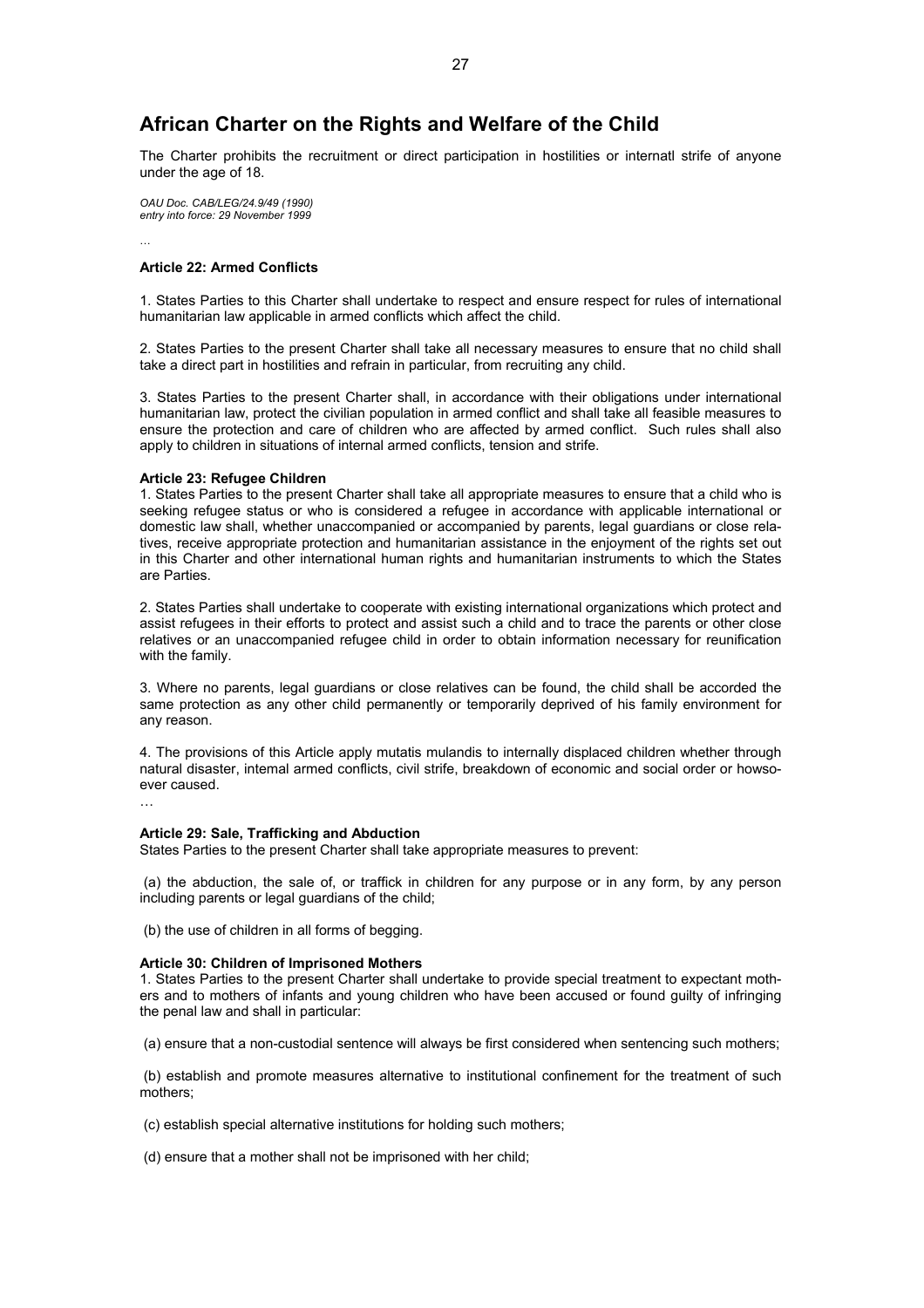(e) ensure that a death sentence shall not be imposed on such mothers;

 (f) the essential aim of the penitentiary system will be the reformation, the integration of the mother to the family and social rehabilitation.

…

# **Convention concerning the Prohibition and Immediate Action for the Elimination of the Worst Forms of Child Labour**

ILO Convention 182 of 1999 prohibits the forced or compulsory recruitment of children under 18 for use in armed conflict.

*ILO Convention No. 182 (1999), entry into force: 19 November 2000* 

#### … **Article 1**

Each Member which ratifies this Convention shall take immediate and effective measures to secure the prohibition and elimination of the worst forms of child labour as a matter of urgency.

# **Article 2**

For the purposes of this Convention, the term child shall apply to all persons under the age of 18.

### **Article 3**

For the purposes of this Convention, the term the worst forms of child labour comprises:

(a) all forms of slavery or practices similar to slavery, such as the sale and trafficking of children, debt bondage and serfdom and forced or compulsory labour, including forced or compulsory recruitment of children for use in armed conflict;

(b) the use, procuring or offering of a child for prostitution, for the production of pornography or for pornographic performances;

(c) the use, procuring or offering of a child for illicit activities, in particular for the production and trafficking of drugs as defined in the relevant international treaties;

(d) work which, by its nature or the circumstances in which it is carried out, is likely to harm the health, safety or morals of children.

…

### **Article 6**

1. Each Member shall design and implement programmes of action to eliminate as a priority the worst forms of child labour.

2. Such programmes of action shall be designed and implemented in consultation with relevant government institutions and employers' and workers' organizations, taking into consideration the views of other concerned groups as appropriate.

# **Article 7**

…

1. Each Member shall take all necessary measures to ensure the effective implementation and enforcement of the provisions giving effect to this Convention including the provision and application of penal sanctions or, as appropriate, other sanctions.

2. Each Member shall, taking into account the importance of education in eliminating child labour, take effective and time-bound measures to:

(a) prevent the engagement of children in the worst forms of child labour;

(b) provide the necessary and appropriate direct assistance for the removal of children from the worst forms of child labour and for their rehabilitation and social integration;

(c) ensure access to free basic education, and, wherever possible and appropriate, vocational training, for all children removed from the worst forms of child labour;

(d) identify and reach out to children at special risk; and

(e) take account of the special situation of girls.

3. Each Member shall designate the competent authority responsible for the implementation of the provisions giving effect to this Convention.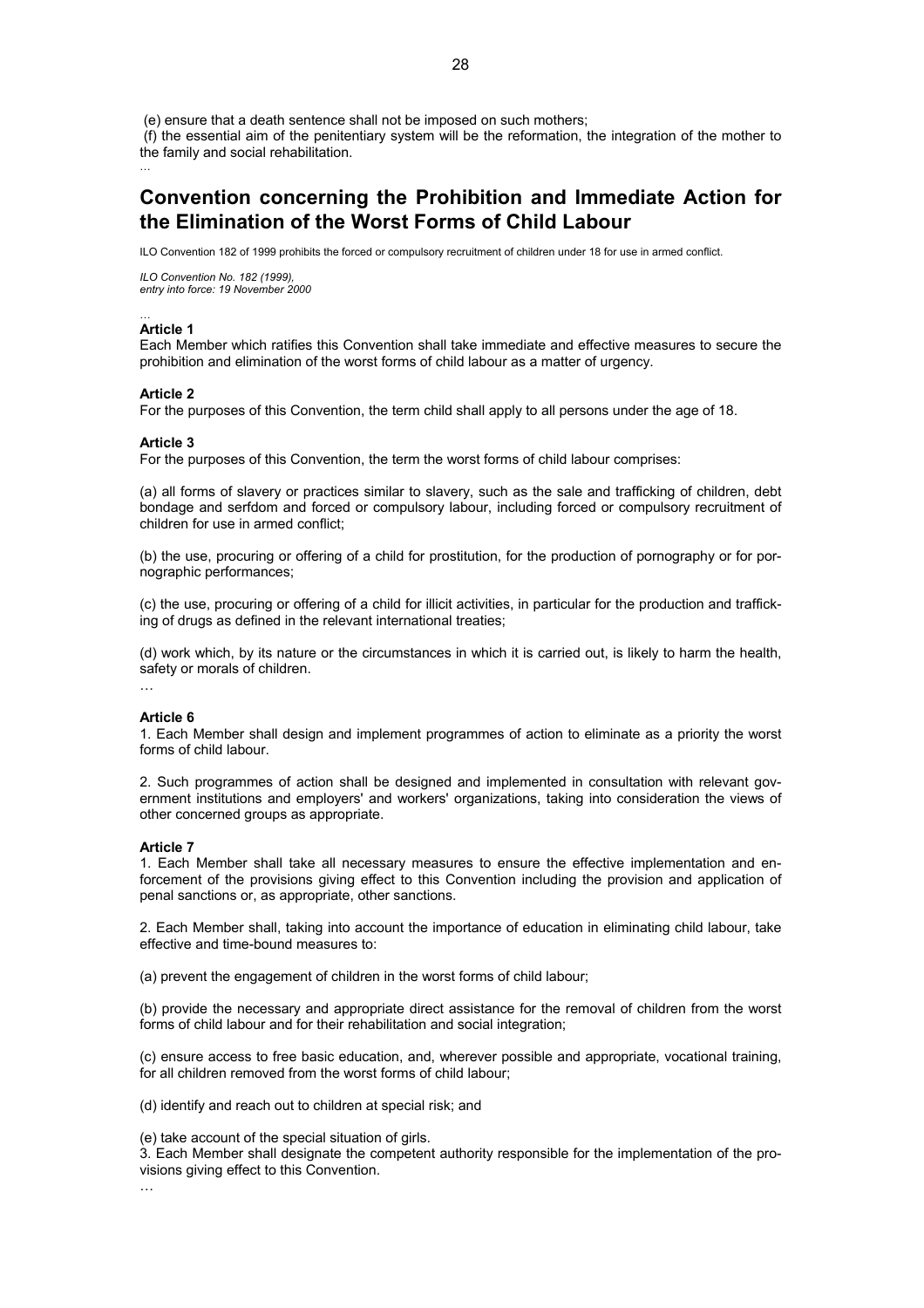# **Part Two - International Humanitarian Law, Refugees and IDPs**

The full citation of the text can be found: http://www.icrc.org

[excerpt from ICRC information Kit "Children and War"]: The Geneva Convention of 1949 and their two Additional Protocols of 1977 limit the methods of conducting military operations and oblige belligerents to spare persons who do not participate in hostilities. The provisions of international humanitarian law (and of international law applicable to armed conflict in general) to which reference is made specifically concern children. Provisions relating indirectly to children, such as those relating to family unity, education, expectant mothers and mothers of young children, are also mentioned.

In addition to this special protection, children also enjoy the general protection granted to civilians.

Despite the fact that it is prohibited to recruit children and involve them in hostilities, there are cases where they do nevertheless take part in conflict. They then lose the general protection granted to civilians. They also lose the special protection enjoyed by children, but they retain the protection guaranteed by Article 77 of Protocol I and Article 4 of Protocol II additional to the Geneva Conventions. (These two articles apply to children, whether or not they take part in hostilities.) If they are prisoners of war, Articles 16 and 49 of Geneva Convention III apply to them.

The Third and Fourth Geneva Conventions and Additional Protocol I apply only to international armed conflicts. Additional Protocol II applies to non- international armed conflicts.

With regard to the Fourth Geneva Convention, the field of application of each part and each section is mentioned specifically. Articles 14 to 26 apply to the entire populations of the States party to an armed conflict, whereas Articles 27 ff. apply only to "protected persons", that is to say, to persons who are in the power of a State party to a conflict – including an occupying power – of which they are not nationals.

# **Geneva Convention relative to the Treatment of Prisoners of War**

*entry into force: 21 October 1950* 

*…* 

# **Article 16: Equal treatment**

Prisoners of war must be treated alike by the detaining power, subject to any privileged treatment which may be accorded to them by reason of their age, amongst other criteria.

### **Article 49: Labour of prisoners of war**

The detaining power may utilize the labour of prisoners of war who are physically fit, taking into account their age, amongst other criteria.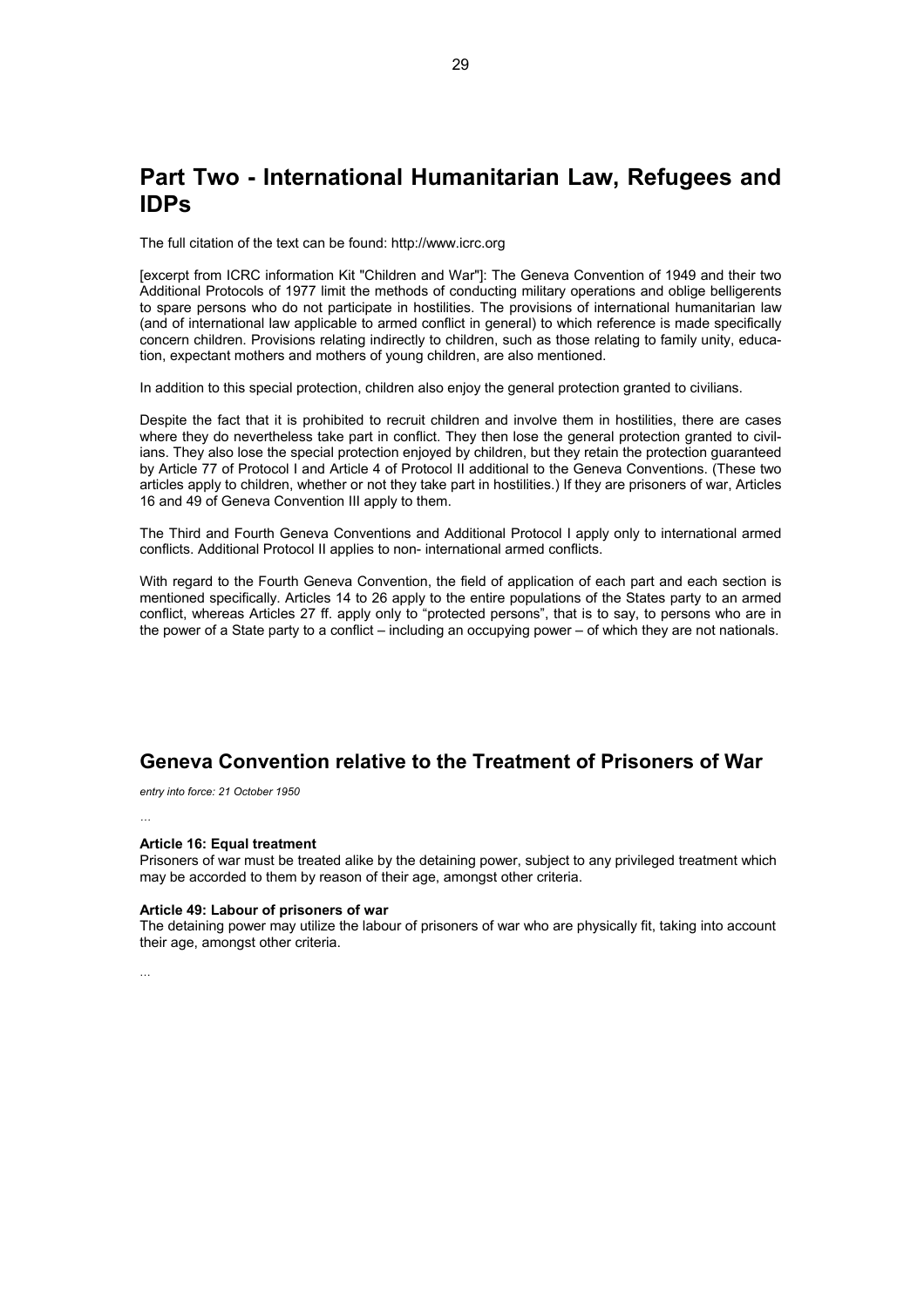# **Geneva Convention relative to the Protection of Civilian Persons in Time of War**

*entry into force: 21 October 1950.* 

*…* 

PART II: GENERAL PROTECTION OF THE CIVILIAN POPULATION AGAINST CERTAIN CONSEQUENCES OF WAR

# **Article 14: Hospital and safety zones and localities**

In time of peace, the High Contracting Parties and, after the outbreak of hostilities, the belligerents, may establish hospital and safety zones and localities with a view to protecting from the effects of war, wounded, sick and aged persons, children under 15, expectant mothers and mothers of children under 7.

The ICRC is invited to facilitate the establishment of these zones.

# **Article 16: General protection**

Expectant mothers must be the object of particular protection and respect.

# **Article 17: Evacuation**

The parties to the conflict must endeavour to conclude local agreements for the removal from besieged or encircled areas, of wounded, sick, infirm, and aged persons, children and maternity cases, and for the passage of medical personnel and medical equipment on their way to such areas.

# **Article 18: Protection of hospitals**

Civilian hospitals organized to give care to maternity cases, inter alia, may under no circumstances be the object of attack.

### **Article 21: Land and sea convoys**

Land and sea convoys conveying maternity cases, inter alia, must be respected and protected in the same manner as the hospitals provided for in Article 18.

### **Article 22: Air convoys**

Aircraft exclusively employed for the removal of maternity cases, inter alia, may not be attacked, but must be respected while flying at heights, times and on routes specifically agreed upon between all the parties to the conflict concerned.

# **Article 23: Consignments of medical and hospital stores, food and clothing**

The High Contracting Parties must permit the free passage of all consignments of essential foodstuffs, clothing and tonics intended for children under 15, expectant mothers or maternity cases. The High Contracting Parties may, however, stipulate conditions to prevent the consignments from being diverted from their destination or a definite advantage from accruing to the military efforts or economy of the enemy through the substitution of those consignments.

# **Article 24: Special measures for the benefit of children**

The parties to the conflict must take the necessary measures to ensure that children under 15, who are orphaned or are separated from their families as a result of the war, are not left to their own resources, and that their maintenance, the exercise of their religion and their education are facilitated in all circumstances. Their education must, as far as possible, be entrusted to persons of a similar cultural tradition. The parties to the conflict must facilitate the reception of such children in a neutral country for the duration of the conflict.

They must, furthermore, endeavour to arrange for all children under 12 to be identified by the wearing of identity discs, or by some other means.

### **Article 25: Family news**

All persons in the territory of a party to the conflict, or in a territory occupied by it, must be enabled to give news of a strictly personal nature to members of their families, wherever they may be, and to receive news from them.

The parties to the conflict concerned may request the assistance of the Central Agency provided for in Article 140.

# **Article 26: Dispersed families**

Each party to the conflict must facilitate enquiries made by members of families dispersed owing to the war, with the object of renewing contact with one another and of meeting, if possible. It must encourage, in particular, the work of organizations engaged on this task.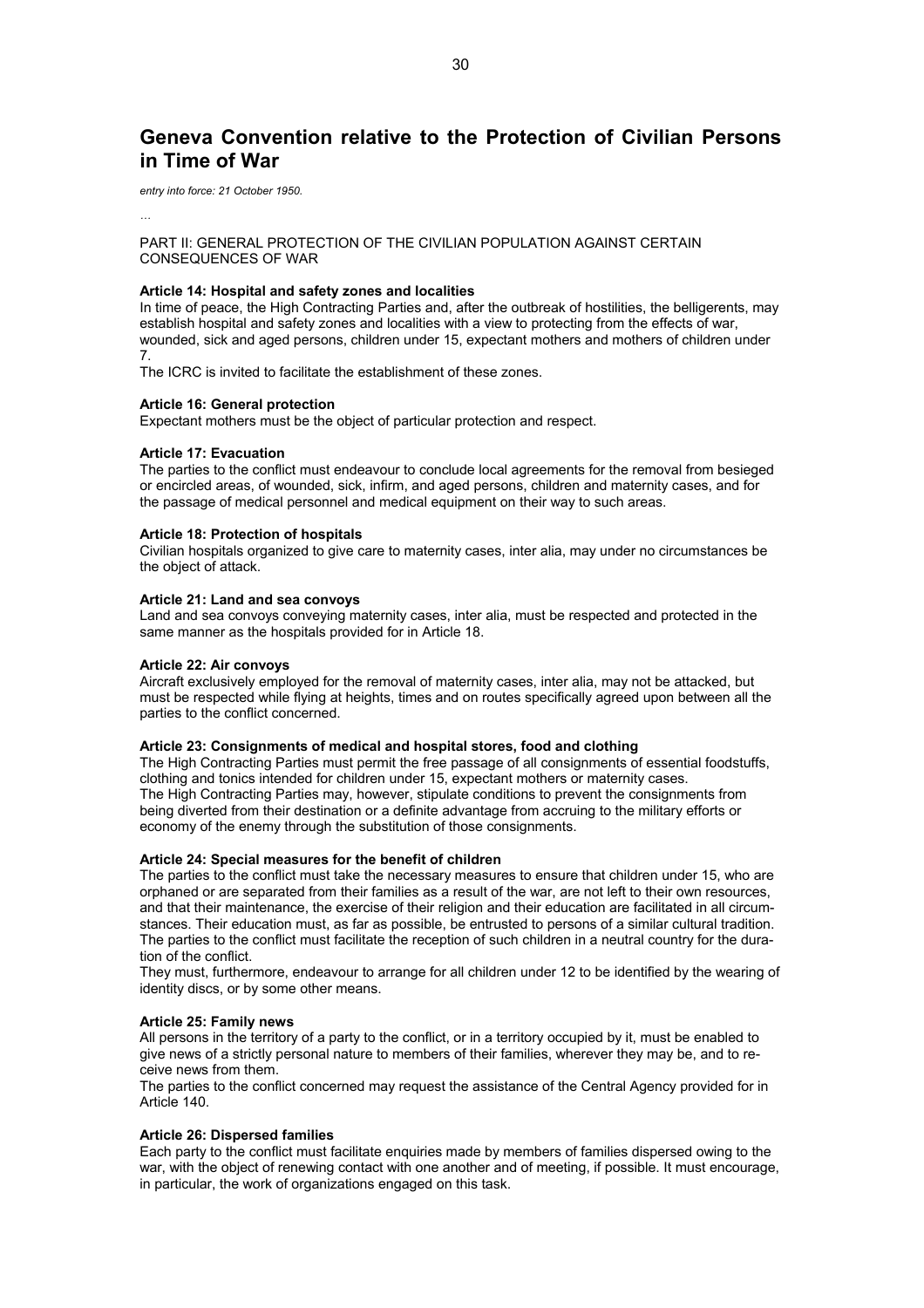# PART III: STATUS AND TREATMENT OF PROTECTED PERSONS

Section I: PROVISIONS COMMON TO THE TERRITORIES OF THE PARTIES TO THE CONFLICT AND TO OCCUPIED TERRITORIES

### **Article 27: General provisions**

Protected persons are entitled, in all circumstances, to respect for their persons, their honour, their family rights , their religious convictions and practices, and their manners and customs.

Section II: ALIENS IN THE TERRITORY OF A PARTY TO THE CONFLICT

# **Article 38: Non- repatriated persons**

Aliens in the territory of a party to the conflict who have not been repatriated enjoy minimum protection. Children under 15 years, pregnant women and mothers of children under seven years must benefit by any preferential treatment to the same extent as the nationals of the State concerned.

Section III: OCCUPIED TERRITORIES

### **Article 49: Deportations, transfers, evacuations**

When undertaking transfers or evacuations (which are authorized only if the security of the population or imperative military reasons so demand), the occupying power must ensure that members of the same family are not separated.

# **Article 50: Children**

The occupying power must facilitate the proper working of all institutions devoted to the care and education of children.

It must take all necessary steps to facilitate the identification of children and the registration of their parentage and for their maintenance and education, if possible by persons of their own nationality, language and religion.

The occupying power may not, under any circumstances, change their personal status or enrol them on training courses or in organizations under its authority. It must not hinder the application of any preferential measures which may have been adopted prior to the occupation in favour of children under 15 years, expectant mothers, and mothers of children under seven years (in regard to food, medical care and protection against the effects of war).

The official Information Bureau (Article 136) is responsible for identifying children who are orphaned or separated from their families and for recording this information.

#### **Article 51: Enlistment, labour**

The occupying power may compel protected persons to work if they are over 18 years of age, under specific conditions.

#### **Article 68: Death penalty**

The occupying power may only apply the death penalty in specific cases. At all events, however, the death penalty may not be pronounced on a protected person who was under 18 years of age at the time of the offence.

# **Article 76: Treatment of detainees**

In the treatment of protected persons who are accused or have been convicted of offences proper regard must be paid to the special treatment due to minors.

Section IV: REGULATIONS FOR THE TREATMENT OF INTERNEES

# **Article 81: Maintenance**

The detaining power must provide for the support of those dependent on the internees, if such dependants are without adequate means of support or are unable to earn a living.

# **Article 82: Grouping of internees**

Members of the same family, and in particular parents and children, must be lodged together in the same place of internment, except when separation is necessitated for reasons of employment or health or for the application of disciplinary sanctions), and, wherever possible, must be given separate accommodation from other internees. They must also be given the facilities needed for leading a proper family life.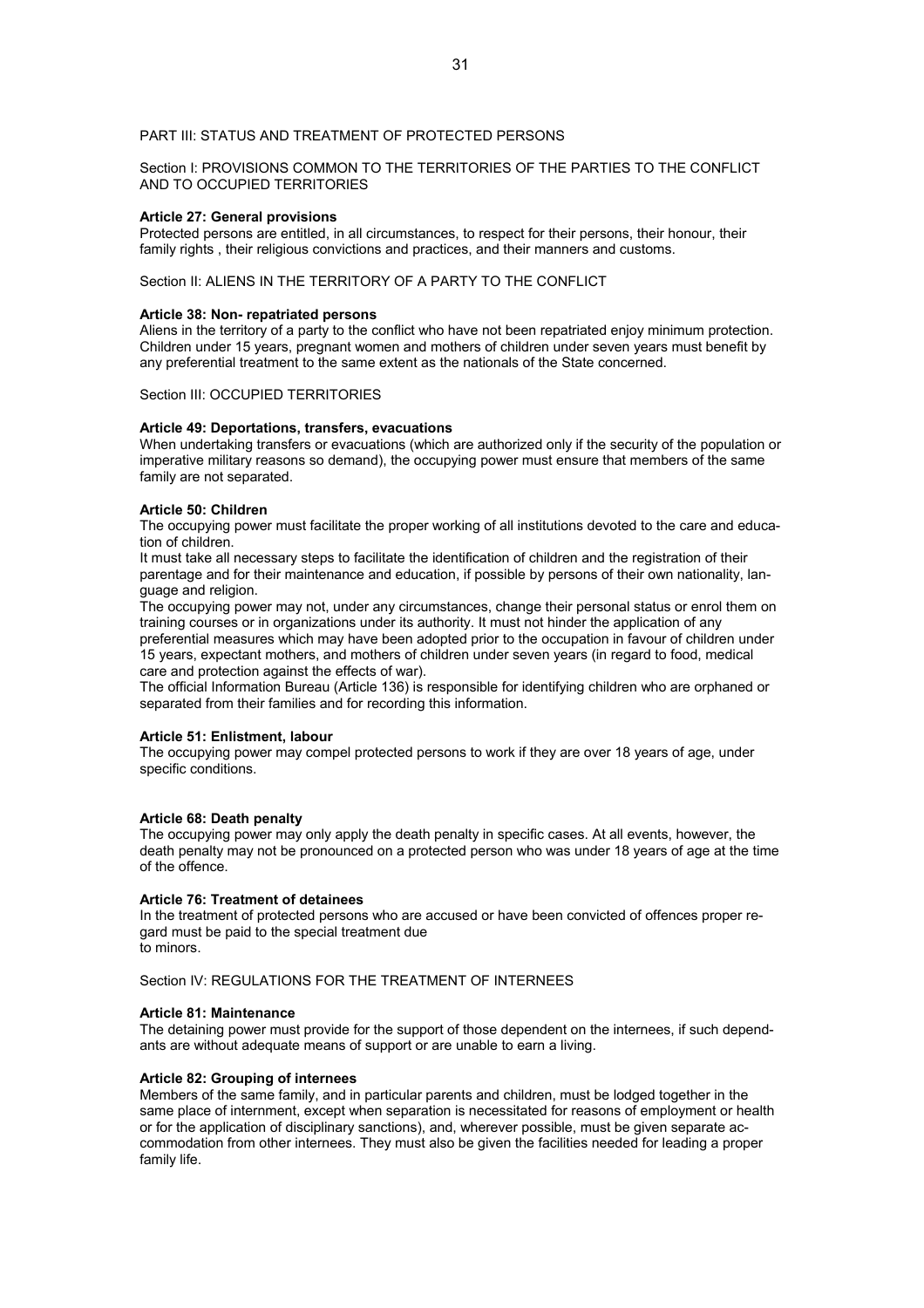# **Article 85: Accommodation, hygiene**

Internees must have suitable bedding and sufficient blankets, account being taken of their age, amongst other criteria.

# **Article 89: Food**

Expectant and nursing mothers and children under 15 years of age must be given additional food, in proportion to their physiological needs.

# **Article 91: Medical attention**

Maternity cases must be admitted to any institution where adequate treatment can be given and must receive care not inferior to that provided for the general population.

# **Article 94: Recreational pursuits, education, sports**

The education of children and young people must be ensured; they must be allowed to attend schools either within the place of internment or outside.

Special playgrounds must be reserved for children and young people so that they can engage in physical exercise, sports and outdoor games.

# **Article 119: Disciplinary sanctions**

The disciplinary punishments applicable to internees must take account of their age, amongst other criteria.

# **Article 127: Transfer of internees**

Maternity cases must not be transferred if the journey would be seriously detrimental to their health, unless their safety imperatively so demands.

# **Article 132: Release, repatriation and accommodation in neutral countries**

The parties to the conflict must endeavour, during the course of hostilities, to conclude agreements for the release, repatriation, return to places of residence or the hospitalization in a neutral country of certain classes of internees, in particular children, pregnant women and mothers with infants and young children.

Section V: INFORMATION BUREAUX AND CENTRAL AGENCY

# **Article 136 to 140: Official Information Bureaux and Central Agency**

Each of the parties to the conflict must establish an official Information Bureau responsible for receiving and forwarding information in respect of the protected persons who are in its power. One of the tasks of the Bureau must be to notify the families of these persons and to identify children who are orphaned or have been separated from their families (Article 50).

A Central Information Agency for protected persons, in particular for internees, must be created in a neutral country. The International Committee of the Red Cross will offer to organize the Agency. The function of the Agency is to collect all information on protected persons and to forward it to the respective countries concerned. One of its tasks is to forward family news (Article 25).

…

# **Protocol Additional to the Geneva Conventions of 12 August 1949, and Relating to the Protection of Victims of International Armed Conflicts (Protocol I)**

*entry into force: 7 December 1978* 

*…* 

# **Article 8: Terminology**

The terms "wounded" and "sick" also cover expectant mothers, maternity cases and new- born babies. Articles 10 to 20 of Protocol I and Geneva Conventions grant special protection to the wounded and the sick. Article 10 of the Protocol extends this protection to civilians.

**Article 52: General protection of civilian objects**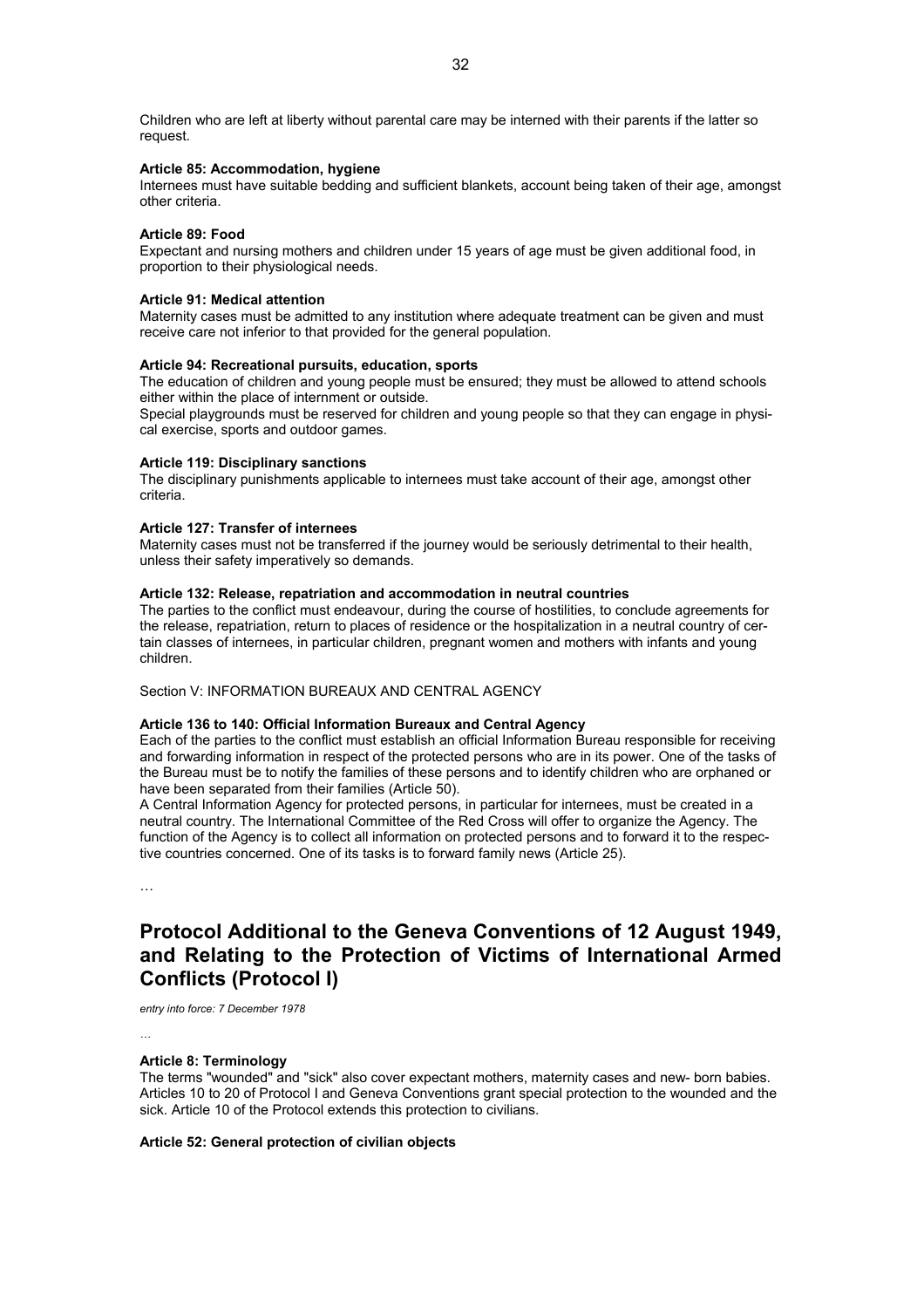Civilian objects must not be the object of attack or of reprisals. Civilian objects are all objects which are not military objectives, that is to say, objects which do not make an effective contribution to military action. In the event of doubt, schools are presumed not to be military objectives.

# **Article 70: Relief actions**

In the distribution of relief consignments, priority must be given to children, expectant mothers, maternity cases and nursing mothers, amongst other persons.

#### **Article 74: Reunion of dispersed families**

The High Contracting Parties and the parties to the conflict must facilitate in every possible way the reunification of families dispersed as a result of armed conflicts. They must encourage the work of the humanitarian organizations engaged in this task.

### **Article 75: Fundamental guarantees**

Women whose liberty has been restricted for reasons related to the armed conflict must be held in quarters separated from men's quarters. Nevertheless, in cases where families are detained or interned, they must, whenever possible, be held in the same place and accommodated as family units.

#### **Article 76: Protection of women**

The cases of pregnant women and mothers having dependent infants who are arrested, detained or interned for reasons related to the armed

conflict, must be considered with the utmost priority.

# **Article 77: Protection of children**

Children must be the object of special respect and must be protected against any form of indecent assault. The parties to the conflict must provide them with the care and aid they require, whether because of their age or for any other reason.

The parties to the conflict must take all feasible measures in order that children who have not attained the age of 15 years do not take a direct part in hostilities and, in particular, they must refrain from recruiting them into their armed forces. In recruiting among those persons who have attained the age of 15 years but who have not attained the age of 18 years the parties to the conflict must endeavour to give priority to those who are oldest.

If, in exceptional cases, children who have not attained the age of 15 years nevertheless take direct part in hostilities and fall into the power of an adverse party, they continue to benefit from the special protection accorded by international humanitarian law, whether or not they are prisoners of war.

If arrested, detained or interned for reasons related to the armed conflict, children must be held in quarters separate from the quarters of adults, except where families are accommodated as family units. The death penalty for an offence related to the armed conflict must not be executed on persons who had not attained the age of 18 years at the time the offence was committed.

# **Article 78: Evacuation of children**

No party to the conflict may arrange for the evacuation of children, other than its own nationals, to a foreign country. There is one exception, however: in cases where the evacuation has become necessary for compelling reasons of the health or safety of the children.

Where the parents or legal guardians can be found, their written consent to such evacuation is required, and the children's education must be provided.

With a view to facilitating the return to their families and country of children thus evacuated, the authorities concerned must establish for each child a card with photographs, which they must send to the Central Tracing Agency of the ICRC. (The article contains a list of the information to be stated on the card.)

*………….* 

# **Protocol Additional to the Geneva Conventions of 12 August 1949, and Relating to the Protection of Victims of Non-International Armed Conflicts (Protocol II)**

*entry into force: 7 December 1978* 

#### **Article 4: Fundamental guarantees**

Children must be provided with the care and aid they require. In particular: (a) they must receive an education , including religious and moral education;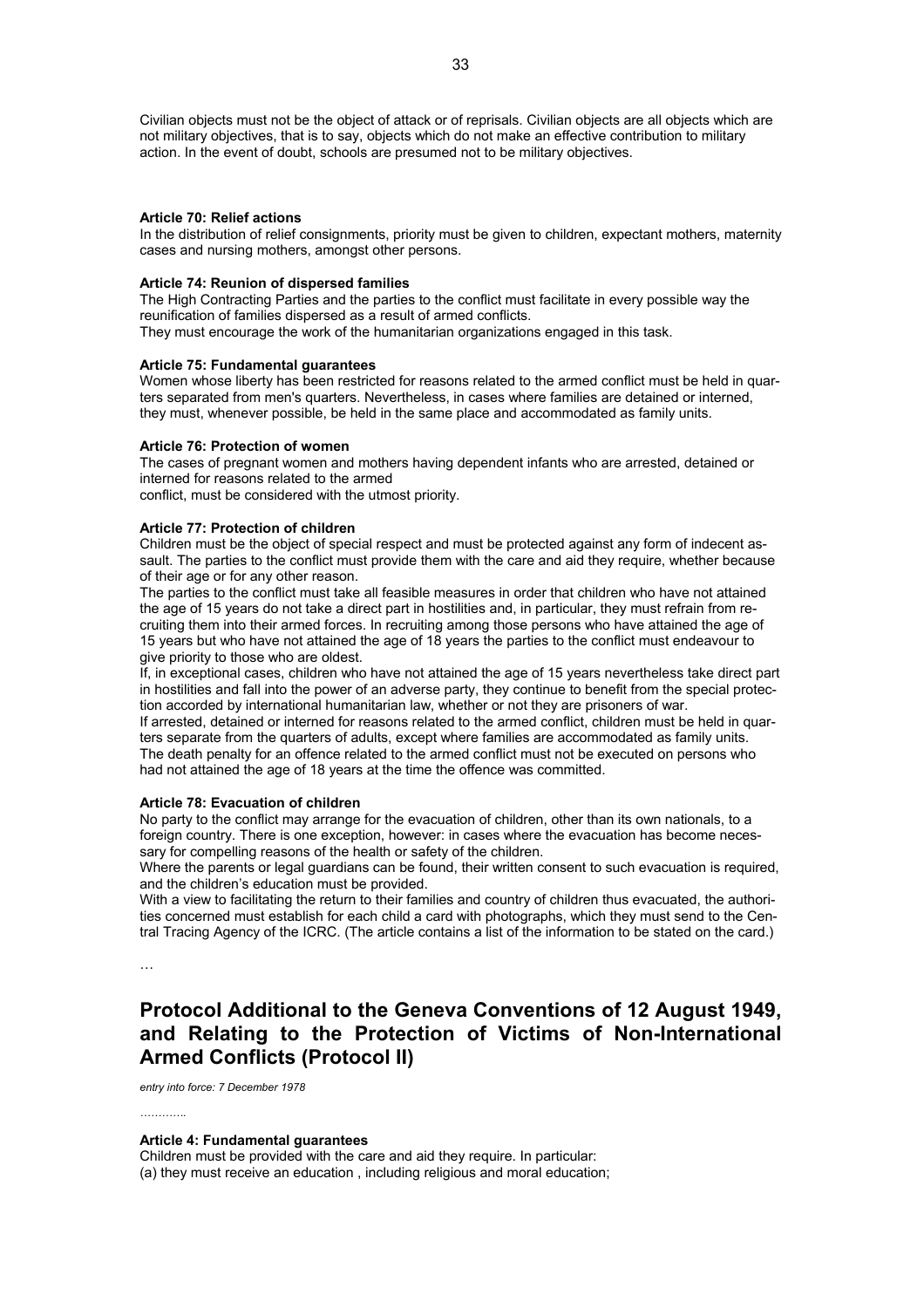(b) all appropriate steps must be taken to facilitate the reunification of families temporarily separated; (c) children who have not attained the age of 15 years must neither be recruited into the armed forces or groups nor allowed to take part in hostilities;

(d) the special protection provided by international humanitarian law to children who have not attained the age of 15 years remains applicable to them if they take a direct part in hostilities;

(e) measures must be taken, if necessary and whenever possible with the consent of their parents or persons who are responsible for their care, to remove children temporarily from the area in which hostilities are taking place to a safer area within the country.

# **Article 5: Persons whose liberty has been restricted**

Women must be held in quarters separated from those of men, except when men and women of a family are accommodated together.

# **Article 6: Penal prosecutions**

Persons prosecuted for a criminal offence related to the armed conflict enjoy minimum protection. In particular, the death penalty must not be pronounced on persons who were under the age of 18 years at the time of the offence, and must not be carried out on pregnant women or mothers of young children.

# **Convention relating to the Status of Refugees**

*entry into force: 22 April 1954* 

…

CHAPTER I

GENERAL PROVISIONS

# **Article 4. - Religion**

The Contracting States shall accord to refugees within their territories treatment at least as favourable as that accorded to their nationals with respect to freedom to practise their religion and freedom as regards the religious education of their children.

# CHAPTER III

### GAINFUL EMPLOYMENT

# **Article 17. - Wage-earning employment**

1. The Contracting States shall accord to refugees lawfully staying in their territory the most favourable treatment accorded to nationals of a foreign country in the same circumstances, as regards the right to engage in wage-earning employment.

2. In any case, restrictive measures imposed on aliens or the employment of aliens for the protection of the national labour market shall not be applied to a refugee who was already exempt from them at the date of entry into force of this Convention for the Contracting State concerned, or who fulfils one of the following conditions:

(a) He has completed three years' residence in the country;

(b) He has a spouse possessing the nationality of the country of residence. A refugee may not invoke the benefit of this provision if he has abandoned his spouse;

(c) He has one or more children possessing the nationality of the country of residence.

# CHAPTER IV

# WELFARE

# **Article 20. - Rationing**

Where a rationing system exists, which applies to the population at large and regulates the general distribution of products in short supply, refugees shall be accorded the same treatment as nationals.

#### **Article 21. - Housing**

As regards housing, the Contracting States, in so far as the matter is regulated by laws or regulations or is subject to the control of public authorities, shall accord to refugees lawfully staying in their territory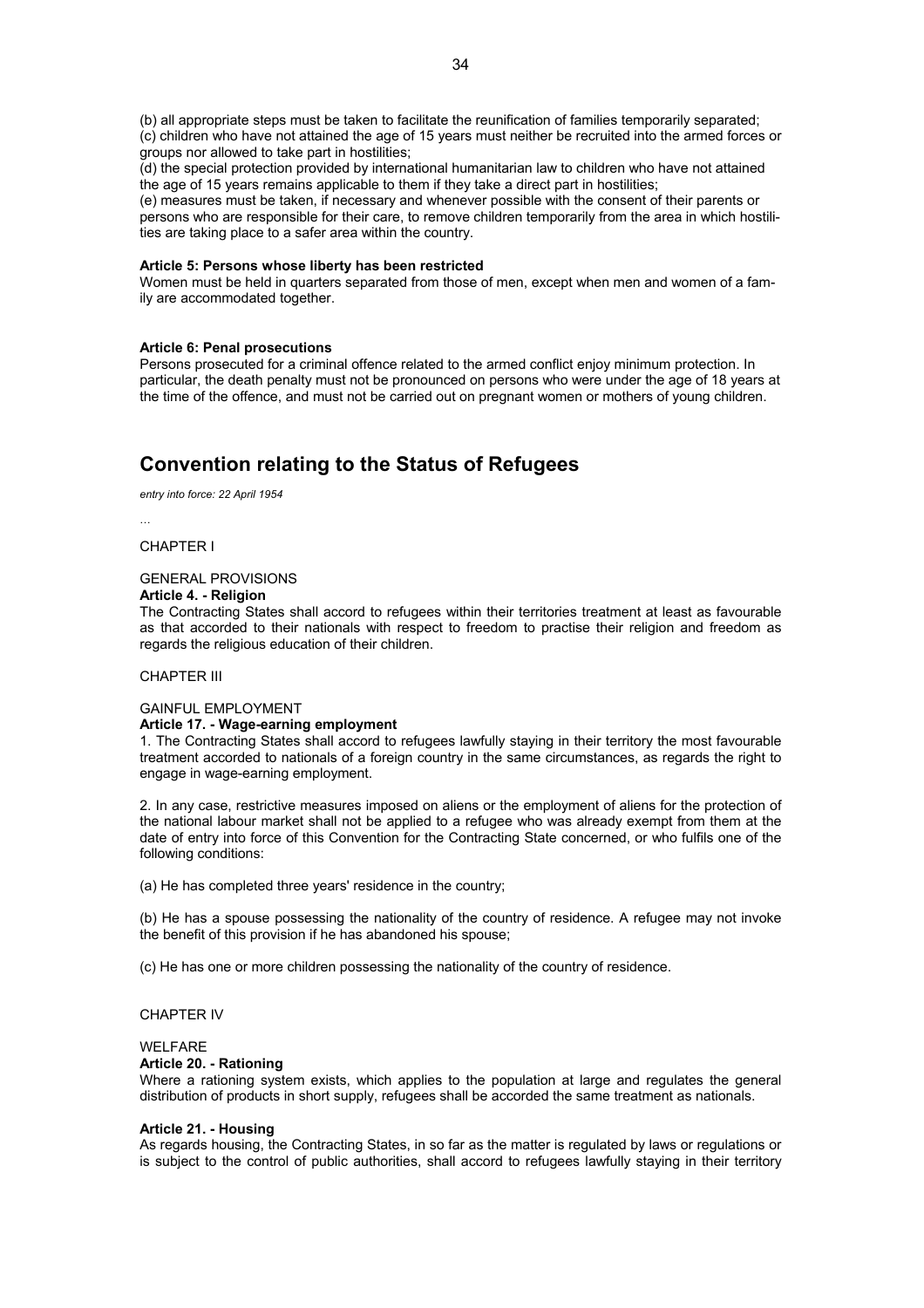treatment as favourable as possible and, in any event, not less favourable than that accorded to aliens generally in the same circumstances. Article 22. - Public education

1. The Contracting States shall accord to refugees the same treatment as is accorded to nationals with respect to elementary education.

2. The Contracting States shall accord to refugees treatment as favourable as possible, and, in any event, not less favourable than that accorded to aliens generally in the same circumstances, with respect to education other than elementary education and, in particular, as regards access to studies, the recognition of foreign school certificates, diplomas and degrees, the remission of fees and charges and the award of scholarships.

# **Article 23. - Public relief**

The Contracting States shall accord to refugees lawfully staying in their territory the same treatment with respect to public relief and assistance as is accorded to their nationals.

# **Guiding Principles on Internal Displacement**

The Guiding Principles provide a comprehensive normative framework for the protection and assistance of IDPs, Displaced children are accorded special protection from forced labour (principle 11), protection from recruitment and participation in hostilities (principle 13), and education (principle 23).

*Addendum to the Report of the Representative of the Secretary-General, Mr. Francis M. Deng, submitted pursuant to Commission resolution 1997/39, UN Doc. E/CN.4/1998/53/Add.2, 11 February 1998* 

# Introductory note to the Guiding Principles

1. Internal displacement, affecting some 25 million people worldwide, has become increasingly recognized as one of the most tragic phenomena of the contemporary world. Often the consequence of traumatic experiences with violent conflicts, gross violations of human rights and related causes in which discrimination features significantly, displacement nearly always generates conditions of severe hardship and suffering for the affected populations. It breaks up families, cuts social and cultural ties, terminates dependable employment relationships, disrupts educational opportunities, denies access to such vital necessities as food, shelter and medicine, and exposes innocent persons to such acts of violence as attacks on camps, disappearances and rape. Whether they cluster in camps, escape into the countryside to hide from potential sources of persecution and violence or submerge into the community of the equally poor and dispossessed, the internally displaced are among the most vulnerable populations, desperately in need of protection and assistance.

2. In recent years, the international community has become increasingly aware of the plight of the internally displaced and is taking steps to address their needs. In 1992, at the request of the Commission on Human Rights, the Secretary-General of the United Nations appointed a Representative on internally displaced persons to study the causes and consequences of internal displacement, the status of the internally displaced in international law, the extent of the coverage accorded them within existing international institutional arrangements and ways in which their protection and assistance could be improved, including through dialogue with Governments and other pertinent actors.

3. Accordingly, the Representative of the Secretary-General has focused the activities of his mandate on developing appropriate normative and institutional frameworks for the protection and assistance of the internally displaced, undertaking country missions in an ongoing dialogue with Governments and others concerned, and promoting a systemic international response to the plight of internally displaced populations.

4. Since the United Nations initially drew international attention to the crisis of internal displacement, many organizations, intergovernmental and non-governmental, have broadened their mandates or scope of activities to address more effectively the needs of the internally displaced. Governments have become more responsive by acknowledging their primary responsibility of protecting and assisting affected populations under their control, and when they cannot discharge that responsibility for lack of capacity, they are becoming less reticent to seek assistance from the international community. On the other hand, it is fair to say that the international community is more inclined than it is prepared, both normatively and institutionally, to respond effectively to the phenomenon of internal displacement.

5. One area in which the mandate of the Secretary-General's Representative has made significant progress has been in the development of a normative framework relating to all aspects of internal dis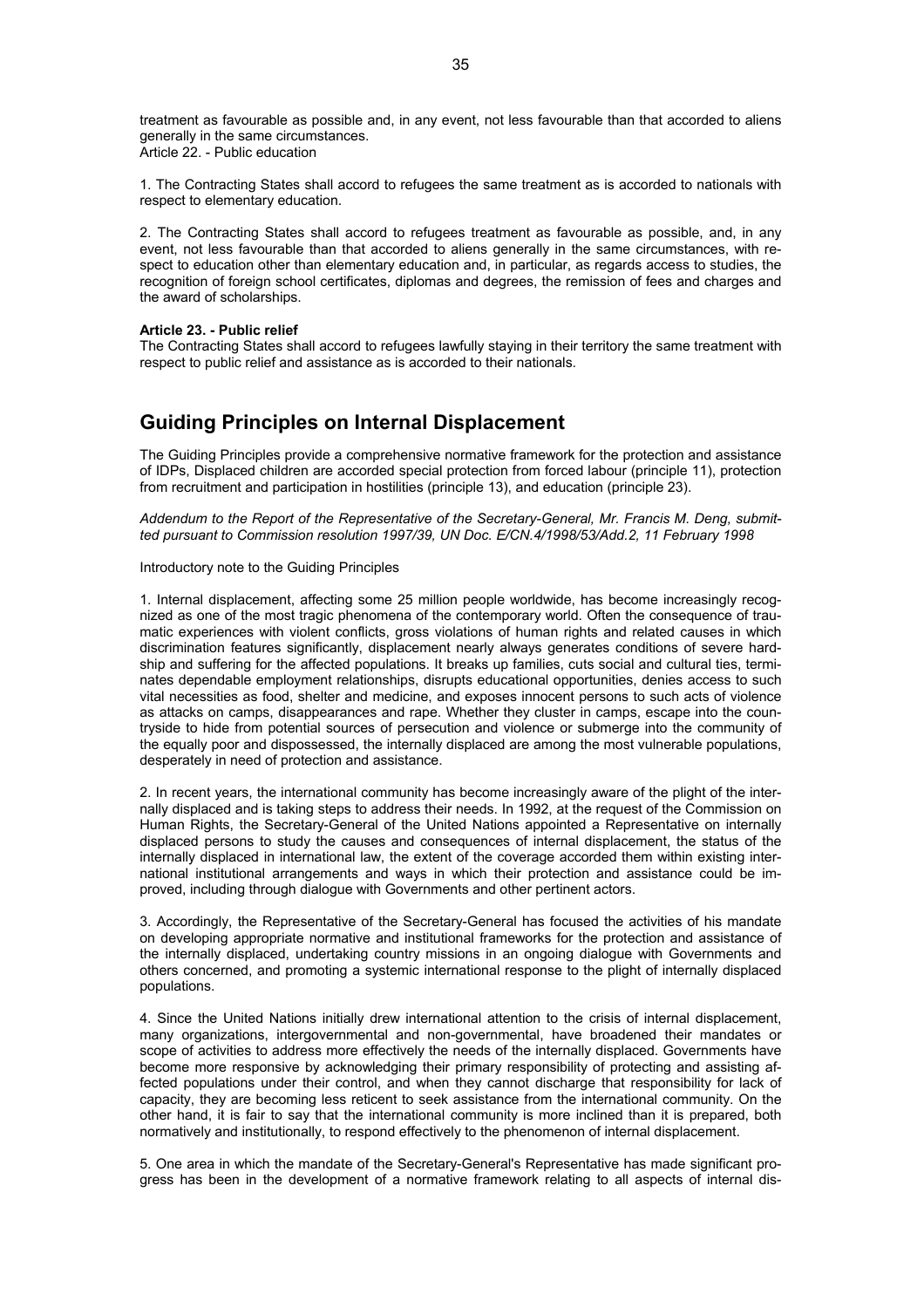placement. Working in close collaboration with a team of international legal experts, the Representative prepared a "Compilation and Analysis of Legal Norms" relevant to the needs and rights of the internally displaced and to the corresponding duties and obligations of States and the international community for their protection and assistance. The Compilation and Analysis was submitted to the Commission on Human Rights by the Representative of the Secretary-General in 1996 (E/CN.4/1996/52/Add.2).

6. It is important to note that the Office of the United Nations High Commissioner for Refugees (UNHCR) has developed a manual, based on the Compilation and Analysis, for the practical use of its staff, especially in field operations. There are also indications that other organizations and agencies will follow the example of UNHCR in making use of the document.

7. The Compilation and Analysis examines international human rights law, humanitarian law, and refugee law by analogy, and concludes that while existing law provides substantial coverage for the internally displaced, there are significant areas in which it fails to provide an adequate basis for their protection and assistance. Besides, the provisions of existing law are dispersed in a wide variety of international instruments which make them too diffused and unfocused to be effective in providing adequate protection and assistance for the internally displaced.

8. In response to the Compilation and Analysis and to remedy the deficiencies in existing law, the Commission on Human Rights and the General Assembly requested the Representative of the Secretary-General to prepare an appropriate framework for the protection and assistance of the internally displaced (see resolutions 50/195 of 22 December 1995 and 1996/52 of 19 April 1996, respectively). Accordingly, and in continued collaboration with the team of experts that had prepared the Compilation and Analysis, the drafting of guiding principles was undertaken. The Commission on Human Rights, at its fifty-third session in April 1997, adopted resolution 1997/39 in which it took note of the preparations for guiding principles and requested the Representative to report thereon to the Commission at its fiftyfourth session. The Guiding Principles on Internal Displacement, completed in 1998, are annexed to the present document.

9. The purpose of the Guiding Principles is to address the specific needs of internally displaced persons worldwide by identifying rights and guarantees relevant to their protection. The Principles reflect and are consistent with international human rights law and international humanitarian law. They restate the relevant principles applicable to the internally displaced, which are now widely spread out in existing instruments, clarify any grey areas that might exist, and address the gaps identified in the Compilation and Analysis. They apply to the different phases of displacement, providing protection against arbitrary displacement, access to protection and assistance during displacement and guarantees during return or alternative settlement and reintegration.

10. The Principles are intended to provide guidance to the Representative in carrying out his mandate; to States when faced with the phenomenon of displacement; to all other authorities, groups and persons in their relations with internally displaced persons; and to intergovernmental and non-governmental organizations when addressing internal displacement.

11. The Guiding Principles will enable the Representative to monitor more effectively situations of displacement and to dialogue with Governments and all pertinent actors on behalf of the internally displaced; to invite States to apply the Principles in providing protection, assistance, reintegration and development support for them; and to mobilize response by international agencies, regional intergovernmental and non-governmental organizations on the basis of the Principles. The Guiding Principles are therefore intended to be a persuasive statement that should provide not only practical guidance, but also an instrument for public policy education and consciousness-raising. By the same token, they have the potential to perform a preventive function in the urgently needed response to the global crisis of internal displacement.

12. The preparation of the Guiding Principles has benefited from the work, experience and support of many institutions and individuals. In addition to the legal team cited above, many experts from international humanitarian and development organizations, the Office of the United Nations High Commissioner for Human Rights, regional bodies, scholarly institutions, non-governmental organizations and the legal community have made valuable contributions. Appreciation in particular is owed to the Centre for Human Rights and Humanitarian Law of the Washington College of Law of American University, and also to the American Society of International Law, the Faculty of Law of the University of Bern, the Ludwig Boltzmann Institute of Human Rights of the University of Vienna and the International Human Rights Law Group.

13. Support for the development of the Principles was gratefully received from The Ford Foundation, the Jacob Blaustein Institute for the Advancement of Human Rights, the European Human Rights Foundation, the Hauser Foundation, and the John D. and Catherine T. MacArthur Foundation.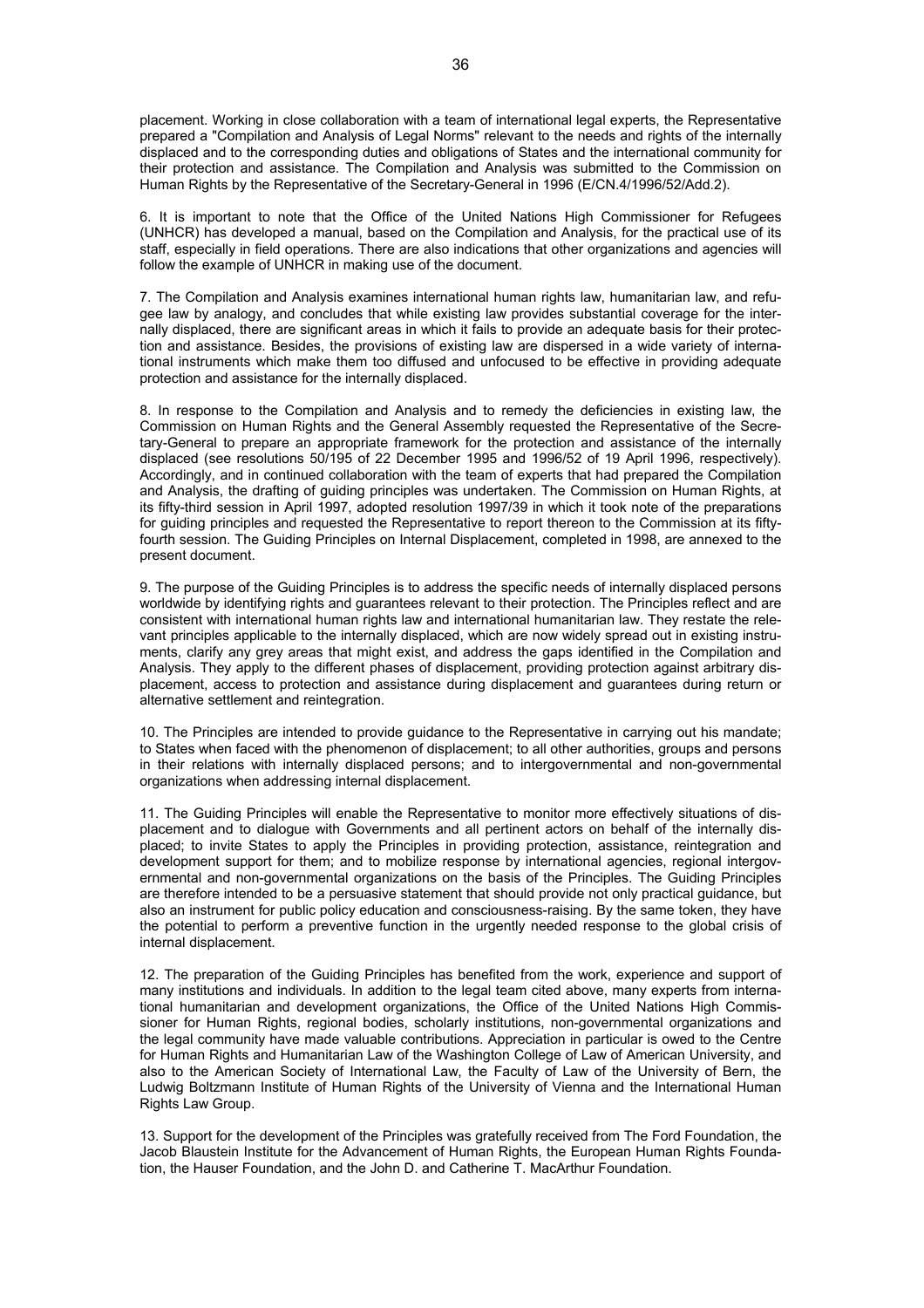14. The development of the Principles also benefited from the Brookings Institution-Refugee Policy Group Project on Internal Displacement, which received generous support from many sources, including the Governments of the Netherlands, Norway and Sweden, and the McKnight Foundation.

15. The Government of Austria hosted an expert consultation in Vienna in January 1998, for the purpose of finalizing the Guiding Principles, which is most gratefully acknowledged.

### Annex

# GUIDING PRINCIPLES ON INTERNAL DISPLACEMENT

# INTRODUCTION: SCOPE AND PURPOSE

1. These Guiding Principles address the specific needs of internally displaced persons worldwide. They identify rights and guarantees relevant to the protection of persons from forced displacement and to their protection and assistance during displacement as well as during return or resettlement and reintegration.

2. For the purposes of these Principles, internally displaced persons are persons or groups of persons who have been forced or obliged to flee or to leave their homes or places of habitual residence, in particular as a result of or in order to avoid the effects of armed conflict, situations of generalized violence, violations of human rights or natural or human-made disasters, and who have not crossed an internationally recognized State border.

3. These Principles reflect and are consistent with international human rights law and international humanitarian law. They provide quidance to:

(a) The Representative of the Secretary-General on internally displaced persons in carrying out his mandate;

(b) States when faced with the phenomenon of internal displacement;

(c) All other authorities, groups and persons in their relations with internally displaced persons; and

(d) Intergovernmental and non-governmental organizations when addressing internal displacement.

4. These Guiding Principles should be disseminated and applied as widely as possible.

#### SECTION I - GENERAL PRINCIPI ES

#### Principle 1

1. Internally displaced persons shall enjoy, in full equality, the same rights and freedoms under international and domestic law as do other persons in their country. They shall not be discriminated against in the enjoyment of any rights and freedoms on the ground that they are internally displaced.

2. These Principles are without prejudice to individual criminal responsibility under international law, in particular relating to genocide, crimes against humanity and war crimes.

# Principle 2

1. These Principles shall be observed by all authorities, groups and persons irrespective of their legal status and applied without any adverse distinction. The observance of these Principles shall not affect the legal status of any authorities, groups or persons involved.

2. These Principles shall not be interpreted as restricting, modifying or impairing the provisions of any international human rights or international humanitarian law instrument or rights granted to persons under domestic law. In particular, these Principles are without prejudice to the right to seek and enjoy asylum in other countries.

#### Principle 3

1. National authorities have the primary duty and responsibility to provide protection and humanitarian assistance to internally displaced persons within their jurisdiction.

2. Internally displaced persons have the right to request and to receive protection and humanitarian assistance from these authorities. They shall not be persecuted or punished for making such a request.

Principle 4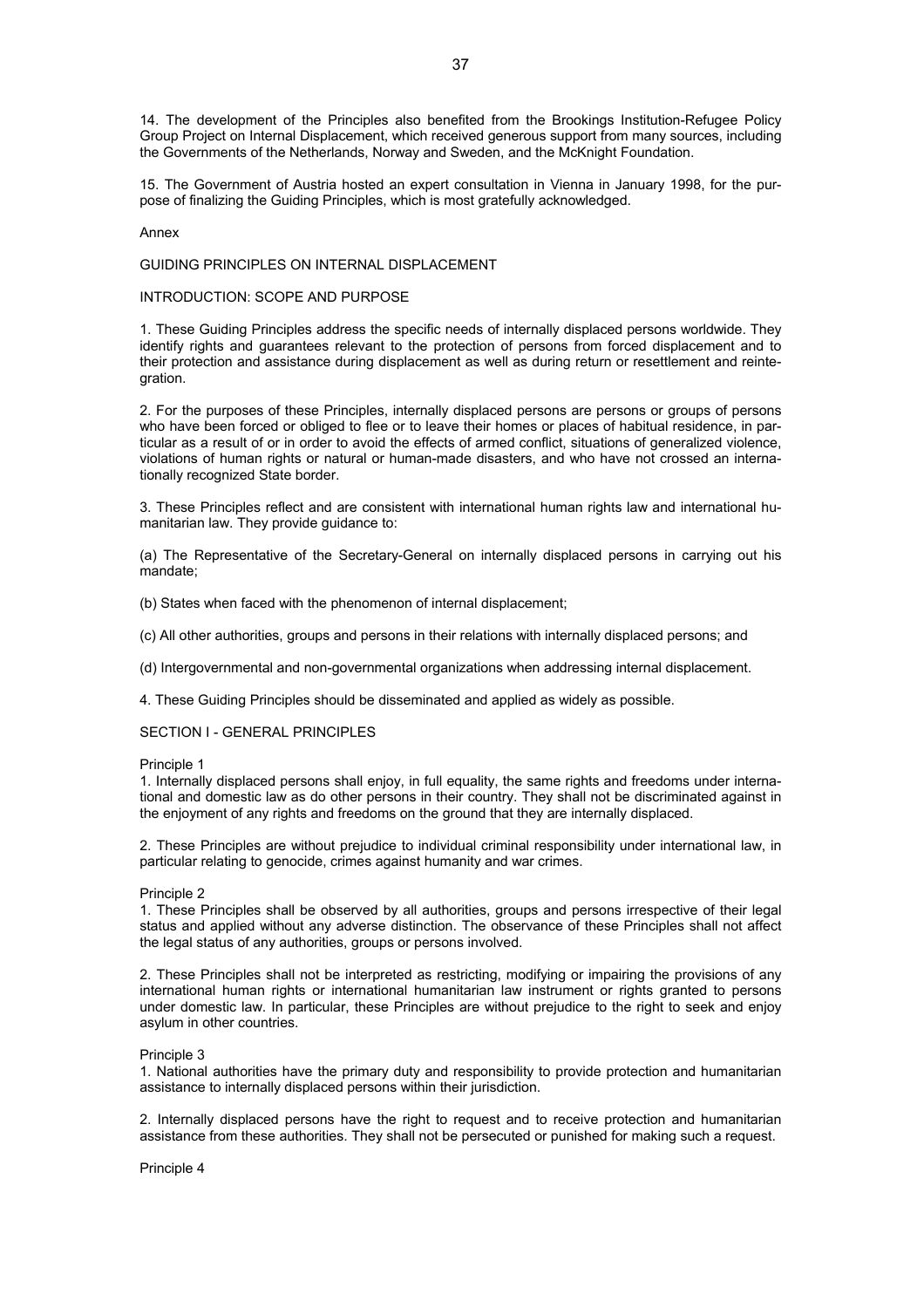1. These Principles shall be applied without discrimination of any kind, such as race, colour, sex, language, religion or belief, political or other opinion, national, ethnic or social origin, legal or social status, age, disability, property, birth, or on any other similar criteria.

2. Certain internally displaced persons, such as children, especially unaccompanied minors, expectant mothers, mothers with young children, female heads of household, persons with disabilities and elderly persons, shall be entitled to protection and assistance required by their condition and to treatment which takes into account their special needs.

SECTION II - PRINCIPLES RELATING TO PROTECTION FROM DISPLACEMENT

# Principle 5

All authorities and international actors shall respect and ensure respect for their obligations under international law, including human rights and humanitarian law, in all circumstances, so as to prevent and avoid conditions that might lead to displacement of persons.

#### Principle 6

1. Every human being shall have the right to be protected against being arbitrarily displaced from his or her home or place of habitual residence.

2. The prohibition of arbitrary displacement includes displacement:

(a) When it is based on policies of apartheid, "ethnic cleansing" or similar practices aimed at/or resulting in altering the ethnic, religious or racial composition of the affected population;

(b) In situations of armed conflict, unless the security of the civilians involved or imperative military reasons so demand;

(c) In cases of large-scale development projects, which are not justified by compelling and overriding public interests;

(d) In cases of disasters, unless the safety and health of those affected requires their evacuation; and

(e) When it is used as a collective punishment.

3. Displacement shall last no longer than required by the circumstances.

# Principle 7

1. Prior to any decision requiring the displacement of persons, the authorities concerned shall ensure that all feasible alternatives are explored in order to avoid displacement altogether. Where no alternatives exist, all measures shall be taken to minimize displacement and its adverse effects.

2. The authorities undertaking such displacement shall ensure, to the greatest practicable extent, that proper accommodation is provided to the displaced persons, that such displacements are effected in satisfactory conditions of safety, nutrition, health and hygiene, and that members of the same family are not separated.

3. If displacement occurs in situations other than during the emergency stages of armed conflicts and disasters, the following guarantees shall be complied with:

(a) A specific decision shall be taken by a State authority empowered by law to order such measures;

(b) Adequate measures shall be taken to guarantee to those to be displaced full information on the reasons and procedures for their displacement and, where applicable, on compensation and relocation;

(c) The free and informed consent of those to be displaced shall be sought;

(d) The authorities concerned shall endeavour to involve those affected, particularly women, in the planning and management of their relocation;

(e) Law enforcement measures, where required, shall be carried out by competent legal authorities; and

(f) The right to an effective remedy, including the review of such decisions by appropriate judicial authorities, shall be respected.

Principle 8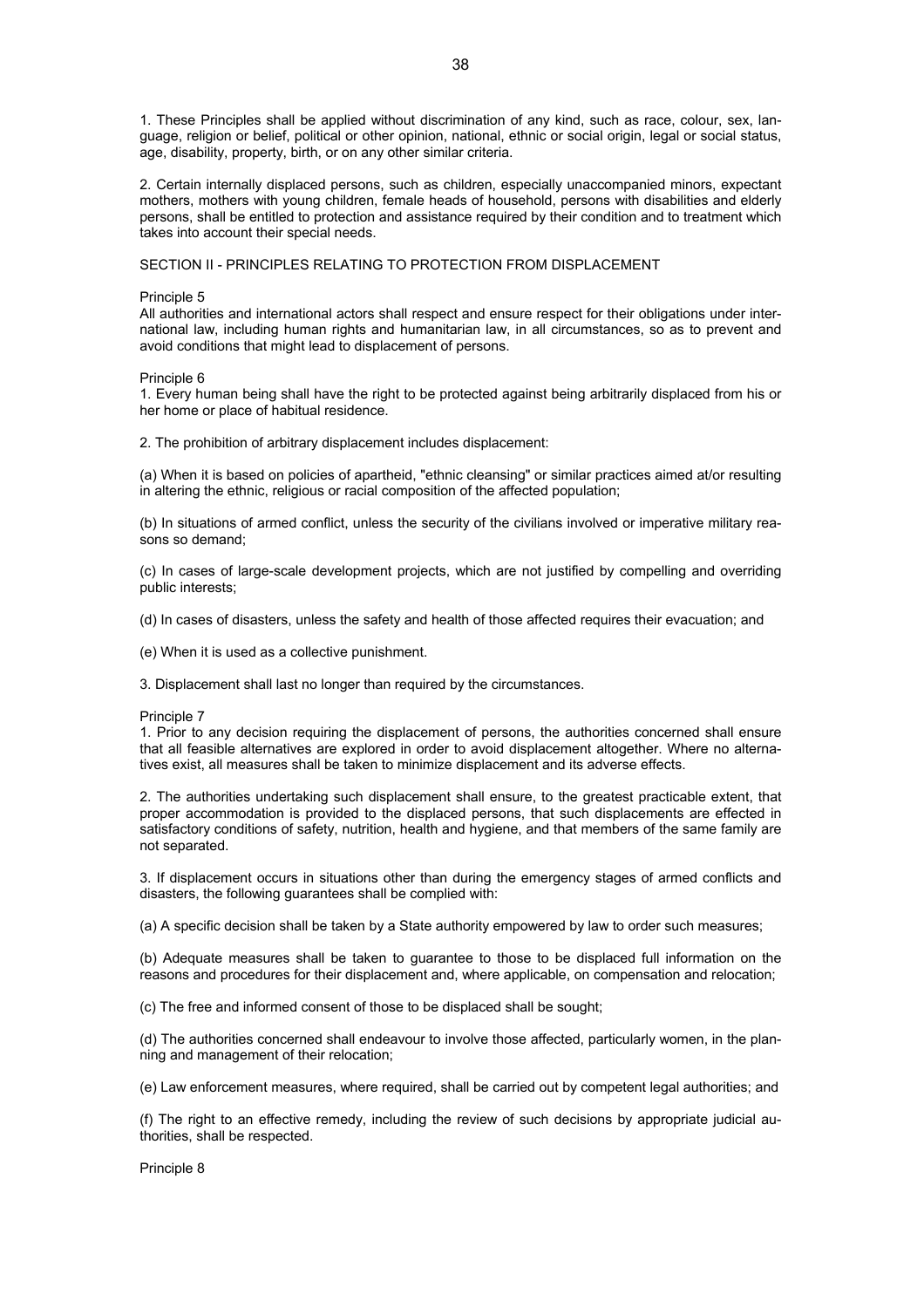Displacement shall not be carried out in a manner that violates the rights to life, dignity, liberty and security of those affected.

Principle 9

States are under a particular obligation to protect against the displacement of indigenous peoples, minorities, peasants, pastoralists and other groups with a special dependency on and attachment to their lands.

SECTION III - PRINCIPLES RELATING TO PROTECTION DURING DISPLACEMENT

Principle 10

1. Every human being has the inherent right to life which shall be protected by law. No one shall be arbitrarily deprived of his or her life. Internally displaced persons shall be protected in particular against:

(a) Genocide;

(b) Murder;

(c) Summary or arbitrary executions; and

(d) Enforced disappearances, including abduction or unacknowledged detention, threatening or resulting in death.

Threats and incitement to commit any of the foregoing acts shall be prohibited.

2. Attacks or other acts of violence against internally displaced persons who do not or no longer participate in hostilities are prohibited in all circumstances. Internally displaced persons shall be protected, in particular, against:

(a) Direct or indiscriminate attacks or other acts of violence, including the creation of areas wherein attacks on civilians are permitted;

(b) Starvation as a method of combat;

(c) Their use to shield military objectives from attack or to shield, favour or impede military operations;

(d) Attacks against their camps or settlements; and

(e) The use of anti-personnel landmines.

Principle 11

1. Every human being has the right to dignity and physical, mental and moral integrity.

2. Internally displaced persons, whether or not their liberty has been restricted, shall be protected in particular against:

(a) Rape, mutilation, torture, cruel, inhuman or degrading treatment or punishment, and other outrages upon personal dignity, such as acts of gender-specific violence, forced prostitution and any form of indecent assault;

(b) Slavery or any contemporary form of slavery, such as sale into marriage, sexual exploitation, or forced labour of children; and

(c) Acts of violence intended to spread terror among internally displaced persons.

Threats and incitement to commit any of the foregoing acts shall be prohibited.

Princinle 12

1. Every human being has the right to liberty and security of person. No one shall be subjected to arbitrary arrest or detention.

2. To give effect to this right for internally displaced persons, they shall not be interned in or confined to a camp. If in exceptional circumstances such internment or confinement is absolutely necessary, it shall not last longer than required by the circumstances.

3. Internally displaced persons shall be protected from discriminatory arrest and detention as a result of their displacement.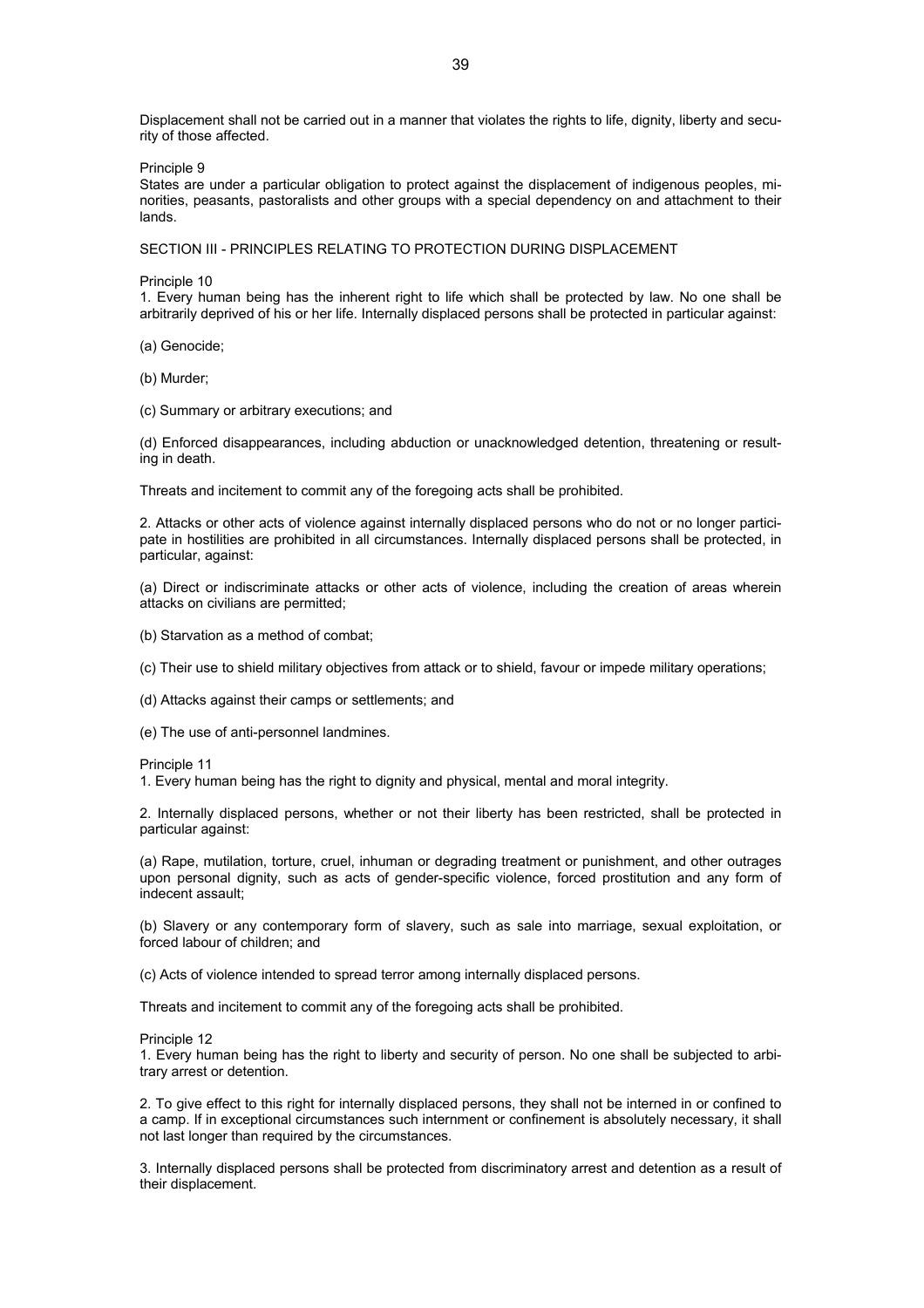4. In no case shall internally displaced persons be taken hostage.

Principle 13

1. In no circumstances shall displaced children be recruited nor be required or permitted to take part in hostilities.

2. Internally displaced persons shall be protected against discriminatory practices of recruitment into any armed forces or groups as a result of their displacement. In particular any cruel, inhuman or degrading practices that compel compliance or punish non-compliance with recruitment are prohibited in all circumstances.

#### Principle 14

1. Every internally displaced person has the right to liberty of movement and freedom to choose his or her residence.

2. In particular, internally displaced persons have the right to move freely in and out of camps or other settlements.

Principle 15

Internally displaced persons have:

(a) The right to seek safety in another part of the country;

- (b) The right to leave their country:
- (c) The right to seek asylum in another country; and

(d) The right to be protected against forcible return to or resettlement in any place where their life, safety, liberty and/or health would be at risk.

Principle 16

1. All internally displaced persons have the right to know the fate and whereabouts of missing relatives.

2. The authorities concerned shall endeavour to establish the fate and whereabouts of internally displaced persons reported missing, and cooperate with relevant international organizations engaged in this task. They shall inform the next of kin on the progress of the investigation and notify them of any result.

3. The authorities concerned shall endeavour to collect and identify the mortal remains of those deceased, prevent their despoliation or mutilation, and facilitate the return of those remains to the next of kin or dispose of them respectfully.

4. Grave sites of internally displaced persons should be protected and respected in all circumstances. Internally displaced persons should have the right of access to the grave sites of their deceased relatives.

# Principle 17

1. Every human being has the right to respect of his or her family life.

2. To give effect to this right for internally displaced persons, family members who wish to remain together shall be allowed to do so.

3. Families which are separated by displacement should be reunited as quickly as possible. All appropriate steps shall be taken to expedite the reunion of such families, particularly when children are involved. The responsible authorities shall facilitate inquiries made by family members and encourage and cooperate with the work of humanitarian organizations engaged in the task of family reunification.

4. Members of internally displaced families whose personal liberty has been restricted by internment or confinement in camps shall have the right to remain together.

Principle 18

1. All internally displaced persons have the right to an adequate standard of living.

2. At the minimum, regardless of the circumstances, and without discrimination, competent authorities shall provide internally displaced persons with and ensure safe access to: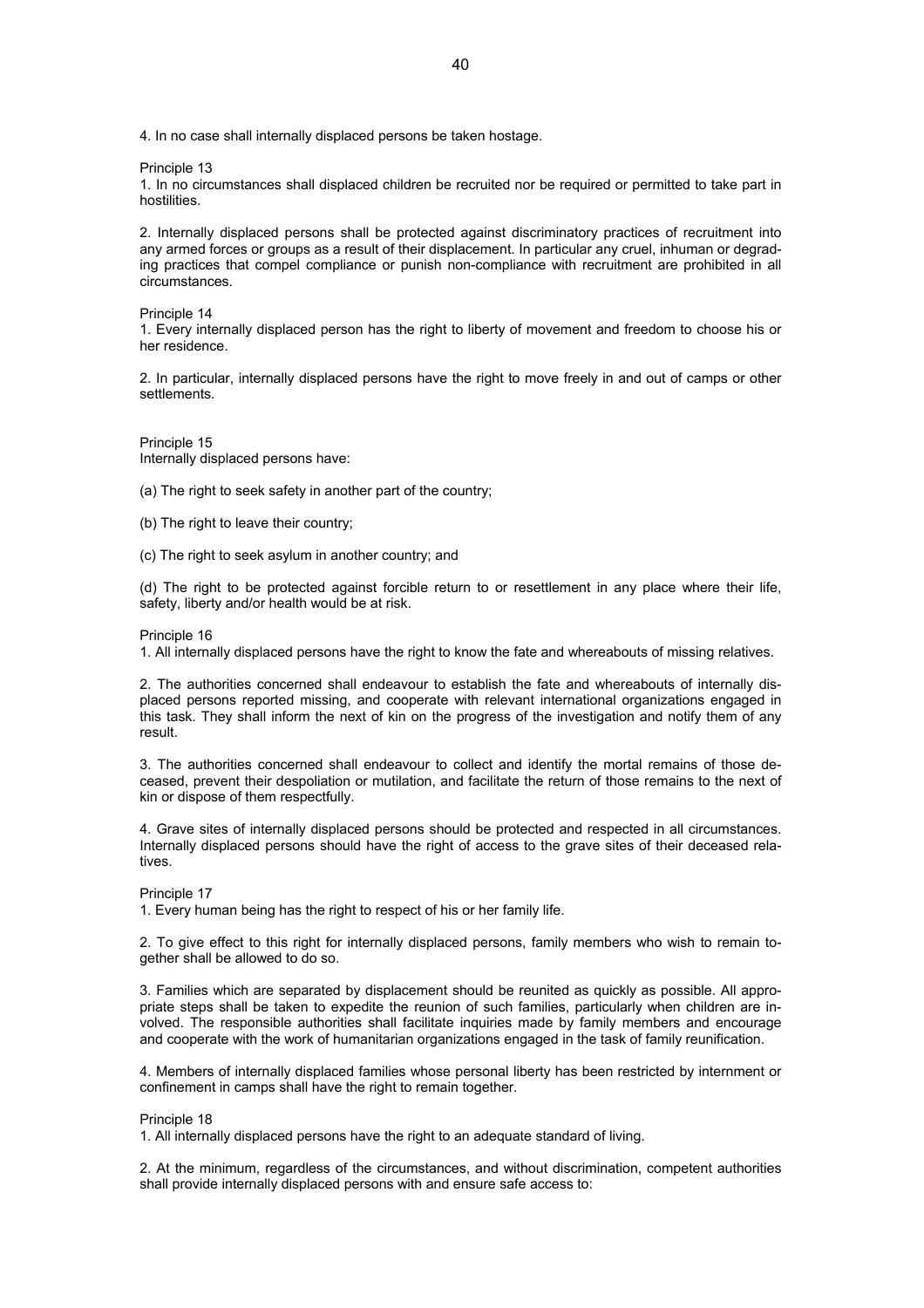- (a) Essential food and potable water;
- (b) Basic shelter and housing;
- (c) Appropriate clothing; and
- (d) Essential medical services and sanitation.

3. Special efforts should be made to ensure the full participation of women in the planning and distribution of these basic supplies.

#### Principle 19

1. All wounded and sick internally displaced persons as well as those with disabilities shall receive to the fullest extent practicable and with the least possible delay, the medical care and attention they require, without distinction on any grounds other than medical ones. When necessary, internally displaced persons shall have access to psychological and social services.

2. Special attention should be paid to the health needs of women, including access to female health care providers and services, such as reproductive health care, as well as appropriate counselling for victims of sexual and other abuses.

3. Special attention should also be given to the prevention of contagious and infectious diseases, including AIDS, among internally displaced persons.

Principle 20

1. Every human being has the right to recognition everywhere as a person before the law.

2. To give effect to this right for internally displaced persons, the authorities concerned shall issue to them all documents necessary for the enjoyment and exercise of their legal rights, such as passports, personal identification documents, birth certificates and marriage certificates. In particular, the authorities shall facilitate the issuance of new documents or the replacement of documents lost in the course of displacement, without imposing unreasonable conditions, such as requiring the return to one's area of habitual residence in order to obtain these or other required documents.

3. Women and men shall have equal rights to obtain such necessary documents and shall have the right to have such documentation issued in their own names.

### Principle 21

1. No one shall be arbitrarily deprived of property and possessions.

2. The property and possessions of internally displaced persons shall in all circumstances be protected, in particular, against the following acts:

(a) Pillage;

- (b) Direct or indiscriminate attacks or other acts of violence;
- (c) Being used to shield military operations or objectives;
- (d) Being made the object of reprisal; and
- (e) Being destroyed or appropriated as a form of collective punishment.

3. Property and possessions left behind by internally displaced persons should be protected against destruction and arbitrary and illegal appropriation, occupation or use.

#### Princinle 22

1. Internally displaced persons, whether or not they are living in camps, shall not be discriminated against as a result of their displacement in the enjoyment of the following rights:

(a) The rights to freedom of thought, conscience, religion or belief, opinion and expression;

(b) The right to seek freely opportunities for employment and to participate in economic activities;

(c) The right to associate freely and participate equally in community affairs;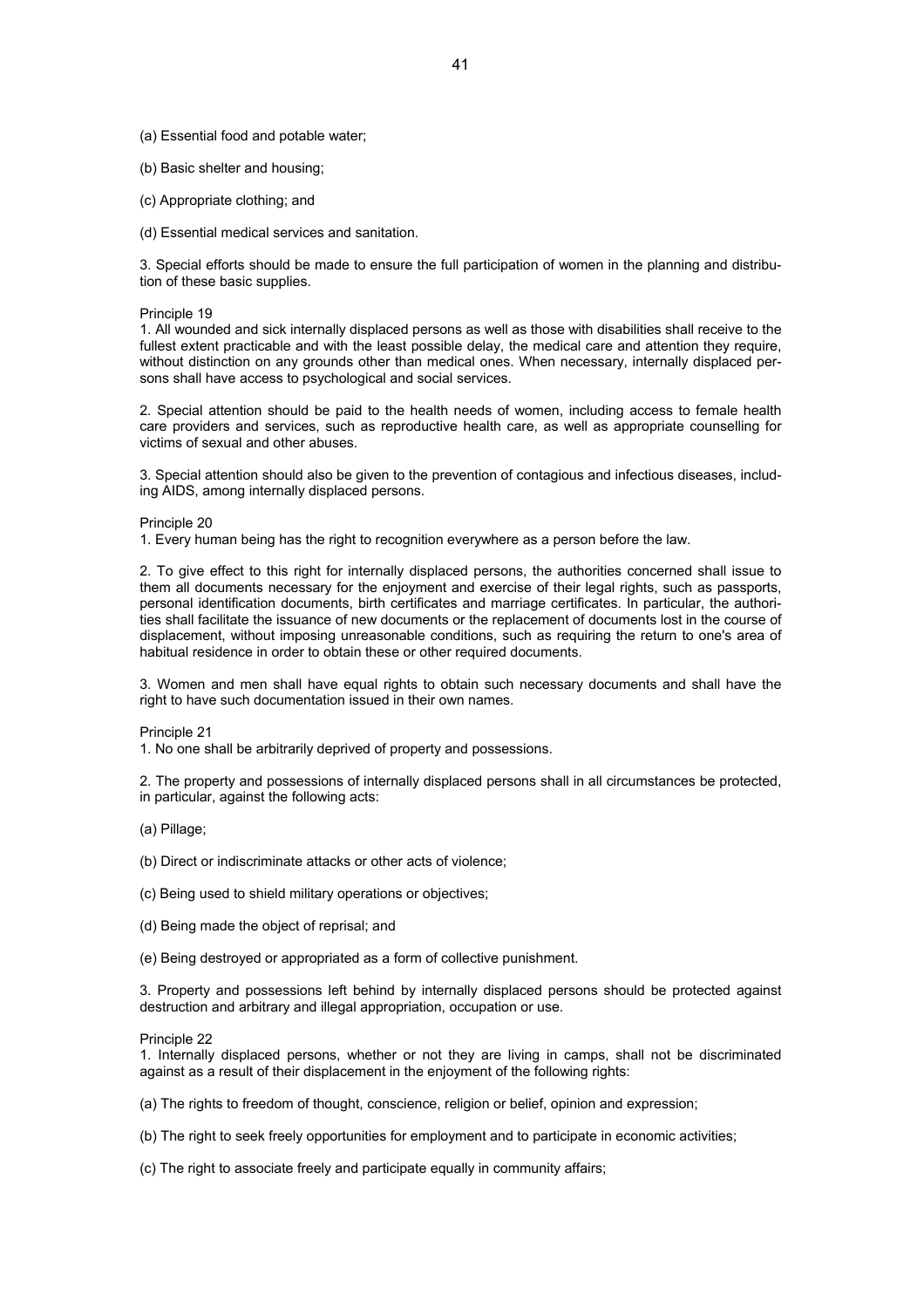(d) The right to vote and to participate in governmental and public affairs, including the right to have access to the means necessary to exercise this right; and

(e) The right to communicate in a language they understand.

Principle 23

1. Every human being has the right to education.

2. To give effect to this right for internally displaced persons, the authorities concerned shall ensure that such persons, in particular displaced children, receive education which shall be free and compulsory at the primary level. Education should respect their cultural identity, language and religion.

3. Special efforts should be made to ensure the full and equal participation of women and girls in educational programmes.

4. Education and training facilities shall be made available to internally displaced persons, in particular adolescents and women, whether or not living in camps, as soon as conditions permit.

#### SECTION IV - PRINCIPLES RELATING TO HUMANITARIAN ASSISTANCE

Principle 241. All humanitarian assistance shall be carried out in accordance with the principles of humanity and impartiality and without discrimination.

2. Humanitarian assistance to internally displaced persons shall not be diverted, in particular for political or military reasons.

#### Principle 25

1. The primary duty and responsibility for providing humanitarian assistance to internally displaced persons lies with national authorities.

2. International humanitarian organizations and other appropriate actors have the right to offer their services in support of the internally displaced. Such an offer shall not be regarded as an unfriendly act or an interference in a State's internal affairs and shall be considered in good faith. Consent thereto shall not be arbitrarily withheld, particularly when authorities concerned are unable or unwilling to provide the required humanitarian assistance.

3. All authorities concerned shall grant and facilitate the free passage of humanitarian assistance and grant persons engaged in the provision of such assistance rapid and unimpeded access to the internally displaced.

#### Principle 26

Persons engaged in humanitarian assistance, their transport and supplies shall be respected and protected. They shall not be the object of attack or other acts of violence.

#### Principle 27

1. International humanitarian organizations and other appropriate actors when providing assistance should give due regard to the protection needs and human rights of internally displaced persons and take appropriate measures in this regard. In so doing, these organizations and actors should respect relevant international standards and codes of conduct.

2. The preceding paragraph is without prejudice to the protection responsibilities of international organizations mandated for this purpose, whose services may be offered or requested by States.

SECTION V - PRINCIPLES RELATING TO RETURN, RESETTLEMENT AND REINTEGRATION

#### Principle 28

1. Competent authorities have the primary duty and responsibility to establish conditions, as well as provide the means, which allow internally displaced persons to return voluntarily, in safety and with dignity, to their homes or places of habitual residence, or to resettle voluntarily in another part of the country. Such authorities shall endeavour to facilitate the reintegration of returned or resettled internally displaced persons.

2. Special efforts should be made to ensure the full participation of internally displaced persons in the planning and management of their return or resettlement and reintegration.

#### Principle 29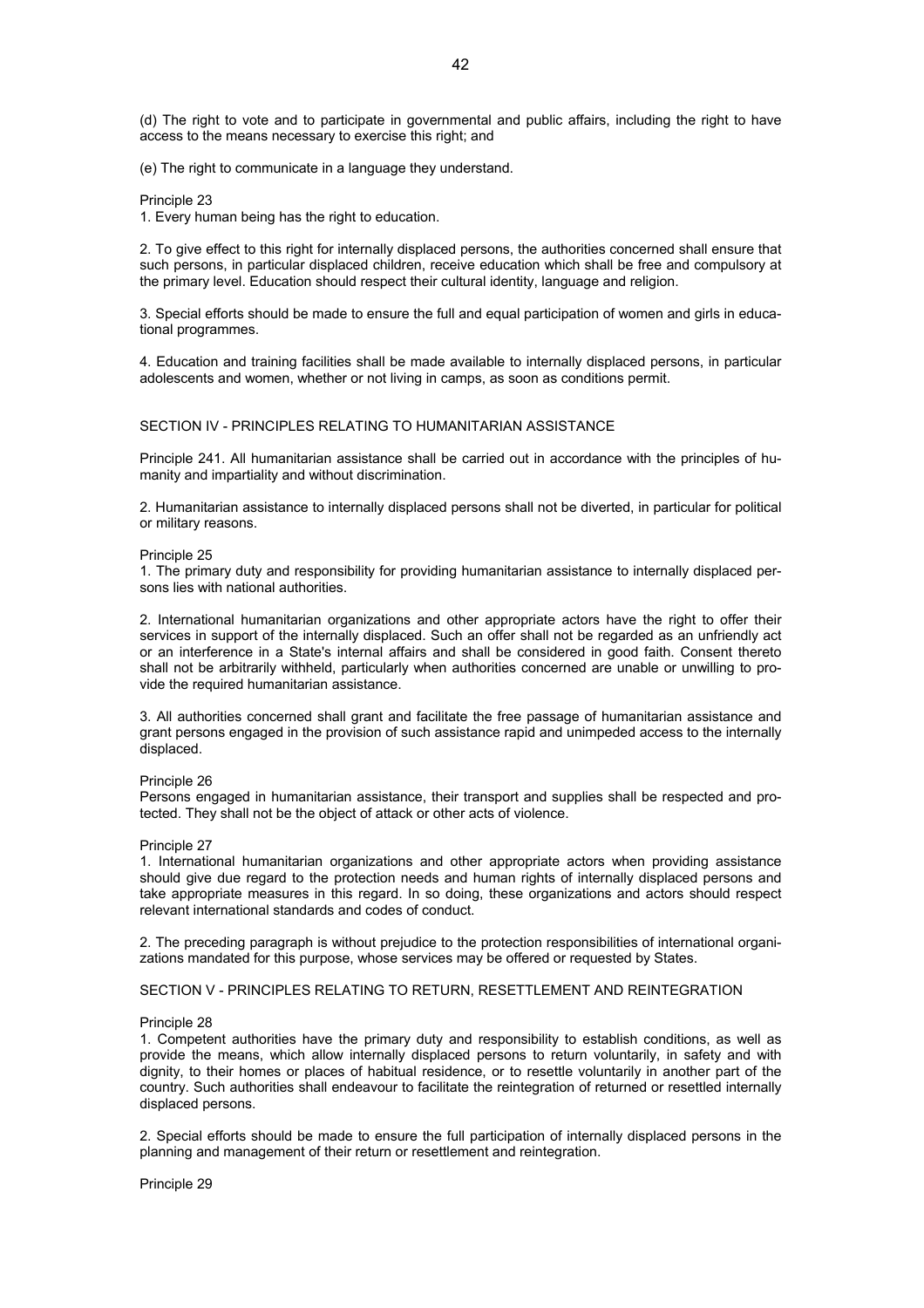1. Internally displaced persons who have returned to their homes or places of habitual residence or who have resettled in another part of the country shall not be discriminated against as a result of their having been displaced. They shall have the right to participate fully and equally in public affairs at all levels and have equal access to public services.

2. Competent authorities have the duty and responsibility to assist returned and/or resettled internally displaced persons to recover, to the extent possible, their property and possessions which they left behind or were dispossessed of upon their displacement. When recovery of such property and possessions is not possible, competent authorities shall provide or assist these persons in obtaining appropriate compensation or another form of just reparation.

# Principle 30

All authorities concerned shall grant and facilitate for international humanitarian organizations and other appropriate actors, in the exercise of their respective mandates, rapid and unimpeded access to internally displaced persons to assist in their return or resettlement and reintegration.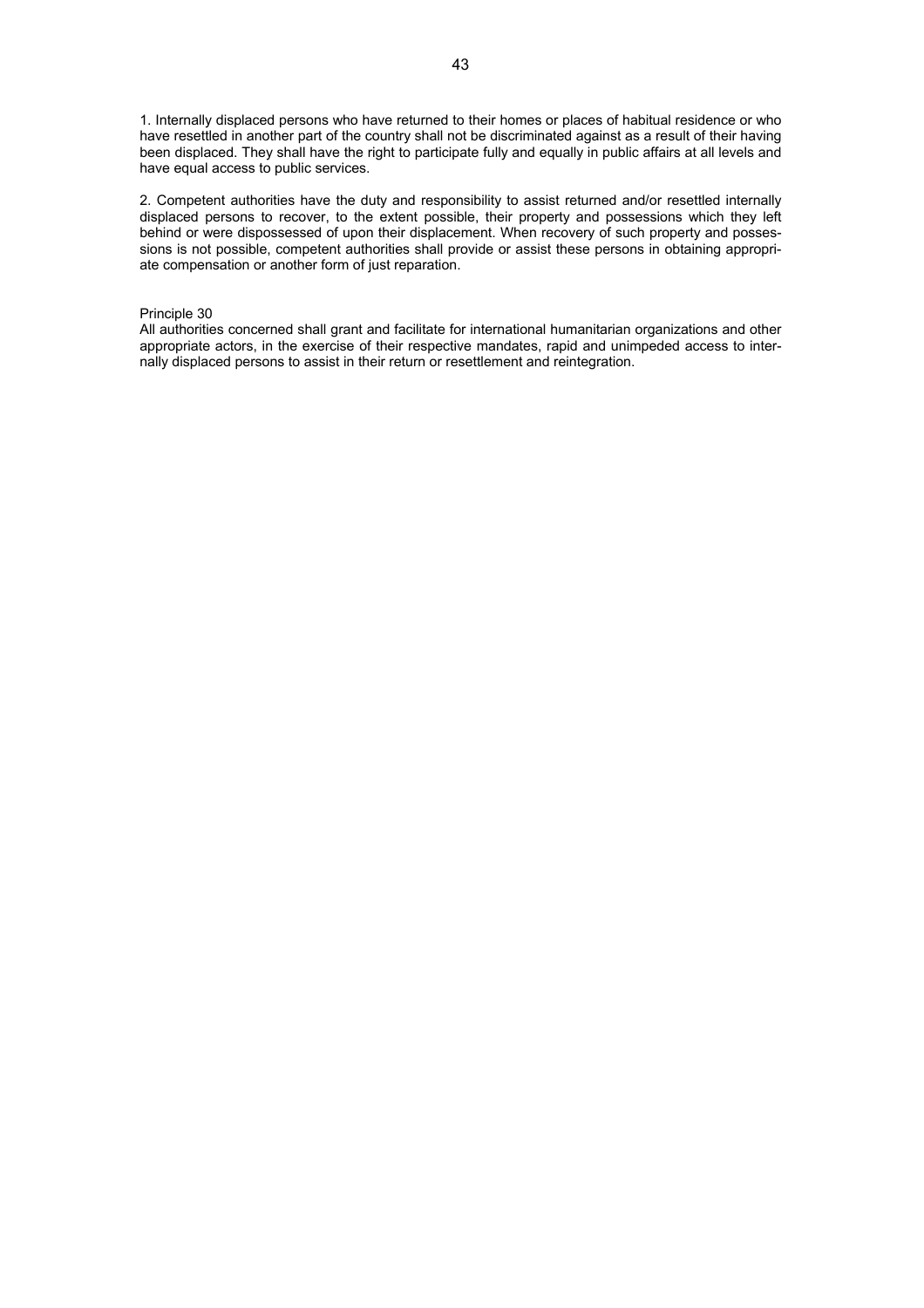# **Part Three - International Criminal Law**

# **Rome Statute of the International Criminal Court**

The Statute made the conscription, enlistment or use in hostilities of children under 15 by national armed forces or armed groups a war crime.

*entry into force: 1 July 2002* 

# **Article 5**

…

Crimes within the jurisdiction of the Court

1. The jurisdiction of the Court shall be limited to the most serious crimes of concern to the international community as a whole. The Court has jurisdiction in accordance with this Statute with respect to the following crimes:

- (a) The crime of genocide;
- (b) Crimes against humanity;
- (c) War crimes;
- (d) The crime of aggression.

2. The Court shall exercise jurisdiction over the crime of aggression once a provision is adopted in accordance with articles 121 and 123 defining the crime and setting out the conditions under which the Court shall exercise jurisdiction with respect to this crime. Such a provision shall be consistent with the relevant provisions of the Charter of the United Nations.

# **Article 6**

Genocide

For the purpose of this Statute, "genocide" means any of the following acts committed with intent to destroy, in whole or in part, a national, ethnical, racial or religious group, as such:

- (a) Killing members of the group;
- (b) Causing serious bodily or mental harm to members of the group;

(c) Deliberately inflicting on the group conditions of life calculated to bring about its physical destruction in whole or in part;

- (d) Imposing measures intended to prevent births within the group;
- (e) Forcibly transferring children of the group to another group.

### **Article 7**

Crimes against humanity

1. For the purpose of this Statute, "crime against humanity" means any of the following acts when committed as part of a widespread or systematic attack directed against any civilian population, with knowledge of the attack:

- (a) Murder;
- (b) Extermination;
- (c) Enslavement;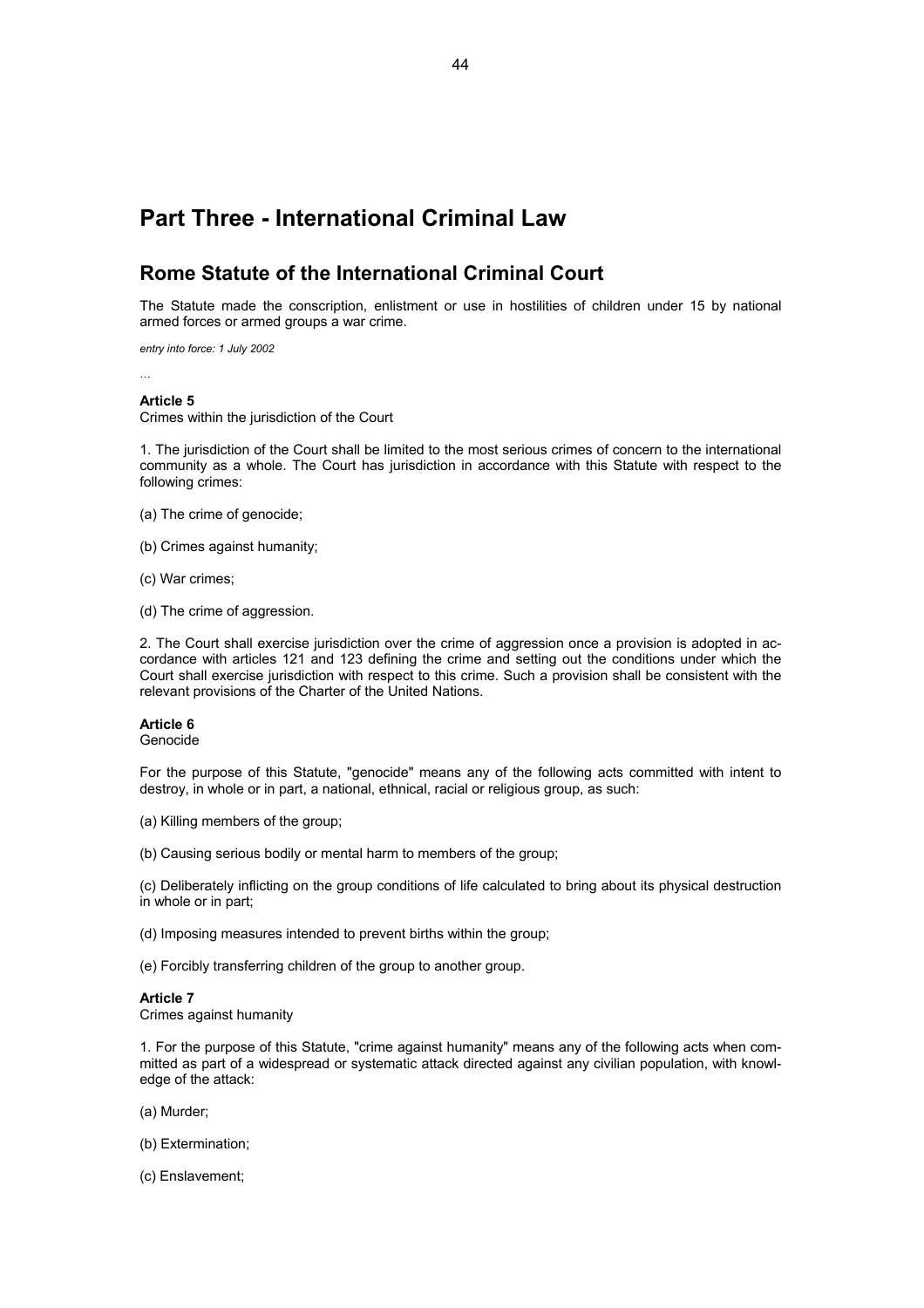(d) Deportation or forcible transfer of population;

(e) Imprisonment or other severe deprivation of physical liberty in violation of fundamental rules of international law;

(f) Torture;

(g) Rape, sexual slavery, enforced prostitution, forced pregnancy, enforced sterilization, or any other form of sexual violence of comparable gravity;

(h) Persecution against any identifiable group or collectivity on political, racial, national, ethnic, cultural, religious, gender as defined in paragraph 3, or other grounds that are universally recognized as impermissible under international law, in connection with any act referred to in this paragraph or any crime within the jurisdiction of the Court;

(i) Enforced disappearance of persons;

(j) The crime of apartheid;

(k) Other inhumane acts of a similar character intentionally causing great suffering, or serious injury to body or to mental or physical health.

2. For the purpose of paragraph 1:

(a) "Attack directed against any civilian population" means a course of conduct involving the multiple commission of acts referred to in paragraph 1 against any civilian population, pursuant to or in furtherance of a State or organizational policy to commit such attack;

(b) "Extermination" includes the intentional infliction of conditions of life, inter alia the deprivation of access to food and medicine, calculated to bring about the destruction of part of a population;

(c) "Enslavement" means the exercise of any or all of the powers attaching to the right of ownership over a person and includes the exercise of such power in the course of trafficking in persons, in particular women and children;

(d) "Deportation or forcible transfer of population" means forced displacement of the persons concerned by expulsion or other coercive acts from the area in which they are lawfully present, without grounds permitted under international law;

(e) "Torture" means the intentional infliction of severe pain or suffering, whether physical or mental, upon a person in the custody or under the control of the accused; except that torture shall not include pain or suffering arising only from, inherent in or incidental to, lawful sanctions;

(f) "Forced pregnancy" means the unlawful confinement, of a woman forcibly made pregnant, with the intent of affecting the ethnic composition of any population or carrying out other grave violations of international law. This definition shall not in any way be interpreted as affecting national laws relating to pregnancy;

(g) "Persecution" means the intentional and severe deprivation of fundamental rights contrary to international law by reason of the identity of the group or collectivity;

(h) "The crime of apartheid" means inhumane acts of a character similar to those referred to in paragraph 1, committed in the context of an institutionalized regime of systematic oppression and domination by one racial group over any other racial group or groups and committed with the intention of maintaining that regime;

(i) "Enforced disappearance of persons" means the arrest, detention or abduction of persons by, or with the authorization, support or acquiescence of, a State or a political organization, followed by a refusal to acknowledge that deprivation of freedom or to give information on the fate or whereabouts of those persons, with the intention of removing them from the protection of the law for a prolonged period of time.

3. For the purpose of this Statute, it is understood that the term "gender" refers to the two sexes, male and female, within the context of society. The term "gender" does not indicate any meaning different from the above.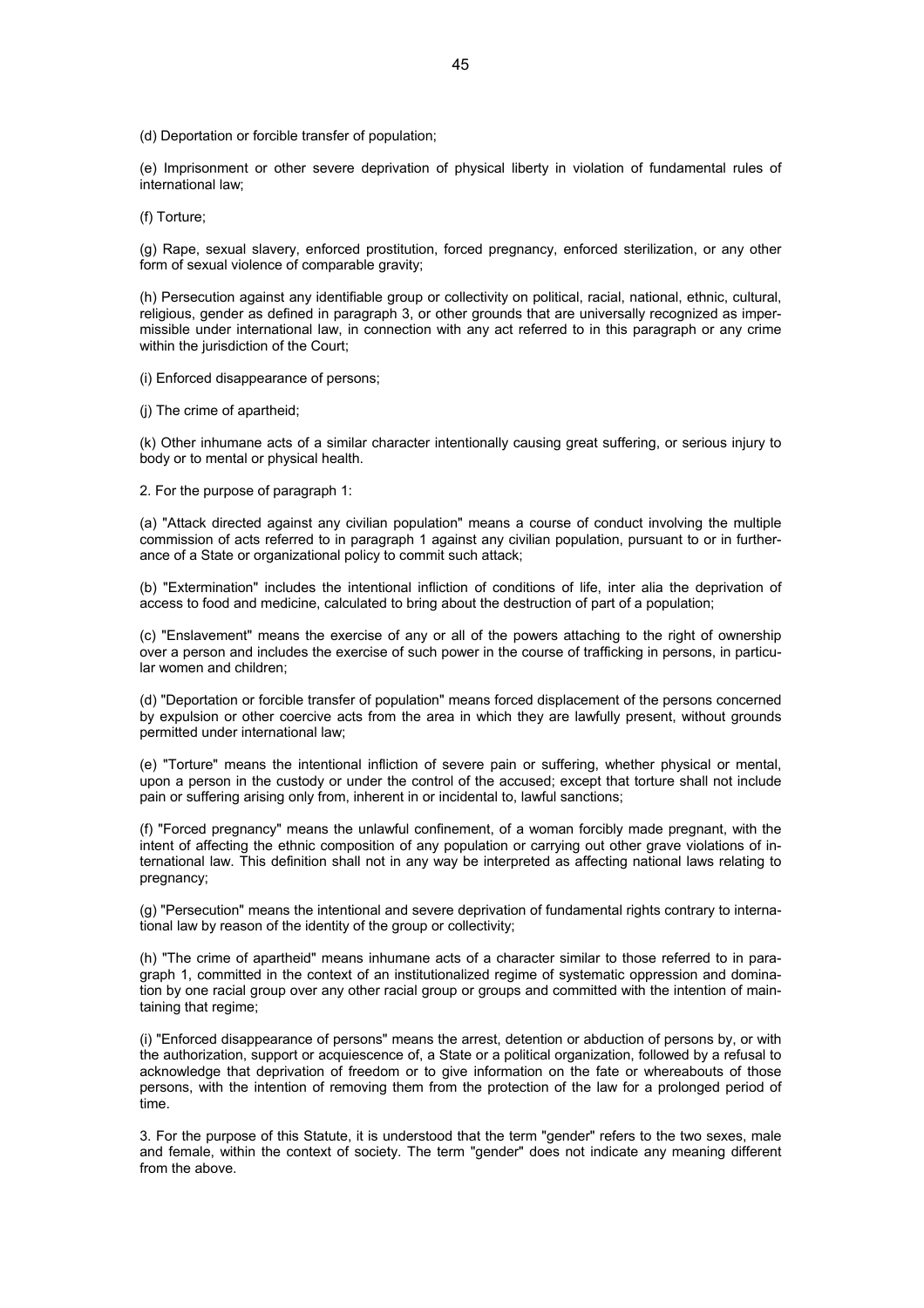# **Article 8**

War crimes

1. The Court shall have jurisdiction in respect of war crimes in particular when committed as a part of a plan or policy or as part of a large-scale commission of such crimes.

2. For the purpose of this Statute, "war crimes" means:

(a) Grave breaches of the Geneva Conventions of 12 August 1949, namely, any of the following acts against persons or property protected under the provisions of the relevant Geneva Convention:

(i) Wilful killing;

(ii) Torture or inhuman treatment, including biological experiments;

(iii) Wilfully causing great suffering, or serious injury to body or health;

(iv) Extensive destruction and appropriation of property, not justified by military necessity and carried out unlawfully and wantonly;

(v) Compelling a prisoner of war or other protected person to serve in the forces of a hostile Power;

(vi) Wilfully depriving a prisoner of war or other protected person of the rights of fair and regular trial;

(vii) Unlawful deportation or transfer or unlawful confinement;

(viii) Taking of hostages.

(b) Other serious violations of the laws and customs applicable in international armed conflict, within the established framework of international law, namely, any of the following acts:

(i) Intentionally directing attacks against the civilian population as such or against individual civilians not taking direct part in hostilities;

(ii) Intentionally directing attacks against civilian objects, that is, objects which are not military objectives;

(iii) Intentionally directing attacks against personnel, installations, material, units or vehicles involved in a humanitarian assistance or peacekeeping mission in accordance with the Charter of the United Nations, as long as they are entitled to the protection given to civilians or civilian objects under the international law of armed conflict;

(iv) Intentionally launching an attack in the knowledge that such attack will cause incidental loss of life or injury to civilians or damage to civilian objects or widespread, long-term and severe damage to the natural environment which would be clearly excessive in relation to the concrete and direct overall military advantage anticipated;

(v) Attacking or bombarding, by whatever means, towns, villages, dwellings or buildings which are undefended and which are not military objectives;

(vi) Killing or wounding a combatant who, having laid down his arms or having no longer means of defence, has surrendered at discretion;

(vii) Making improper use of a flag of truce, of the flag or of the military insignia and uniform of the enemy or of the United Nations, as well as of the distinctive emblems of the Geneva Conventions, resulting in death or serious personal injury;

(viii) The transfer, directly or indirectly, by the Occupying Power of parts of its own civilian population into the territory it occupies, or the deportation or transfer of all or parts of the population of the occupied territory within or outside this territory;

(ix) Intentionally directing attacks against buildings dedicated to religion, education, art, science or charitable purposes, historic monuments, hospitals and places where the sick and wounded are collected, provided they are not military objectives;

(x) Subjecting persons who are in the power of an adverse party to physical mutilation or to medical or scientific experiments of any kind which are neither justified by the medical, dental or hospital treatment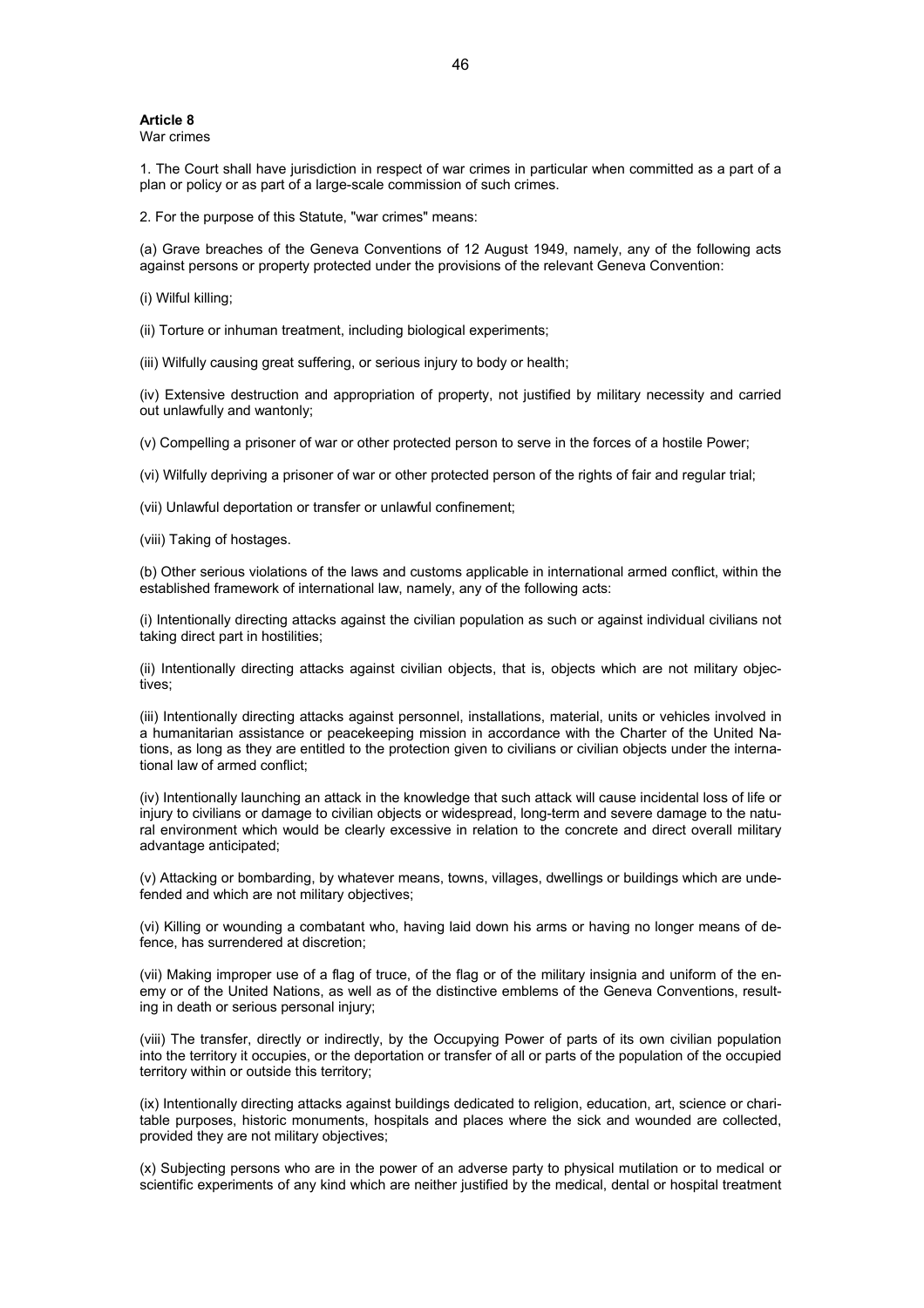of the person concerned nor carried out in his or her interest, and which cause death to or seriously endanger the health of such person or persons;

(xi) Killing or wounding treacherously individuals belonging to the hostile nation or army;

(xii) Declaring that no quarter will be given;

(xiii) Destroying or seizing the enemy's property unless such destruction or seizure be imperatively demanded by the necessities of war;

(xiv) Declaring abolished, suspended or inadmissible in a court of law the rights and actions of the nationals of the hostile party;

(xv) Compelling the nationals of the hostile party to take part in the operations of war directed against their own country, even if they were in the belligerent's service before the commencement of the war;

(xvi) Pillaging a town or place, even when taken by assault;

(xvii) Employing poison or poisoned weapons;

(xviii) Employing asphyxiating, poisonous or other gases, and all analogous liquids, materials or devices;

(xix) Employing bullets which expand or flatten easily in the human body, such as bullets with a hard envelope which does not entirely cover the core or is pierced with incisions;

(xx) Employing weapons, projectiles and material and methods of warfare which are of a nature to cause superfluous injury or unnecessary suffering or which are inherently indiscriminate in violation of the international law of armed conflict, provided that such weapons, projectiles and material and methods of warfare are the subject of a comprehensive prohibition and are included in an annex to this Statute, by an amendment in accordance with the relevant provisions set forth in articles 121 and 123;

(xxi) Committing outrages upon personal dignity, in particular humiliating and degrading treatment;

(xxii) Committing rape, sexual slavery, enforced prostitution, forced pregnancy, as defined in article 7, paragraph 2 (f), enforced sterilization, or any other form of sexual violence also constituting a grave breach of the Geneva Conventions;

(xxiii) Utilizing the presence of a civilian or other protected person to render certain points, areas or military forces immune from military operations;

(xxiv) Intentionally directing attacks against buildings, material, medical units and transport, and personnel using the distinctive emblems of the Geneva Conventions in conformity with international law;

(xxv) Intentionally using starvation of civilians as a method of warfare by depriving them of objects indispensable to their survival, including wilfully impeding relief supplies as provided for under the Geneva Conventions;

(xxvi) Conscripting or enlisting children under the age of fifteen years into the national armed forces or using them to participate actively in hostilities.

(c) In the case of an armed conflict not of an international character, serious violations of article 3 common to the four Geneva Conventions of 12 August 1949, namely, any of the following acts committed against persons taking no active part in the hostilities, including members of armed forces who have laid down their arms and those placed hors de combat by sickness, wounds, detention or any other cause:

(i) Violence to life and person, in particular murder of all kinds, mutilation, cruel treatment and torture;

(ii) Committing outrages upon personal dignity, in particular humiliating and degrading treatment;

(iii) Taking of hostages;

(iv) The passing of sentences and the carrying out of executions without previous judgement pronounced by a regularly constituted court, affording all judicial guarantees which are generally recognized as indispensable.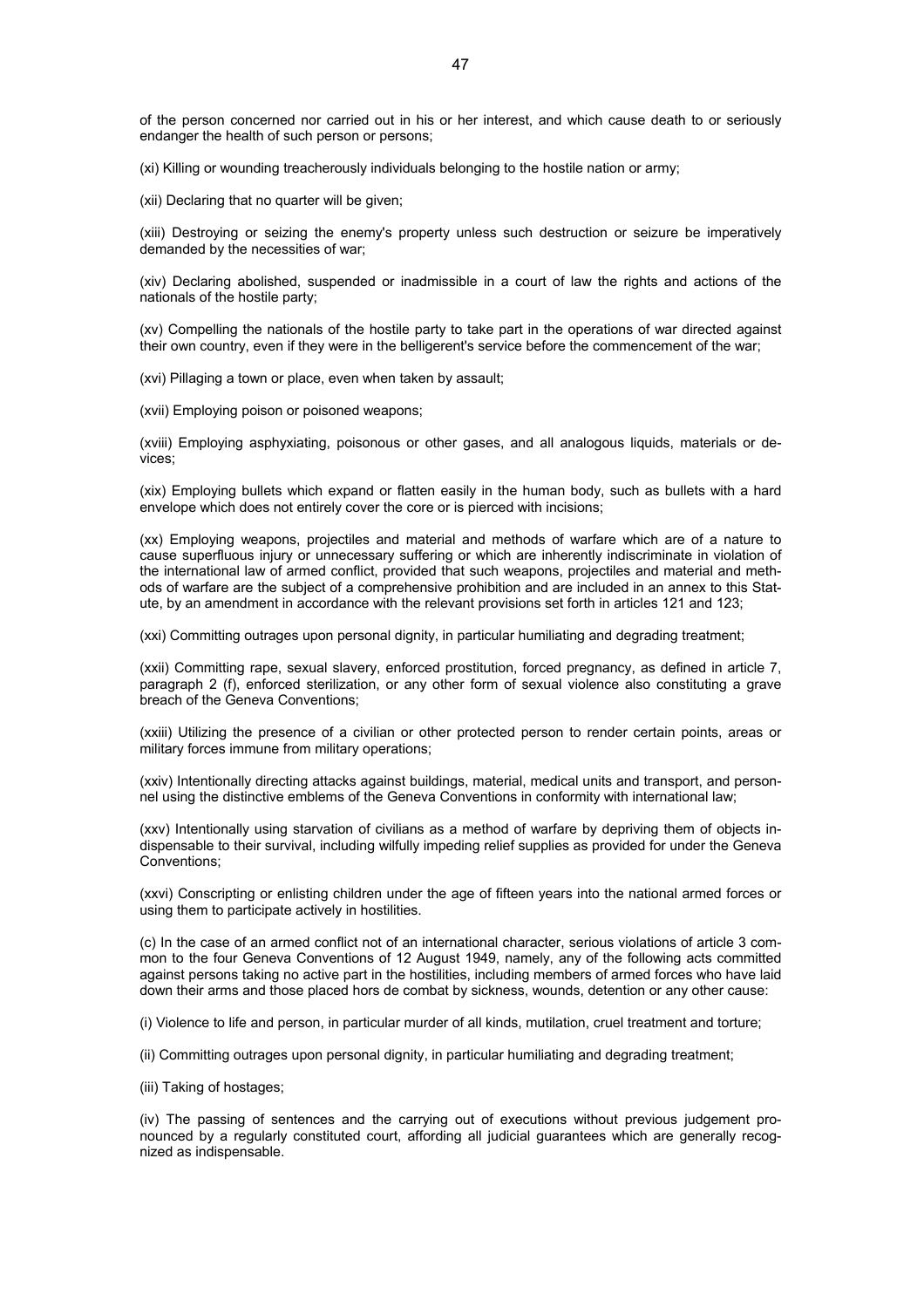(d) Paragraph 2 (c) applies to armed conflicts not of an international character and thus does not apply to situations of internal disturbances and tensions, such as riots, isolated and sporadic acts of violence or other acts of a similar nature.

(e) Other serious violations of the laws and customs applicable in armed conflicts not of an international character, within the established framework of international law, namely, any of the following acts:

(i) Intentionally directing attacks against the civilian population as such or against individual civilians not taking direct part in hostilities;

(ii) Intentionally directing attacks against buildings, material, medical units and transport, and personnel using the distinctive emblems of the Geneva Conventions in conformity with international law;

(iii) Intentionally directing attacks against personnel, installations, material, units or vehicles involved in a humanitarian assistance or peacekeeping mission in accordance with the Charter of the United Nations, as long as they are entitled to the protection given to civilians or civilian objects under the law of armed conflict;

(iv) Intentionally directing attacks against buildings dedicated to religion, education, art, science or charitable purposes, historic monuments, hospitals and places where the sick and wounded are collected, provided they are not military objectives;

(v) Pillaging a town or place, even when taken by assault;

(vi) Committing rape, sexual slavery, enforced prostitution, forced pregnancy, as defined in article 7, paragraph 2 (f), enforced sterilization, and any other form of sexual violence also constituting a serious violation of article 3 common to the four Geneva Conventions;

(vii) Conscripting or enlisting children under the age of fifteen years into armed forces or groups or using them to participate actively in hostilities;

(viii) Ordering the displacement of the civilian population for reasons related to the conflict, unless the security of the civilians involved or imperative military reasons so demand;

(ix) Killing or wounding treacherously a combatant adversary;

(x) Declaring that no quarter will be given;

…

(xi) Subjecting persons who are in the power of another party to the conflict to physical mutilation or to medical or scientific experiments of any kind which are neither justified by the medical, dental or hospital treatment of the person concerned nor carried out in his or her interest, and which cause death to or seriously endanger the health of such person or persons;

(xii) Destroying or seizing the property of an adversary unless such destruction or seizure be imperatively demanded by the necessities of the conflict;

(f) Paragraph 2 (e) applies to armed conflicts not of an international character and thus does not apply to situations of internal disturbances and tensions, such as riots, isolated and sporadic acts of violence or other acts of a similar nature. It applies to armed conflicts that take place in the territory of a State when there is protracted armed conflict between governmental authorities and organized armed groups or between such groups.

3. Nothing in paragraphs 2 (c) and (d) shall affect the responsibility of a Government to maintain or reestablish law and order in the State or to defend the unity and territorial integrity of the State, by all legitimate means.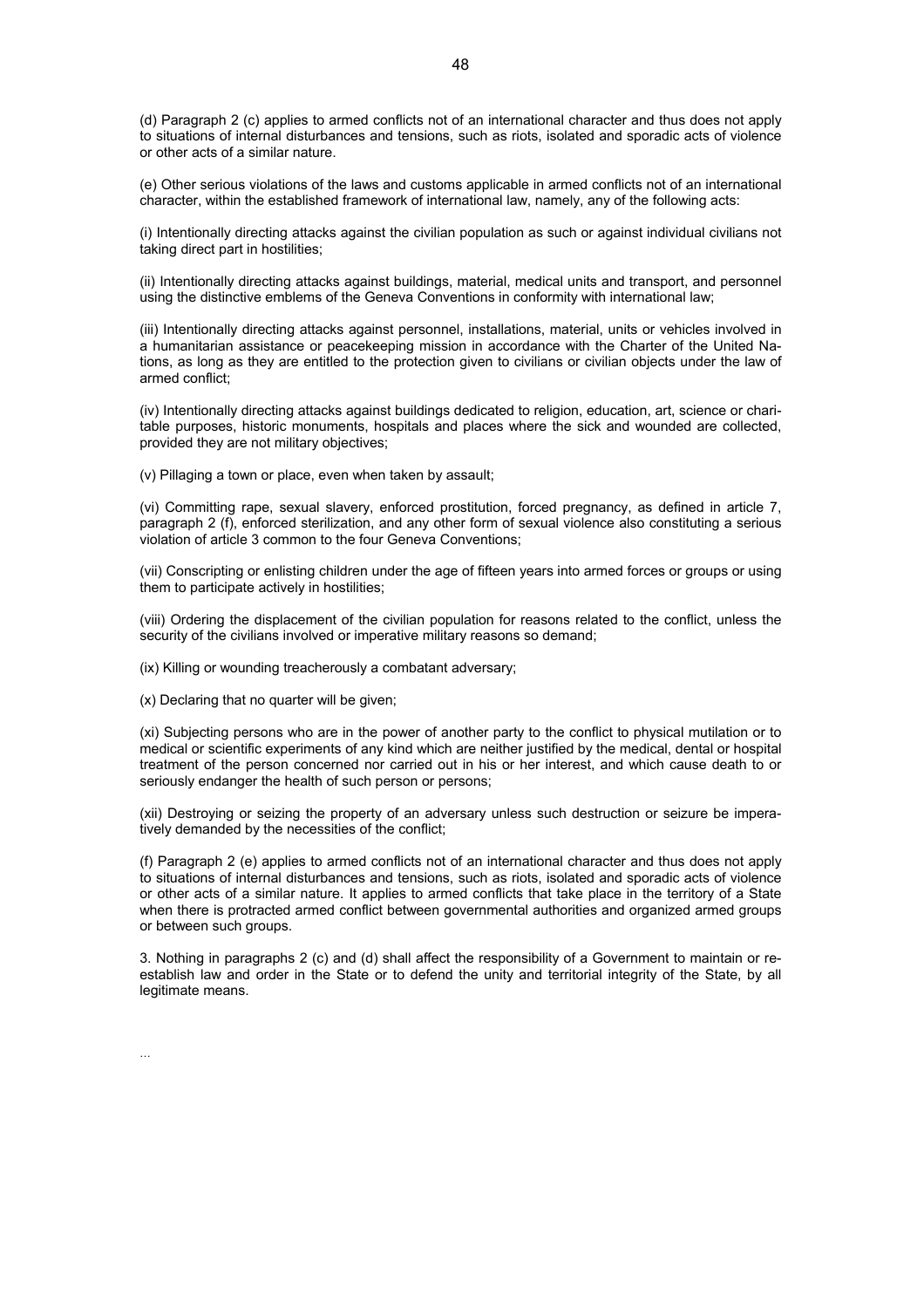# **Amended Statute of the International Tribunal for the Prosecution of Persons Responsible for Serious Violations of International Humanitarian Law Committed in the Territory of the Former Yugoslavia since 1991**

*Adopted 25 May 1993 by Security Council Resolution 827, as amended 13 May 1998 by Resolution 1166, as amended 30 November 2000 by Resolution 1329, as amended 17 May 2002 by Resolution 1411* 

*…* 

### **Article 1**

Competence of the International Tribunal

The International Tribunal shall have the power to prosecute persons responsible for serious violations of international humanitarian law committed in the territory of the former Yugoslavia since 1991 in accordance with the provisions of the present Statute.

### **Article 2**

Grave breaches of the Geneva Conventions of 1949

The International Tribunal shall have the power to prosecute persons committing or ordering to be committed grave breaches of the Geneva Conventions of 12 August 1949, namely the following acts against persons or property protected under the provisions of the relevant Geneva Convention:

(a) wilful killing;

(b) torture or inhuman treatment, including biological experiments;

(c) wilfully causing great suffering or serious injury to body or health;

(d) extensive destruction and appropriation of property, not justified by military necessity and carried out unlawfully and wantonly;

(e) compelling a prisoner of war or a civilian to serve in the forces of a hostile power;

(f) wilfully depriving a prisoner of war or a civilian of the rights of fair and regular trial;

(g) unlawful deportation or transfer or unlawful confinement of a civilian;

(h) taking civilians as hostages.

#### **Article 3**

Violations of the laws or customs of war

The International Tribunal shall have the power to prosecute persons violating the laws or customs of war. Such violations shall include, but not be limited to:

(a) employment of poisonous weapons or other weapons calculated to cause unnecessary suffering;

(b) wanton destruction of cities, towns or villages, or devastation not justified by military necessity;

(c) attack, or bombardment, by whatever means, of undefended towns, villages, dwellings, or buildings; (d) seizure of, destruction or wilful damage done to institutions dedicated to religion, charity and education, the arts and sciences, historic monuments and works of art and science;

(e) plunder of public or private property.

#### **Article 4**  Genocide

1. The International Tribunal shall have the power to prosecute persons committing genocide as defined in paragraph 2 of this article or of committing any of the other acts enumerated in paragraph 3 of this article.

2. Genocide means any of the following acts committed with intent to destroy, in whole or in part, a national, ethnical, racial or religious group, as such:

(a) killing members of the group;

(b) causing serious bodily or mental harm to members of the group;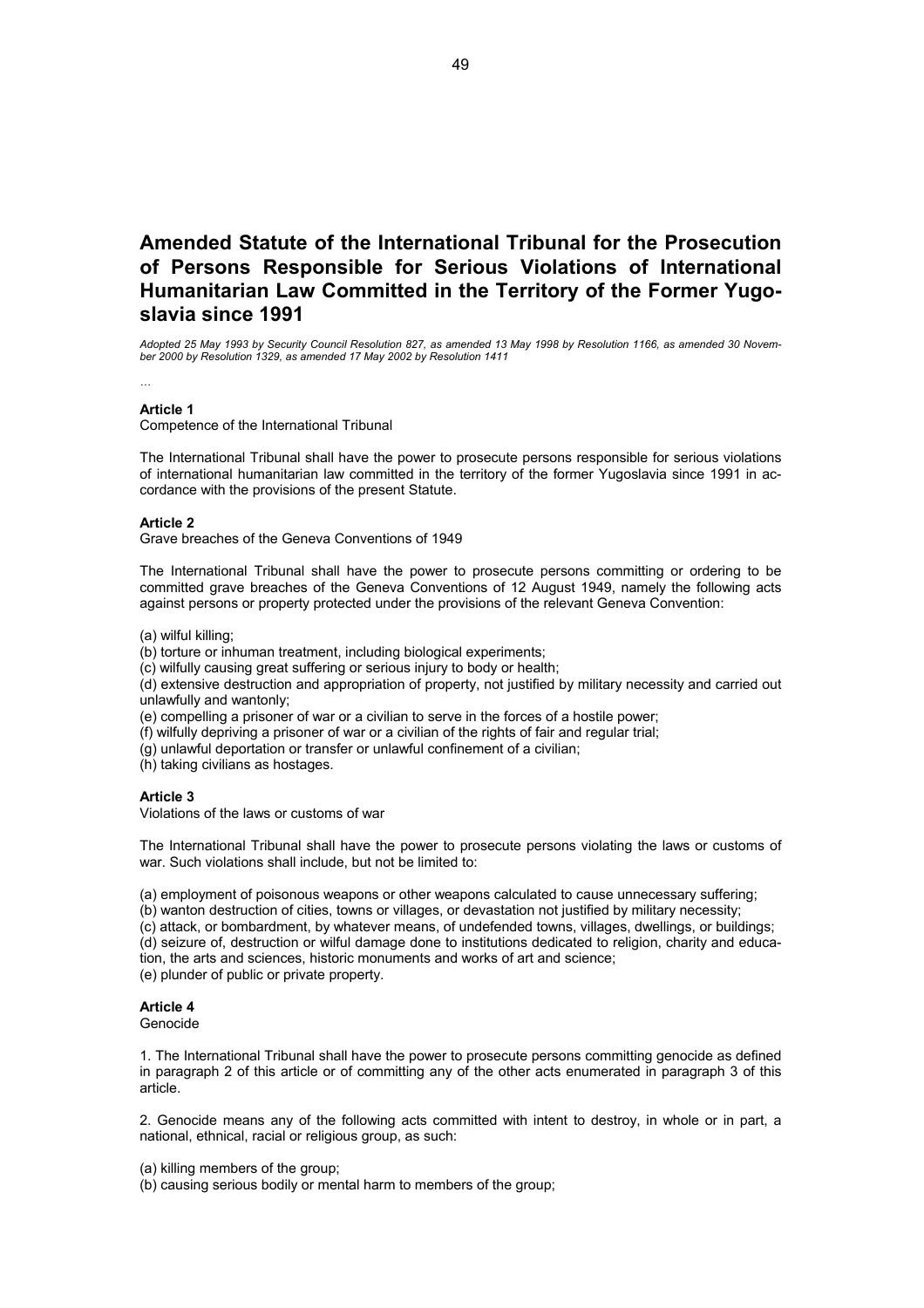(c) deliberately inflicting on the group conditions of life calculated to bring about its physical destruction in whole or in part;

- (d) imposing measures intended to prevent births within the group;
- (e) forcibly transferring children of the group to another group.

3. The following acts shall be punishable:

- (a) genocide;
- (b) conspiracy to commit genocide;
- (c) direct and public incitement to commit genocide;
- (d) attempt to commit genocide;
- (e) complicity in genocide.

# **Article 5**

Crimes against humanity

The International Tribunal shall have the power to prosecute persons responsible for the following crimes when committed in armed conflict, whether international or internal in character, and directed against any civilian population:

(a) murder;

- (b) extermination;
- (c) enslavement;
- (d) deportation;
- (e) imprisonment;
- (f) torture;

(g) rape;

- (h) persecutions on political, racial and religious grounds;
- (i) other inhumane acts.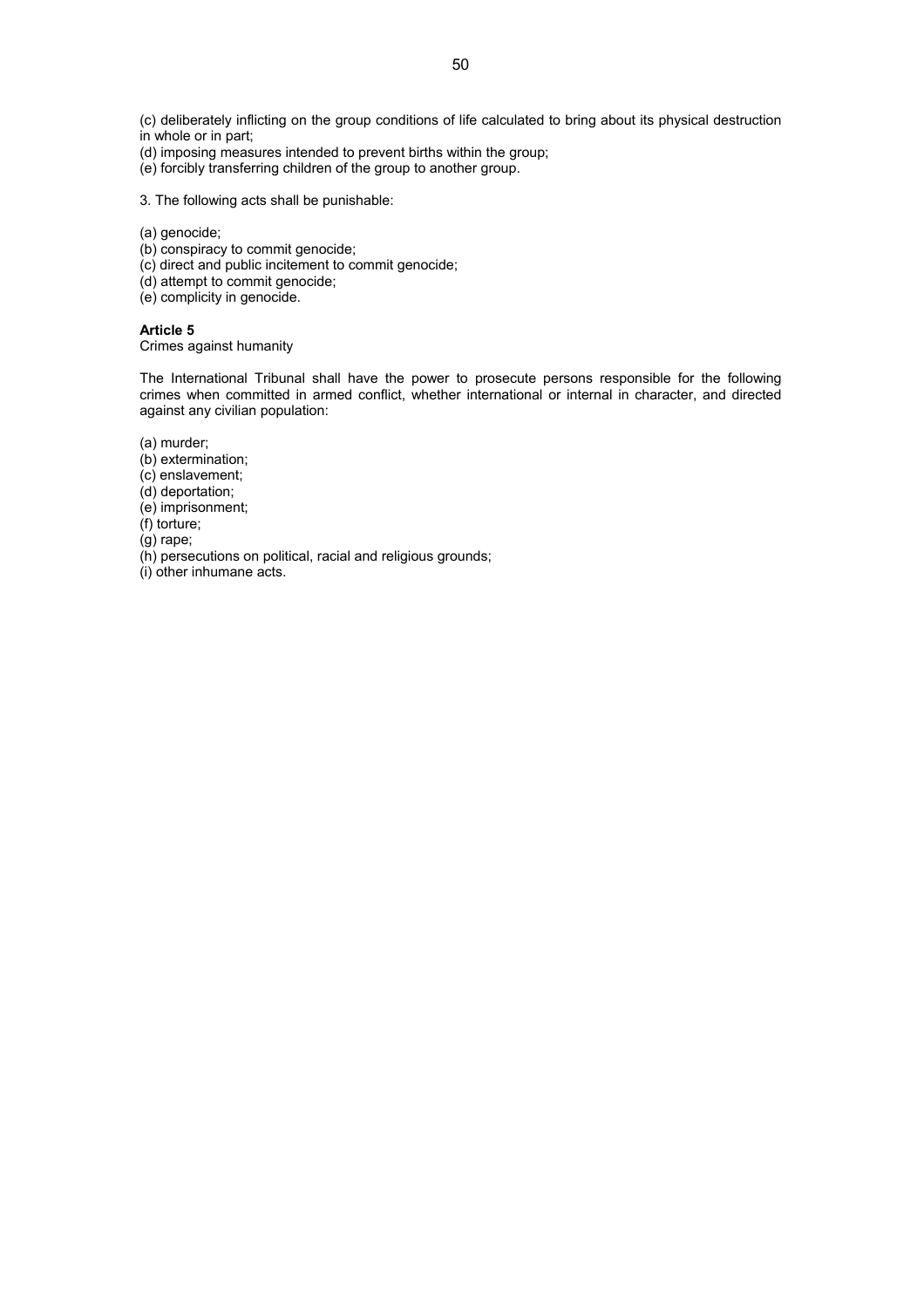# **Statute of the International Criminal Tribunal for Rwanda**

**International Criminal Tribunal for the Prosecution of Persons Responsible for Genocide and Other Serious Violations of International Humanitarian Law Committed in the Territory of Rwanda and Rwandan Citizens responsible for genocide and other such violations committed in the territory of neighbouring States, between 1 January 1994 and 31 December 1994** 

*Adopted 8 November 1994 by Security Council Resolution 955.* 

The Security Council,

Acting under Chapter VII of the Charter of the United Nations,

1.Decides hereby, having received the request of the Government of Rwanda (S/1994/1115), to establish an international tribunal for the sole purpose of prosecuting persons responsible for genocide and other serious violations of international humanitarian law committed in the territory of Rwanda and Rwandan citizens responsible for genocide and other such violations committed in the territory of neighbouring states, between 1 January 1994 and 31 December 1994 and to this end to adopt the Statute of the International Criminal Tribunal for Rwanda annexed hereto;

2.Decides that all States shall cooperate fully with the International Tribunal and its organs in accordance with the present resolution and the Statute of the International Tribunal and that consequently all States shall take any measures necessary under their domestic law to implement the provisions of the present resolution and the Statute, including the obligation of States to comply with requests for assistance or orders issued by a Trial Chamber under Article 28 of the Statute, and requests States to keep the Secretary-General informed of such measures;

3.Considers that the Government of Rwanda should be notified prior to the taking of decisions under articles 26 and 27 of the Statute;

4.Urges States and intergovernmental and non-governmental organisations to contribute funds, equipment and services to the International Tribunal, including the offer of expert personnel;

5.Requests the Secretary-General to implement this resolution urgently and in particular to make practical arrangements for the effective functioning of the International Tribunal, including recommendations to the Council as to possible locations for the seat of the International Tribunal at the earliest time to report periodically to the Council;

6.Decides that the seat of the International Tribunal shall be determined by the Council having regard to considerations of justice and fairness as well as administrative efficiency, including access to witnesses, and economy, and subject to the conclusion of appropriate arrangements between the United Nations and the State of the seat, acceptable to the Council, having regard to the fact that the International Tribunal may meet away from its seat when it considers necessary for the efficient exercise of its functions; and decides that an office will be established and proceedings will be conducted in Rwanda, where feasible and appropriate, subject to the conclusion of similar appropriate arrangements;

7.Decides to consider increasing the number of judges and Trial Chambers of the International Tribunal if it becomes necessary;

8.Decides to remain actively seized of the matter.

# ANNEX

Statute of the International Tribunal for Rwanda

Having been established by the Security Council acting under Chapter VII of the Charter of the United Nations, the International Criminal Tribunal for the Prosecution of Persons Responsible for Genocide and Other Serious Violations of International Humanitarian Law Committed in the Territory of Rwanda and Rwandan Citizens responsible for genocide and other such violations committed in the territory of neighbouring States, between 1 January 1994 and 31 December 1994 (hereinafter referred to as "The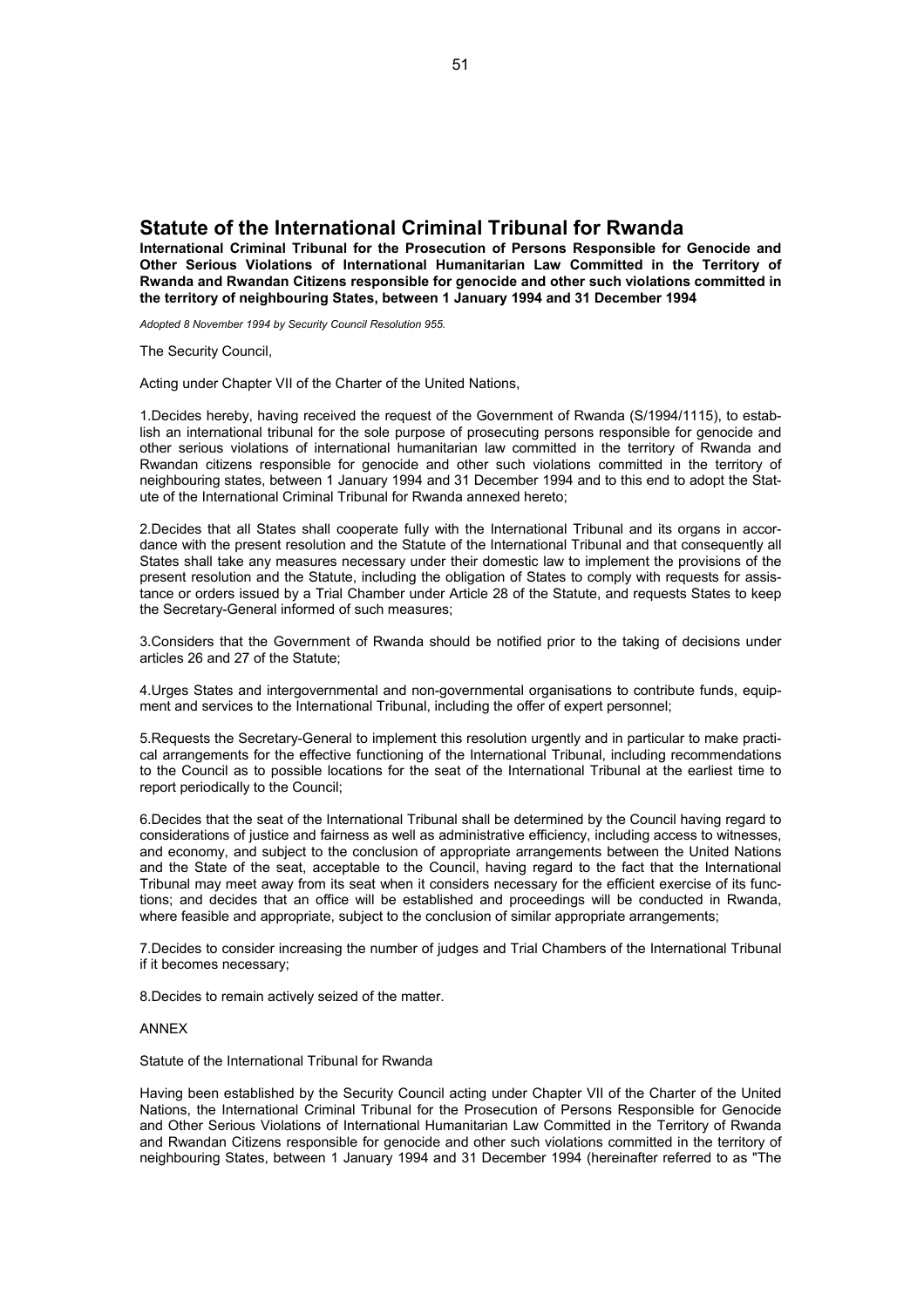International Tribunal for Rwanda") shall function in accordance with the provisions of the present Statute.

# **Article 1: Competence of the International Tribunal for Rwanda**

The International Tribunal for Rwanda shall have the power to prosecute persons responsible for serious violations of international humanitarian law committed in the territory of Rwanda and Rwandan citizens responsible for such violations committed in the territory of neighbouring States between 1 January 1994 and 31 December 1994, in accordance with the provisions of the present Statute.

# **Article 2: Genocide**

1.The International Tribunal for Rwanda shall have the power to prosecute persons committing genocide as defined in paragraph 2 of this article or of committing any of the other acts enumerated in paragraph 3 of this article

2.Genocide means any of the following acts committed with intent to destroy, in whole or in part, a national, ethnical, racial or religious group, as such:

a) Killing members of the group;

b) Causing serious bodily or mental harm to members of the group;

c) Deliberately inflicting on the group conditions of life calculated to bring about its physical destruction in whole or in part;

d) Imposing measures intended to prevent births within the group;

e) Forcibly transferring children of the group to another group.

3.The following acts shall be punishable:

a) Genocide;

b) Conspiracy to commit genocide;

c) Direct and public incitement to commit genocide;

d) Attempt to commit genocide;

e) Complicity in genocide.

# **Article 3: Crimes against Humanity**

The International Tribunal for Rwanda shall have the power to prosecute persons responsible for the following crimes when committed as part of a widespread or systematic attack against any civilian population on national, political, ethnic, racial or religious grounds:

- a) Murder;
- b) Extermination;
- c) Enslavement;
- d) Deportation;
- e) Imprisonment;
- f) Torture;
- g) Rape;

h) Persecutions on political, racial and religious grounds;

i) Other inhumane acts.

# **Article 4: Violations of Article 3 common to the Geneva Conventions and of Additional Protocol II**

The International Tribunal for Rwanda shall have the power to prosecute persons committing or ordering to be committed serious violations of Article 3 common to the Geneva Conventions of 12 August 1949 for the Protection of War Victims, and of Additional Protocol II thereto of 8 June 1977. These violations shall include, but shall not be limited to:

a) Violence to life, health and physical or mental well-being of persons, in particular murder as well as cruel treatment such as torture, mutilation or any form of corporal punishment;

b) Collective punishments;

c) Taking of hostages;

d) Acts of terrorism;

e) Outrages upon personal dignity, in particular humiliating and degrading treatment, rape, enforced prostitution and any form of indecent assault;

f) Pillage;

g) The passing of sentences and the carrying out of executions without previous judgement pronounced by a regularly constituted court, affording all the judicial guarantees which are recognised as indispensable by civilised peoples;

h) Threats to commit any of the foregoing acts.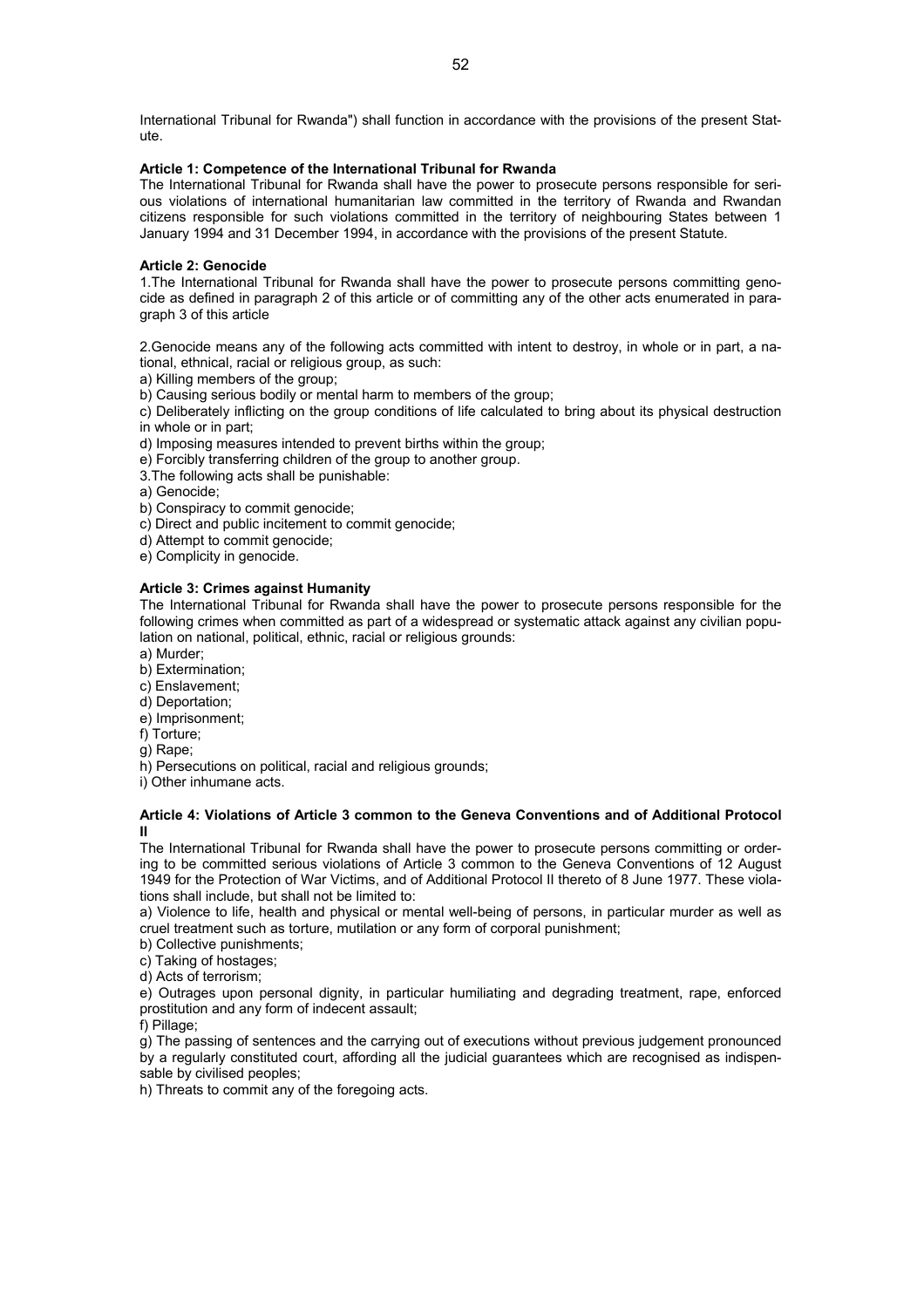# **Part Four - Security Council Resolutions**

# **Security Council Resolution 1261 (1999)**

*Adopted by the Security Council at its 4037th meeting, on 25 August 1999* 

The Security Council,

Recalling the statements of its President of 29 June 1998 (S/PRST/1998/18), 12 February 1999 (S/PRST/1999/6) and 8 July 1999 (S/PRST/1999/21),

Noting recent efforts to bring to an end the use of children as soldiers in violation of international law, in International Labour Organization Convention No. 182 on the Prohibition and Immediate Action for the Elimination of the Worst Forms of Child Labour which prohibits forced or compulsory labour, including the forced or compulsory recruitment of children for use in armed conflict, and in the Rome Statute of the International Criminal Court in which conscripting or enlisting children under the age of fifteen into national armed forces or using them to participate actively in hostilities is characterized as a war crime,

1. Expresses its grave concern at the harmful and widespread impact of armed conflict on children and the long-term consequences this has for durable peace, security and development;

2. Strongly condemns the targeting of children in situations of armed conflict, including killing and maiming, sexual violence, abduction and forced displacement, recruitment and use of children in armed conflict in violation of international law, and attacks on objects protected under international law, including places that usually have a significant presence of children such as schools and hospitals, and calls on all parties concerned to put an end to such practices;

3. Calls upon all parties concerned to comply strictly with their obligations under international law, in particular the Geneva Conventions of 12 August 1949 and the obligations applicable to them under the Additional Protocols thereto of 1977 and the United Nations Convention on the Rights of the Child of 1989, and stresses the responsibility of all States to bring an end to impunity and their obligation to prosecute those responsible for grave breaches of the Geneva Conventions of 12 August 1949;

4. Expresses its support for the ongoing work of the Special Representative of the Secretary-General for Children and Armed Conflict, the United Nations Children's Fund (UNICEF), the United Nations High Commissioner for Refugees (UNHCR), other parts of the United Nations system and other relevant international organizations dealing with children affected by armed conflict, and requests the Secretary-General to continue to develop coordination and coherence among them;

5. Welcomes and encourages efforts by all relevant actors at the national and international level to develop more coherent and effective approaches to the issue of children and armed conflict;

6. Supports the work of the open-ended inter-sessional working group of the Commission on Human Rights on a draft optional protocol to the Convention on the Rights of the Child on the involvement of children in armed conflict, and expresses the hope that it will make further progress with a view to finalizing its work;

7. Urges all parties to armed conflicts to ensure that the protection, welfare and rights of children are taken into account during peace negotiations and throughout the process of consolidating peace in the aftermath of conflict;

8. Calls upon parties to armed conflicts to undertake feasible measures during armed conflicts to minimize the harm suffered by children, such as "days of tranquillity" to allow the delivery of basic necessary services, and further calls upon all parties to armed conflicts to promote, implement and respect such measures;

9. Urges all parties to armed conflicts to abide by concrete commitments made to ensure the protection of children in situations of armed conflict;

10. Urges all parties to armed conflicts to take special measures to protect children, in particular girls, from rape and other forms of sexual abuse and gender-based violence in situations of armed conflict and to take into account the special needs of the girl child throughout armed conflicts and their aftermath, including in the delivery of humanitarian assistance;

11. Calls upon all parties to armed conflicts to ensure the full, safe and unhindered access of humanitarian personnel and the delivery of humanitarian assistance to all children affected by armed conflict;

12. Underscores the importance of the safety, security and freedom of movement of United Nations and associated personnel to the alleviation of the impact of armed conflict on children, and urges all parties to armed conflicts to respect fully the status of United Nations and associated personnel;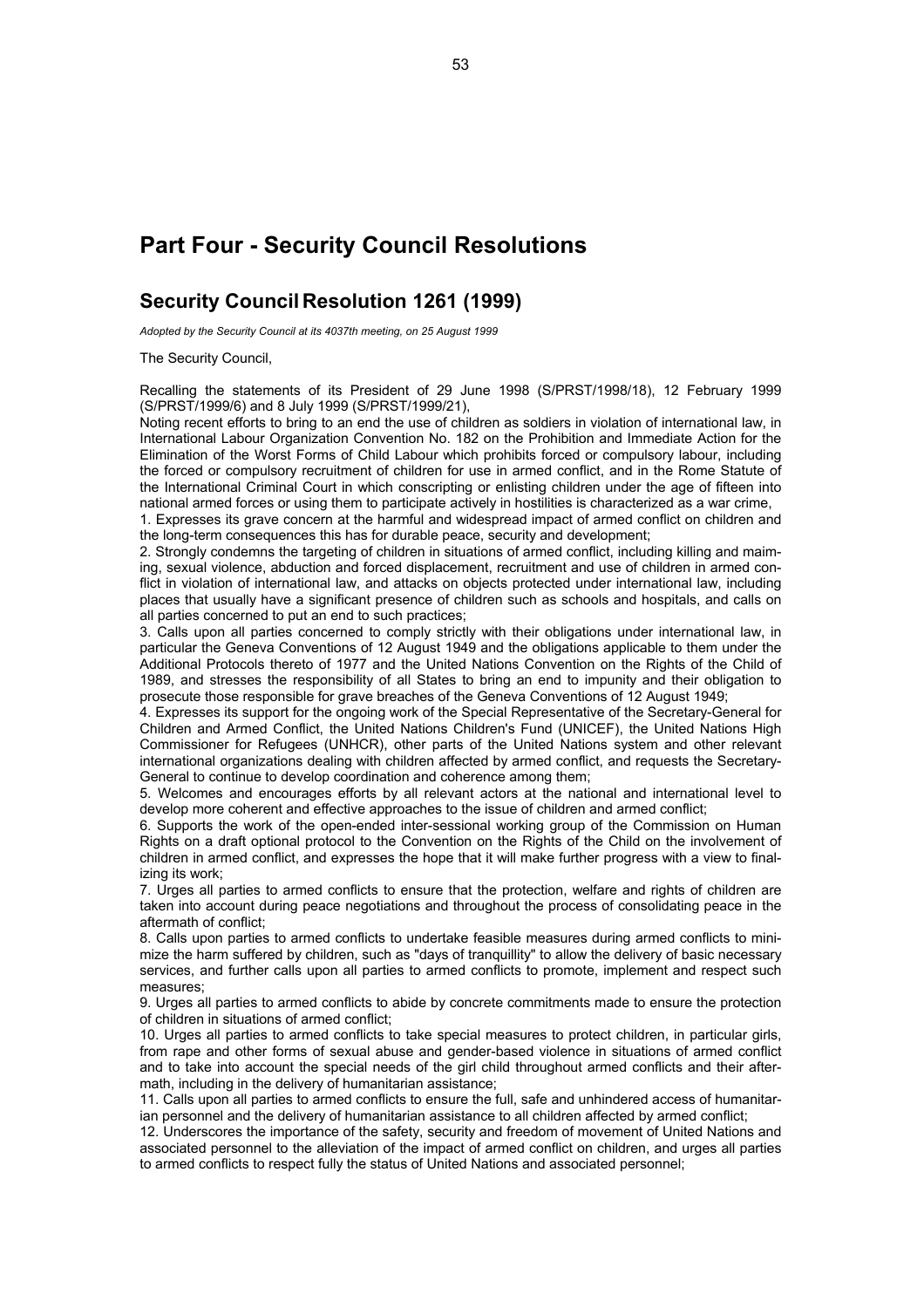13. Urges States and all relevant parts of the United Nations system to intensify their efforts to ensure an end to the recruitment and use of children in armed conflict in violation of international law through political and other efforts, including promotion of the availability of alternatives for children to their participation in armed conflict;

14. Recognizes the deleterious impact of the proliferation of arms, in particular small arms, on the security of civilians, including refugees and other vulnerable populations, particularly children, and, in this regard, recalls resolution 1209 (1998) of 19 November 1998 which, inter alia, stresses the importance of all Member States, and in particular States involved in manufacturing and marketing of weapons, restricting arms transfers which could provoke or prolong armed conflicts or aggravate existing tensions or armed conflicts, and which urges international collaboration in combating illegal arms flows;

15. Urges States and the United Nations system to facilitate the disarmament, demobilization, rehabilitation and reintegration of children used as soldiers in violation of international law, and calls upon, in particular, the Special Representative of the Secretary-General for Children and Armed Conflict, UNICEF, the UNHCR and other relevant agencies of the United Nations system to intensify their efforts in this regard;

16. Undertakes, when taking action aimed at promoting peace and security, to give special attention to the protection, welfare and rights of children, and requests the Secretary-General to include in his reports recommendations in this regard;

17. Reaffirms its readiness when dealing with situations of armed conflict:

(a) to continue to support the provision of humanitarian assistance to civilian populations in distress, taking into account the particular needs of children including, inter alia, the provision and rehabilitation of medical and educational services to respond to the needs of children, the rehabilitation of children who have been maimed or psychologically traumatized, and child-focused mine clearance and mineawareness programmes;

(b) to continue to support the protection of displaced children including their resettlement by UNHCR and others as appropriate; and

(c) whenever adopting measures under Article 41 of the Charter of the United Nations, to give consideration to their impact on children, in order to consider appropriate humanitarian exemptions;

18. Reaffirms also its readiness to consider appropriate responses whenever buildings or sites which usually have a significant presence of children are specifically targeted in situations of armed conflict, in violation of international law;

19. Requests the Secretary-General to ensure that personnel involved in United Nations peacemaking, peacekeeping and peace-building activities have appropriate training on the protection, rights and welfare of children, and urges States and relevant international and regional organizations to ensure that appropriate training is included in their programmes for personnel involved in similar activities;

20. Requests the Secretary-General to submit to the Council by 31 July 2000 a report on the implementation of this resolution, consulting all relevant parts of the United Nations system and taking into account other relevant work;

21. Decides to remain actively seized of the matter.

# **Security Council Resolution 1314 (2000)**

*Adopted by the Security Council at its 4185th meeting, on 11 August 2000* 

The Security Council,

Recalling its resolution 1261 (1999) of 28 August 1999, Further recalling its resolutions 1265 (1999) of 17 September 1999, 1296 (2000) of 19 April 2000, 1306 (2000) of 5 July 2000 and the statements of its President of 29 June 1998 (S/PRST/1998/18), 12 February 1999 (S/PRST/1999/6), 8 July 1999 (S/PRST/1999/21), 30 November 1999 (S/PRST/1999/34) and 20 July 2000 (S/PRST/25),

Welcoming the adoption by the General Assembly on 25 May 2000 of the Optional Protocol to the Convention on the Rights of the Child on the involvement of children in armed conflict,

Bearing in mind the purposes and principles of the Charter of the United Nations, and the primary responsibility of the Security Council for the maintenance of international peace and security,

Underlining the need for all parties concerned to comply with the provisions of the Charter of the United Nations and with the rules and principles of international law, in particular international humanitarian, human rights and refugee law, and to implement fully the relevant decisions of the Security Council, and recalling the relevant provisions on the protection of children contained in International Labour Organization Convention No. 182 on the Prohibition and Immediate Action for the Elimination of the Worst Forms of Child Labour, the Rome Statute of the International Criminal Court and the Ottawa Convention on the Prohibition of the Use, Stockpiling, Production and Transfer of Anti-Personnel Mines and on Their Destruction,

Noting the regional initiatives on war-affected children, including within the Organization for Security and Cooperation in Europe, the West African Conference on War-Affected Children held in Accra, Ghana, in April 2000, and the forthcoming International Conference on War-Affected Children to be held in Winnipeg, Canada from 10 to 17 September 2000,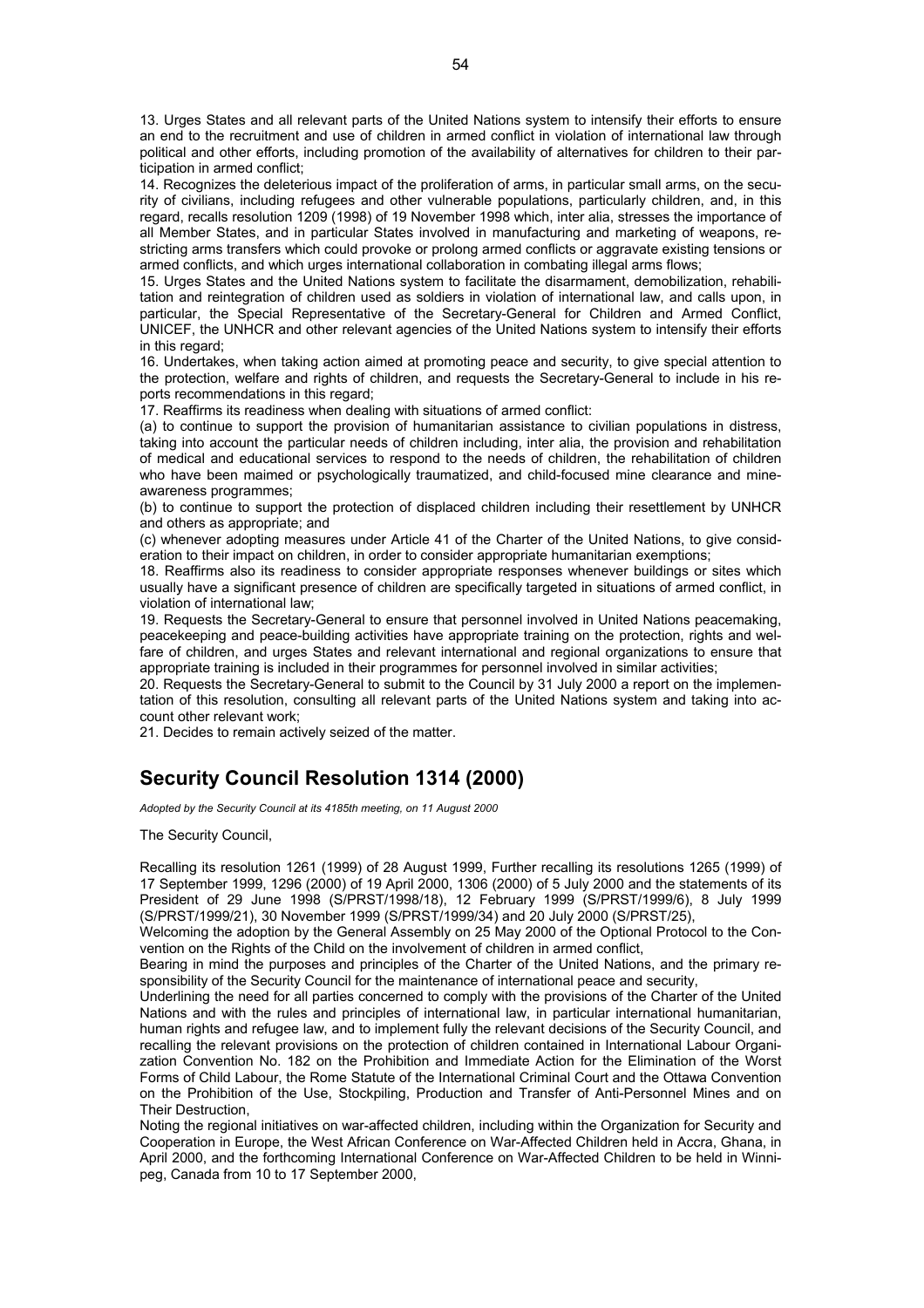Having considered the report of the Secretary-General of 19 July 2000 on the implementation of resolution 1261 (1999) on Children and Armed Conflict (S/2000/712),

1. Reaffirms its strong condemnation of the deliberate targeting of children in situations of armed conflict and the harmful and widespread impact of armed conflict on children, and the long-term consequences this has for durable peace, security and development;

2. Emphasizes the responsibility of all States to put an end to impunity and to prosecute those responsible for genocide, crimes against humanity and war crimes, and, in this regard, stresses the need to exclude these, where feasible, from amnesty provisions and relevant legislation;

3. Urges all parties to armed conflict to respect fully international law applicable to the rights and protection of children in armed conflict, in particular the Geneva Conventions of 1949 and the obligations applicable to them under the Additional Protocols thereto of 1977, the United Nations Convention on the Rights of the Child of 1989 and the Optional Protocol thereto of 25 May 2000, and to bear in mind the relevant provisions of the Rome Statute of the International Criminal Court;

4. Urges Member States in a position to do so to sign and ratify the Optional Protocol to the Convention on the Rights of the Child on the Involvement of Children in Armed Conflict;

5. Expresses support for the ongoing work of the Special Representative of the Secretary-General for Children and Armed Conflict, the United Nations Children's Fund, the United Nations High Commissioner for Refugees, other parts of the United Nations system and other relevant international organizations dealing with children affected by armed conflict;

6. Urges Member States and parties to armed conflict to provide protection and assistance to refugees and internally displaced persons, as appropriate, the vast majority of whom are women and children;

7. Calls upon all parties to armed conflict to ensure the full, safe and unhindered access of humanitarian personnel and the delivery of humanitarian assistance to all children affected by armed conflict;

8. Expresses its grave concern at the linkages between the illicit trade in natural resources and armed conflict, as well as the linkages between the illicit trafficking in small arms and light weapons and armed conflict, which can prolong armed conflict and intensify its impact on children, and in this regard expresses its intention to consider taking appropriate steps, in accordance with the Charter of the United Nations;

9. Notes that the deliberate targeting of civilian populations or other protected persons, including children, and the committing of systematic, flagrant and widespread violations of international humanitarian and human rights law, including that relating to children, in situations of armed conflict may constitute a threat to international peace and security, and in this regard reaffirms its readiness to consider such situations and, where necessary to adopt appropriate steps;

10. Urges all parties to abide by the concrete commitments they have made to the Special Representative of the Secretary-General for Children and Armed Conflict as well as relevant United Nations bodies to ensure the protection of children in situations of armed conflict;

11. Requests parties to armed conflict to include, where appropriate, provisions for the protection of children, including the disarmament, demobilization and reintegration of child combatants, in peace negotiations and in peace agreements and the involvement of children, where possible, in these processes;

12. Reaffirms its readiness to continue to include, where appropriate, child protection advisers in future peacekeeping operations;

13. Underlines the importance of giving consideration to the special needs and particular vulnerabilities of girls affected by armed conflict, including, inter alia, those heading households, orphaned, sexually exploited and used as combatants, and urges that their human rights, protection and welfare be incorporated in the development of policies and programmes, including those for prevention, disarmament, demobilization and reintegration;

14. Reiterates the importance of ensuring that children continue to have access to basic services during the conflict and post-conflict periods, including, inter alia, education and health care;

15. Indicates its willingness, when imposing measures under Article 41 of the Charter of the United Nations, to consider assessing the potential unintended consequences of sanctions on children and to take appropriate steps to minimize such consequences;

16. Welcomes recent initiatives by regional and subregional organizations and arrangements for the protection of children affected by armed conflict, and urges them to:

(a) Consider establishing, within their secretariats, child protection units for the development and implementation of policies, activities and advocacy for the benefit of children affected by armed conflict, including children in the design and implementation of such policies and programmes where possible;

(b) Consider including child protection staff in their peace and field operations and providing training to members of their peace and field operations on the rights and protection of women and children;

(c) Undertake initiatives to curb the cross-border activities deleterious to children in times of armed conflict, such as the cross-border recruitment and abduction of children, the illicit movement of small arms and the illicit trade in natural resources;

(d) Allocate resources, as applicable, during policy and programme development for the benefit of children affected by armed conflict;

(e) Integrate a gender perspective into all policies, programmes and projects;

(f) Consider declaring regional initiatives towards full implementation of the prohibition of the use of child soldiers in violation of international law;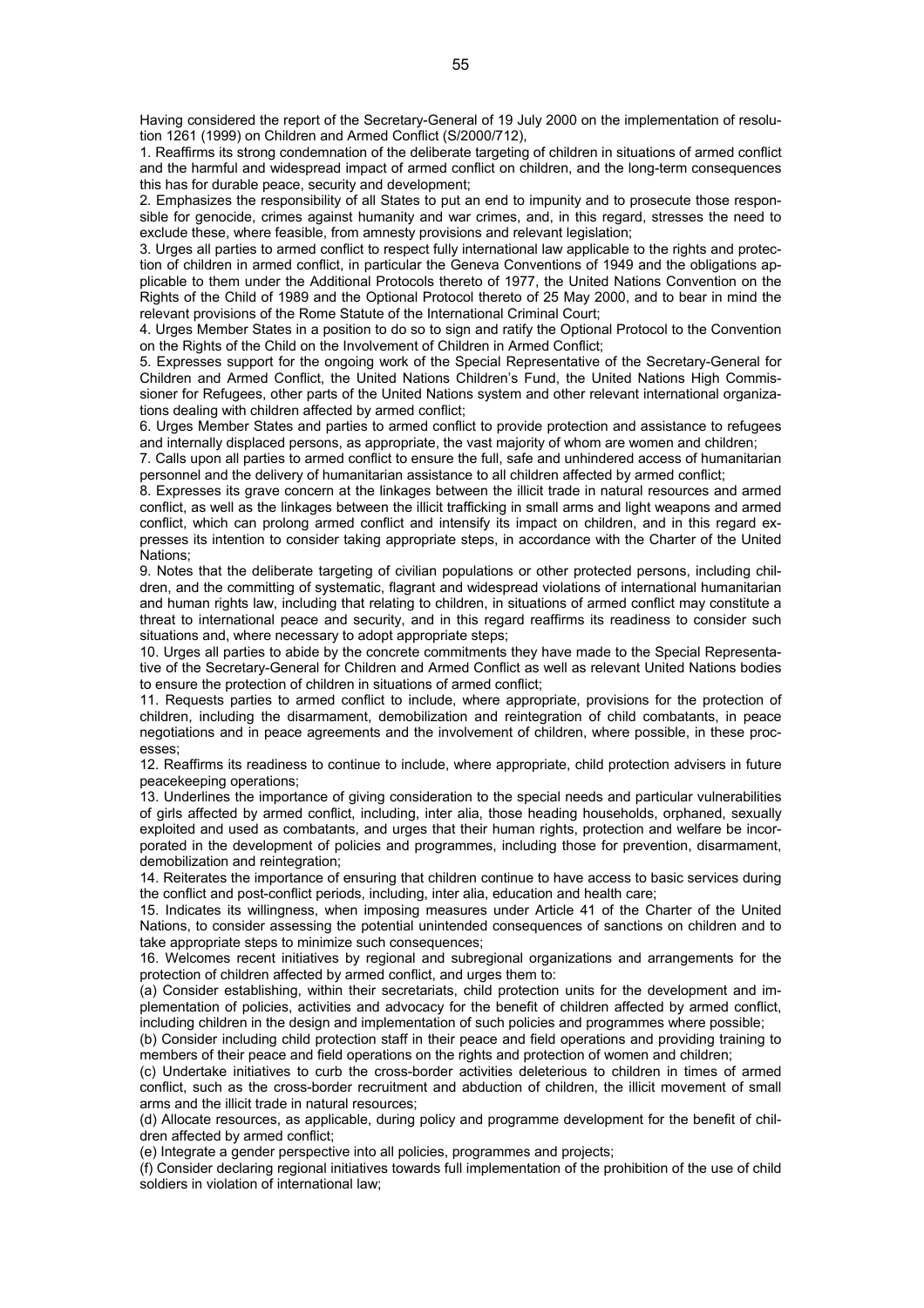17. Encourages Member States, relevant parts of the United Nations system and regional organizations and arrangements to undertake efforts to obtain the release of children abducted during armed conflict and their family reunification;

18. Urges Member States and relevant parts of the United Nations system to strengthen the capacities of national institutions and local civil society for ensuring the sustainability of local initiatives for the protection of children;

19. Calls on Member States, relevant parts of the United Nations system, and civil society to encourage the involvement of young persons in programmes for peace consolidation and peace-building;

20. Encourages the Secretary-General to continue to include in his written reports to the Council on matters of which the Council is seized, as appropriate, observations relating to the protection of children in armed conflict;

21. Requests the Secretary-General to submit a report to the Security Council on the implementation of this resolution and of resolution 1261 (1999) by 31 July 2001;

22. Decides to remain actively seized of this matter.

# **Security Council Resolution 1379 (2001)**

*Adopted by the Security Council at its 4423rd meeting, on 20 November 2001* 

The Security Council,

Recalling its resolution 1314 (2000) of 11 August 2000,

Further recalling its resolutions 1261 (1999) of 28 August 1999, 1265 (1999) of 17 September 1999, 1296 (2000) of 19 April 2000, 1306 (2000) of 5 July 2000, 1308 (2000) of 17 July 2000 and 1325 (2000) of 31 October 2000 and the statements of its President of 29 June 1998 (S/PRST/1998/18), 12 February 1999 (S/PRST/1999/6), 8 July 1999 (S/PRST/1999/21), 30 November 1999 (S/PRST/1999/34), 20 July 2000 (S/PRST/2000/25) and of 31 August 2001 (S/PRST/2001/21),

Recognizing the harmful and widespread impact of armed conflict on children and the long-term consequences this has for durable peace, security and development,

Bearing in mind the purposes and principles of the Charter of the United Nations and recalling the primary responsibility of the Security Council for the maintenance of international peace and security and, in this connection, its commitment to address the impact of armed conflict on children,

Underlining the need for all parties concerned to comply with the provisions of the Charter of the United Nations and with international law, in particular those regarding children,

Having considered the report of the Secretary-General of 7 September 2001 on the implementation of resolution 1314 (2000) on children and armed conflict,

1. Expresses, accordingly, its determination to give the fullest attention to the question of the protection of children in armed conflict when considering the matters of which it is seized;

2. Expresses its readiness explicitly to include provisions for the protection of children, when considering the mandates of peacekeeping operations, and reaffirms, in this regard, its readiness to continue to include, where appropriate, child protection advisers in peacekeeping operations;

3. Supports the ongoing work of the Secretary-General, the Special Representative of the Secretary-General for Children and Armed Conflict, the United Nations Children's Fund, the Office of the United Nations High 2 S/RES/1379 (2001) Commissioner for Refugees, the Office of the United Nations High Commissioner for Human Rights, other agencies of the United Nations system and other international organizations dealing with children affected by armed conflict;

4. Expresses its intention, where appropriate, to call upon the parties to a conflict to make special arrangements to meet the protection and assistance requirements of women, children and other vulnerable groups, including through the promotion of "days of immunization" and other opportunities for the safe and unhindered delivery of basic necessary services;

5. Underlines the importance of the full, safe and unhindered access of humanitarian personnel and goods and the delivery of humanitarian assistance to all children affected by armed conflict;

6. Expresses its intention to consider taking appropriate steps, in accordance with the Charter of the United Nations, to address the linkages between armed conflict and terrorism, the illicit trade in precious minerals, the illicit trafficking in small arms and light weapons, and other criminal activities, which can prolong armed conflict or intensify its impact on civilian populations, including children;

7. Undertakes to consider, as appropriate when imposing measures under Article 41 of the Charter of the United Nations, the economic and social impact of sanctions on children, with a view to providing appropriate humanitarian exemptions that take account of their specific needs and their vulnerability and to minimize such impact;

8. Calls upon all parties to armed conflict to:

(a) Respect fully the relevant provisions of applicable international law relating to the rights and protection of children in armed conflict, in particular the Geneva Conventions of 1949 and the obligations applicable to them under the Additional Protocols thereto of 1977, the United Nations Convention on the Rights of the Child of 1989, the Optional Protocol thereto of 25 May 2000, and the amended Protocol II to the Convention on Prohibition or Restriction on the Use of Certain Conventional Weapons Which May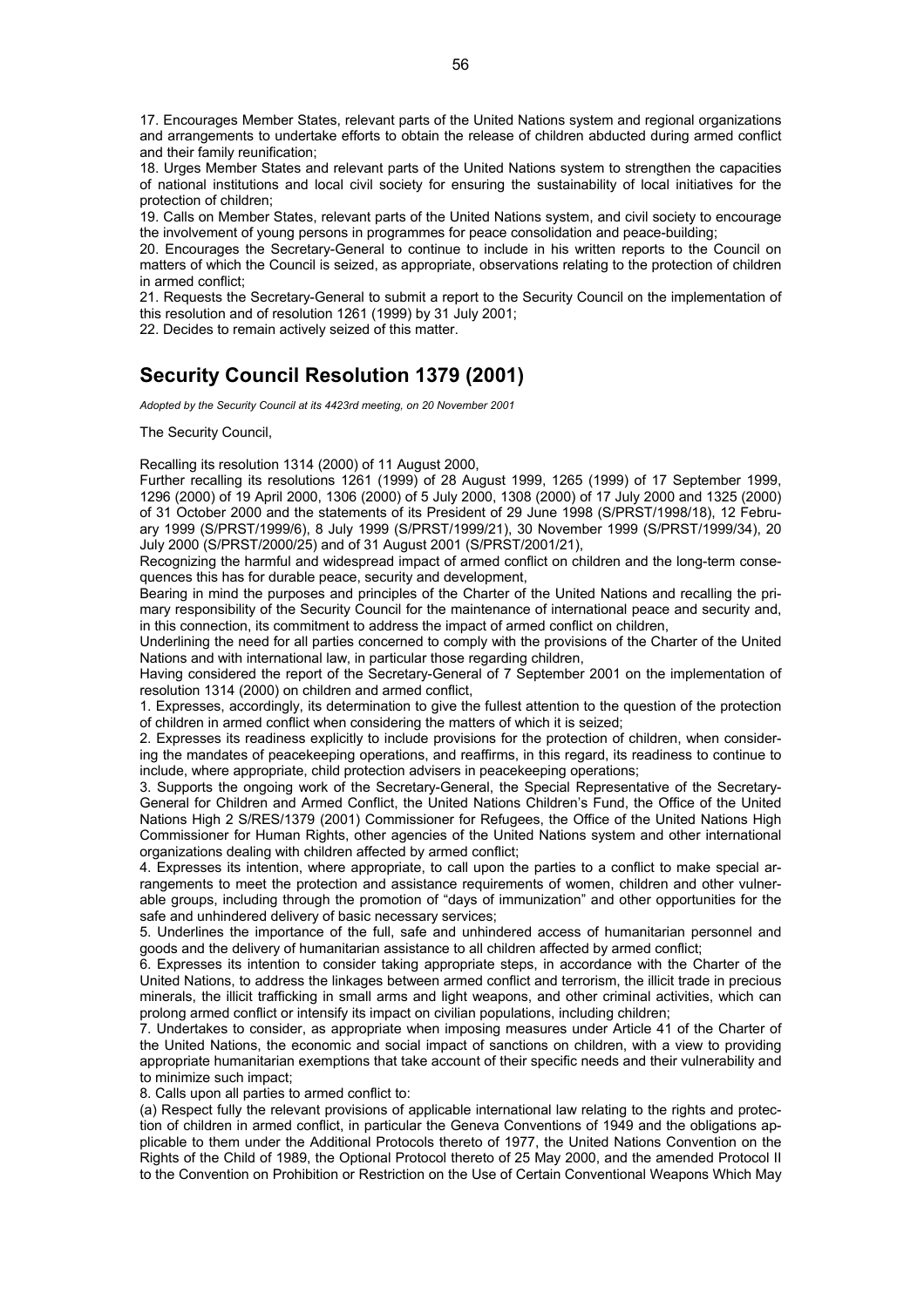Be Deemed to Be Excessively Injurious or to Have Indiscriminate Effects, the International Labour Organization Convention No. 182 on the Elimination of the Worst Forms of Child Labour and the Ottawa Convention on the Prohibition of the Use, Stockpiling, Production and Transfer of Anti-Personnel Mines and on Their Destruction, and notes the inclusion as a war crime in the Rome Statute of the conscription or enlistment of children under the age of fifteen years into the national armed forces or using them to participate actively in hostilities;

(b) Provide protection and assistance to refugees and internally displaced persons, the majority of whom are women and children, in accordance with applicable international norms and standards;

(c) Take special measures to promote and protect the rights and meet the special needs of girls affected by armed conflict, and to put an end to all forms of violence and exploitation, including sexual violence, particularly rape;

(d) Abide by the concrete commitments they have made to the Special Representative of the Secretary-General for Children and Armed Conflict, as well as relevant United Nations bodies, to ensure the protection of children in situations of armed conflict; 3 S/RES/1379 (2001)

(e) Provide protection of children in peace agreements, including, where appropriate, provisions relating to the disarmament, demobilization, reintegration and rehabilitation of child soldiers and the reunification of families, and to consider, when possible, the views of children in those processes;

9. Urges Member States to:

(a) Put an end to impunity, prosecute those responsible for genocide, crimes against humanity, war crimes, and other egregious crimes perpetrated against children and exclude, where feasible, these crimes from amnesty provisions and relevant legislation, and ensure that post-conflict truth-andreconciliation processes address serious abuses involving children;

(b) Consider appropriate legal, political, diplomatic, financial and material measures, in accordance with the Charter of the United Nations, in order to ensure that parties to armed conflict respect international norms for the protection of children;

(c) Consider, where appropriate, measures that may be taken to discourage corporate actors, within their jurisdiction, from maintaining commercial relations with parties to armed conflicts that are on the Security Council's agenda, when those parties are violating applicable international law on the protection of children in armed conflict;

(d) Consider measures against corporate actors, individuals and entities under their jurisdiction that engage in illicit trade in natural resources and small arms, in violation of relevant Security Council resolutions and the Charter of the United Nations;

(e) Consider ratifying the Optional Protocol to the Convention on the Rights of the Child on Involvement of Children in Armed Conflict and the International Labour Organization Convention No. 182 on the Elimination of the Worst Forms of Child Labour;

(f) Consider further steps for the protection of children, especially in the context of the International Decade for a Culture of Peace and Non-violence for the Children of the World (2001-2010);

10. Requests the Secretary-General to:

(a) Take the protection of children into account in peacekeeping plans submitted to the Security Council, inter alia, by including, on a case by case basis, child protection staff in peacekeeping and, as appropriate, peace-building operations and strengthening expertise and capacity in the area of human rights, where necessary;

(b) Ensure that all peacekeeping personnel receive and follow appropriate guidance on HIV/AIDS and training in international human rights, humanitarian and refugee law relevant to children;

(c) Continue and intensify, on a case by case basis, monitoring and reporting activities by peacekeeping and peace-building support operations on the situation of children in armed conflict; 4 S/RES/1379 (2001)

11. Requests the agencies, funds and programmes of the United Nations to:

(a) Coordinate their support and assistance to parties to armed conflict in fulfilling their obligations and commitments to children;

(b) Take account of ways of reducing child recruitment that is contrary to accepted international standards when formulating development assistance programmes;

(c) Devote particular attention and adequate resources to the rehabilitation of children affected by armed conflict, particularly their counselling, education and appropriate vocational opportunities, as a preventive measure and as a means of reintegrating them into society;

(d) Ensure that the special needs and particular vulnerabilities of girls affected by armed conflict, including those heading households, orphaned, sexually exploited and used as combatants, are duly taken into account in the design of development assistance programmes, and that adequate resources are allocated to such programmes;

(e) Integrate HIV/AIDS awareness, prevention, care and support into emergency, humanitarian, and post-conflict programmes;

(f) Support the development of local capacity to address post-conflict child rehabilitation and reintegration concerns;

(g) Promote a culture of peace, including through support for peace education programmes and other non-violent approaches to conflict prevention and resolution, in peace-building activities;

12. Encourages the international financial institutions and regional financial and development institutions to: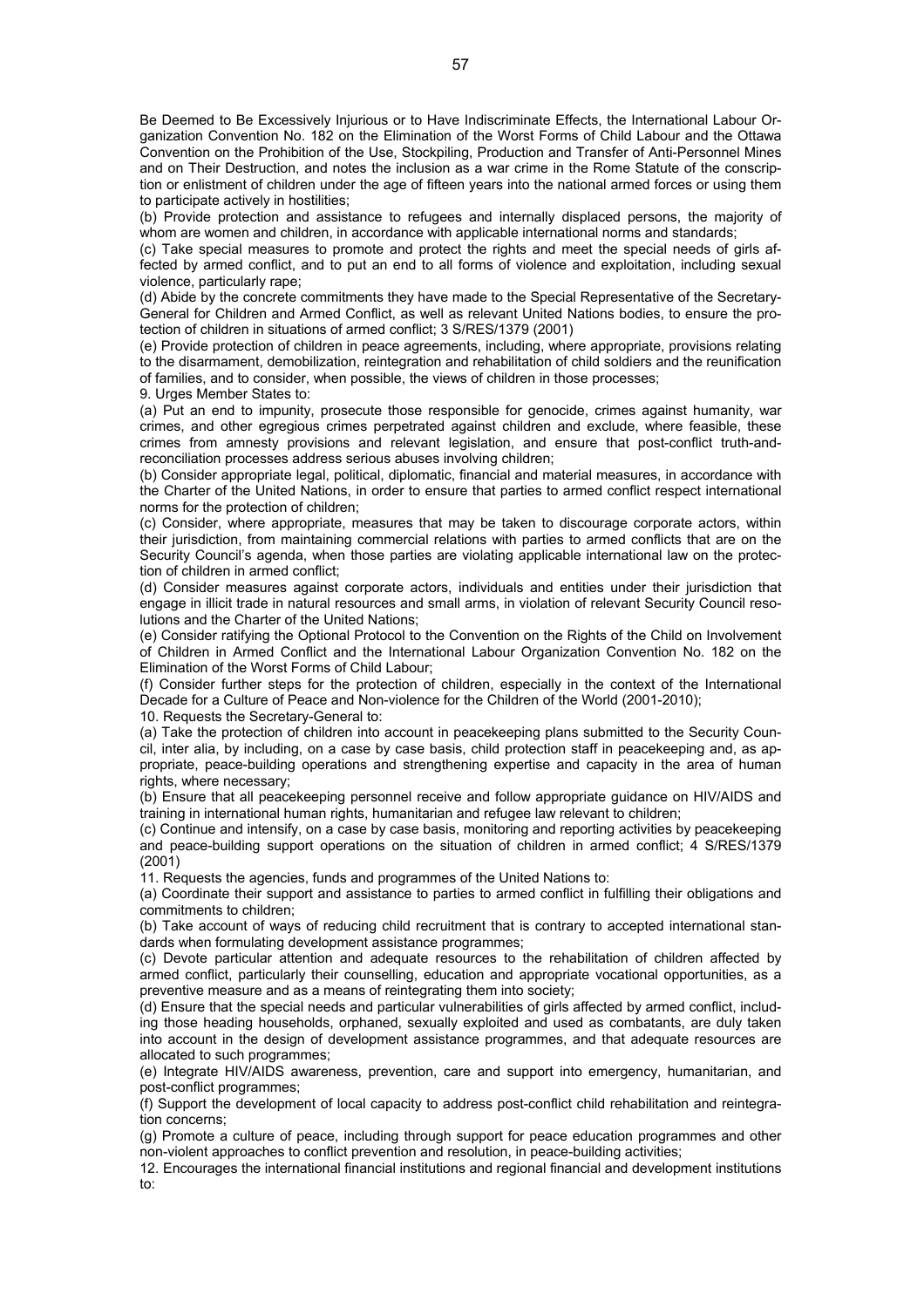(a) Devote part of their assistance to rehabilitation and reintegration programmes conducted jointly by agencies, funds, programmes and State parties to conflicts that have taken effective measures to comply with their obligations to protect children in situations of armed conflict, including the demobilization and reintegration of child soldiers, in particular those who have been used in armed conflicts contrary to international law;

(b) Contribute resources for quick-impact projects in conflict zones where peacekeeping operations are deployed or are in the process of deployment;

(c) Support the efforts of the regional organizations engaged in activities for the benefit of children affected by armed conflict, by providing them with financial and technical assistance, as appropriate;

13. Urges regional and subregional organizations and arrangements to:

(a) Consider establishing, within their secretariats, child protection mechanisms for the development and implementation of policies, activities and advocacy for the benefit of children affected by armed conflict, and consider the views of children in the design and implementation of such policies and programmes where possible; 5 S/RES/1379 (2001)

(b) Consider including child protection staff in their peacekeeping and field operations and provide training to members of such operations on the rights and protection of children;

(c) Take steps leading to the elimination of cross-border activities deleterious to children in times of armed conflict, such as the cross-border recruitment and abduction of children, the sale of or traffic in children, attacks on camps and settlements of refugees and internally displaced persons, the illicit trade in precious minerals, the illicit trafficking in small arms and light weapons, and other criminal activities;

(d) Develop and expand regional initiatives to prevent the use of child soldiers in violation of international law and to take appropriate measures to ensure the compliance by parties to armed conflict with obligations to protect children in armed conflict situations;

14. Requests the Secretary-General to continue to include in his written reports to the Council on conflict situations his observations concerning the protection of children and recommendations in this regard;

15. Requests the Secretary-General to submit a report to the Council by 31 October 2002 on the implementation of this resolution and of resolutions 1261 (1999) and 1314 (2000);

16. Requests the Secretary-General to attach to his report a list of parties to armed conflict that recruit or use children in violation of the international obligations applicable to them, in situations that are on the Security Council's agenda or that may be brought to the attention of the Security Council by the Secretary-General, in accordance with Article 99 of the Charter of the United Nations, which in his opinion may threaten the maintenance of international peace and security;

17. Decides to remain actively seized of this matter.

# **Security Council Resolution 1460 (2003)**

*Adopted by the Security Council at its 4695th meeting on 30 January 2003* 

The Security Council,

Reaffirming its resolutions 1261 (1999) of 25 August 1999, 1314 (2000) of 11 August 2000 and 1379 (2001) of 20 November 2001, which provide a comprehensive framework for addressing the protection of children affected by armed conflict,

Further recalling its resolutions 1265 (1999) of 17 September 1999, 1296 (2000) of 19 April 2000, 1306 (2000) of 5 July 2000, 1308 (2000) of 17 July 2000, and 1325 (2000) of 31 October 2000, as well as all Statements of its President on children and armed conflict, and taking note of the Secretary-General's report on Women, Peace and Security of 16 October 2002 (S/2002/1154),

Reiterating its primary responsibility for the maintenance of international peace and security and, in this connection, its commitment to address the widespread impact of armed conflict on children,

Underlining the need for all parties concerned to comply with the provisions of the Charter of the United Nations and with international law, in particular those regarding children,

Emphasizing the responsibilities of States to end impunity and to prosecute those responsible for genocide, crimes against humanity, war crimes and other egregious crimes perpetrated against children,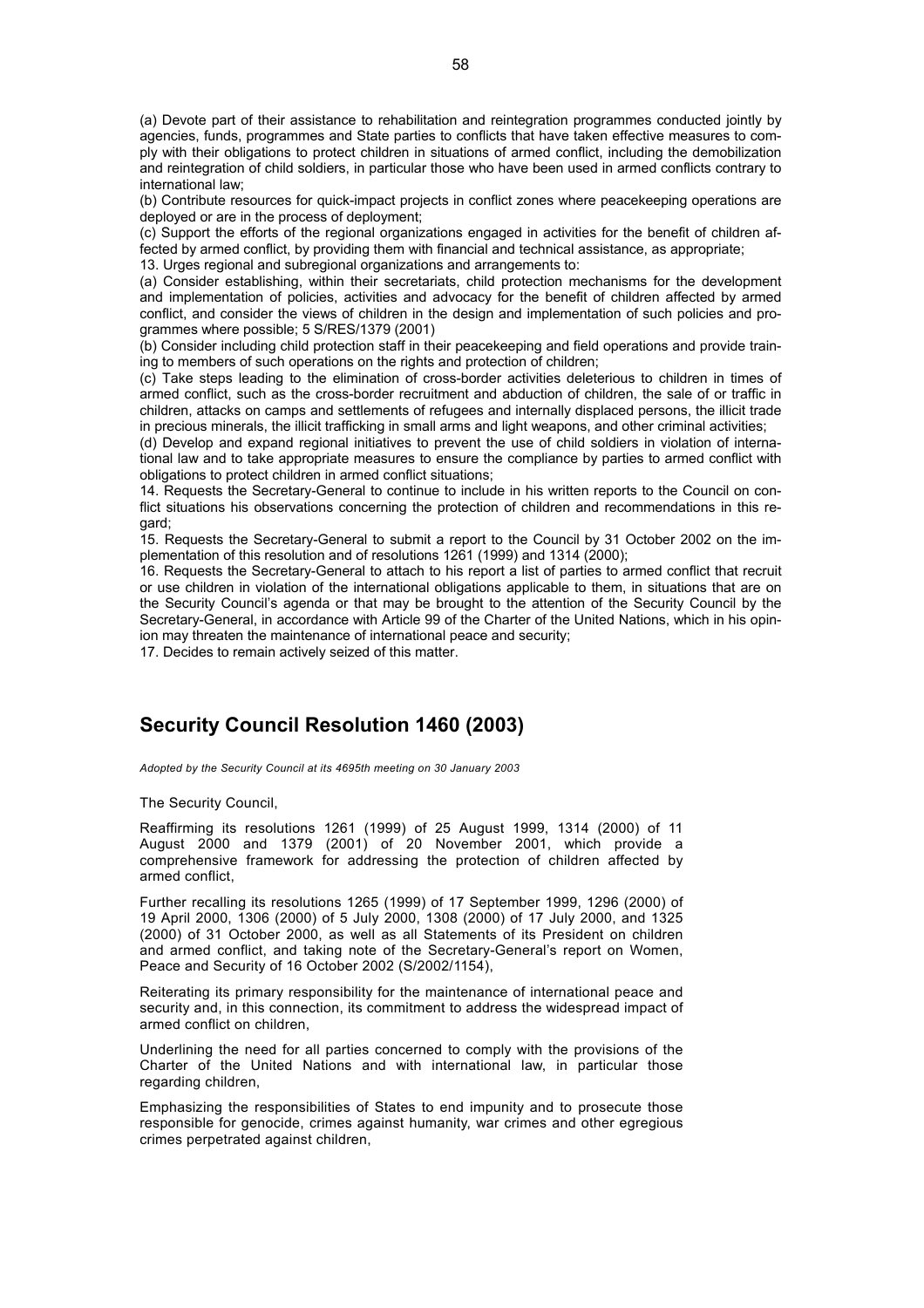Underlining the importance of the full, safe and unhindered access of humanitarian personnel and goods and the delivery of humanitarian assistance to all children affected by armed conflict,

Welcoming the entry into force of the Optional Protocol to the Convention on the Rights of the Child on the involvement of children in armed conflict,

Noting the fact that the conscription or enlistment of children under the age of 15 into the national armed forces or using them to participate actively in hostilities is classified as a war crime by the Rome Statute of the International Criminal Court, which recently entered into force,

Having considered the report of the Secretary-General of 26 November 2002 on the implementation of, inter alia, its resolution 1379 (2001),

1. Supports the Secretary-General's call for "an era of application" of international norms and standards for the protection of children affected by armed conflict;

2. Encourages the agencies, funds and programmes of the United Nations, within their respective mandates, to strengthen their cooperation and their coordination when addressing the protection of children in armed conflict;

3. Calls upon all parties to armed conflict, who are recruiting or using children in violation of the international obligations applicable to them, to immediately halt such recruitment or use of children;

4. Expresses its intention to enter into dialogue, as appropriate, or to support the Secretary-General in entering into dialogue with parties to armed conflict in violation of the international obligations applicable to them on the recruitment or use of children in armed conflict, in order to develop clear and time bound action plans to end this practice;

5. Notes with concern the list annexed to the Secretary-General's report, and calls on the parties identified in this list to provide information on steps they have taken to halt their recruitment or use of children in armed conflict in violation of the international obligations applicable to them, to the Special Representative of the Secretary-General for Children and Armed Conflict, bearing in mind the provisions of paragraph 9 of its resolution 1379 (2001);

6. Expresses, accordingly, its intention to consider taking appropriate steps to further address this issue, in accordance with the Charter of the United Nations and its resolution 1379 (2001), if it deems that insufficient progress is made upon the review of the next Secretary-General's report;

7. Urges Member States, in accordance with the United Nations Programme of Action on Small Arms and Lights Weapons to Prevent, Combat and Eradicate the Illicit Trade in Small Arms and Light Weapons, to take effective action through, inter alia, conflict resolution and the development and implementation of national legislation, in a manner which is consistent with existing responsibilities of States under relevant international law, to control the illicit trade of small arms to parties in armed conflict that do not respect fully the relevant provisions of applicable international law relating to the rights and protection of children in armed conflict;

8. Calls upon States to respect fully the relevant provisions of applicable international humanitarian law relating to the rights and protection of children in armed conflict, in particular the four Geneva Conventions of 1949, inter alia, the Convention relative to the Protection of Civilian Persons in Time of War;

9. Reiterates its determination to continue to include specific provisions for the protection of children in the mandates of United Nations peacekeeping operations, including provisions recommending child protection advisers on a case-by-case basis and training for United Nations and associated personnel on child protection and child rights;

10. Notes with concern all the cases of sexual exploitation and abuse of women and children, especially girls, in humanitarian crisis, including those cases involving humanitarian workers and peacekeepers, and requests contributing countries to incorporate the Six Core Principles of the Inter-Agency Standing Committee on Emergencies into pertinent codes of conduct for peacekeeping personnel and to develop appropriate disciplinary and accountability mechanisms;

11. Requests the agencies, funds and programmes of the United Nations, with support from contributing countries, to implement HIV/AIDS education and offer HIV